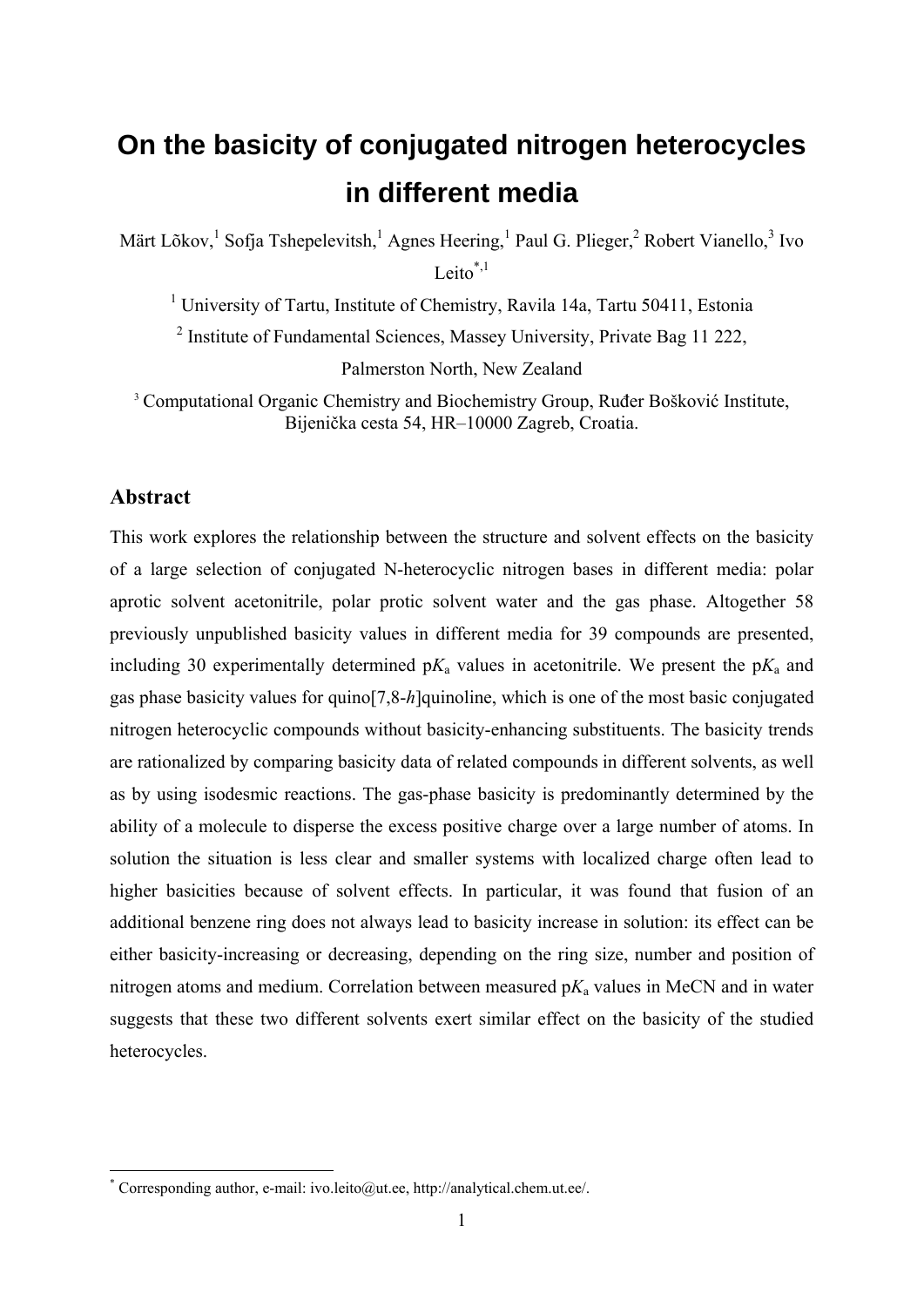# **Introduction**

Conjugated heterocyclic compounds containing one or more nitrogen atoms in the ring(s) are very common in nature, research and technology. Many such compounds have a strong bioactive effect and a large part of drugs, poisons, dyes, pesticides and narcotics contain heterocycles in their structure.<sup>[1]</sup> They are also widely used in organic synthesis as reactants, catalysts or solvents.

Almost all N-heterocycles are basic compounds and often the basicity is essential to the properties of these compounds, as it, for example, determines their ability to take part in hydrogen bonding interactions.<sup>[2]</sup> In the case of drugs, the basicity is important because the absorption of drugs is dependent on the their basicity.<sup>[3]</sup> Also, in organic synthesis it is beneficial to know the basicity of a compound to determine whether or not the compound is protonated, thus correctly establish its protonation state.

The basicity of heterocyclic compounds in water has been extensively studied and, therefore, aqueous  $pK_a$  values of many different types of heterocycles are available.<sup>[4-16]</sup> In non-aqueous media the situation is the opposite. Besides the scarcity of basicity data for N-heterocycles in non-aqueous solvents, the  $pK_a$  values obtained by different groups are sometimes inconsistent.<sup>[17]</sup> Although basicity and acidity values have been reported for different dipolar aprotic solvents, the data are often incomparable because of the different methods and conditions used for basicity determinations.<sup>[18]</sup> The previously established self-consistent basicity scale in acetonitrile<sup>[17]</sup> makes it possible to determine accurate  $pK_a$  values for the Nheterocyclic compounds studied in this paper. In addition to acetonitrile, basicity values in tetrahydrofuran<sup>[19]</sup>, 1,2-dichloroethane<sup>[20]</sup> and the gas phase<sup>[21]</sup> have been previously published by our group.

It appears that in the gas phase the experimental basicity data of heterocyclic compounds is also limited. Only for 55% of the compounds included in this work the respective gas phase basicity (GB) values, determined as the deprotonation free energies, were available in the NIST Chemistry WebBook database.<sup>[22]</sup>

The aim of the present work was to experimentally determine the  $pK_a$  values of different Nheterocyclic compounds<sup>[23]</sup> (Figure 1) in a polar aprotic solvent acetonitrile (MeCN) and compare them with available  $pK_a$  values in water and the gas-phase basicities (GB). Using the p*K*a and GB values it is possible to elucidate the relations between the basicity of the investigated compounds, their structure and solvent effects. MeCN  $(\varepsilon_r = 35.94)^{[24]}$  and H<sub>2</sub>O  $(\varepsilon_r = 78.36)^{[25]}$  are both polar solvents, but their properties are different. Most importantly, one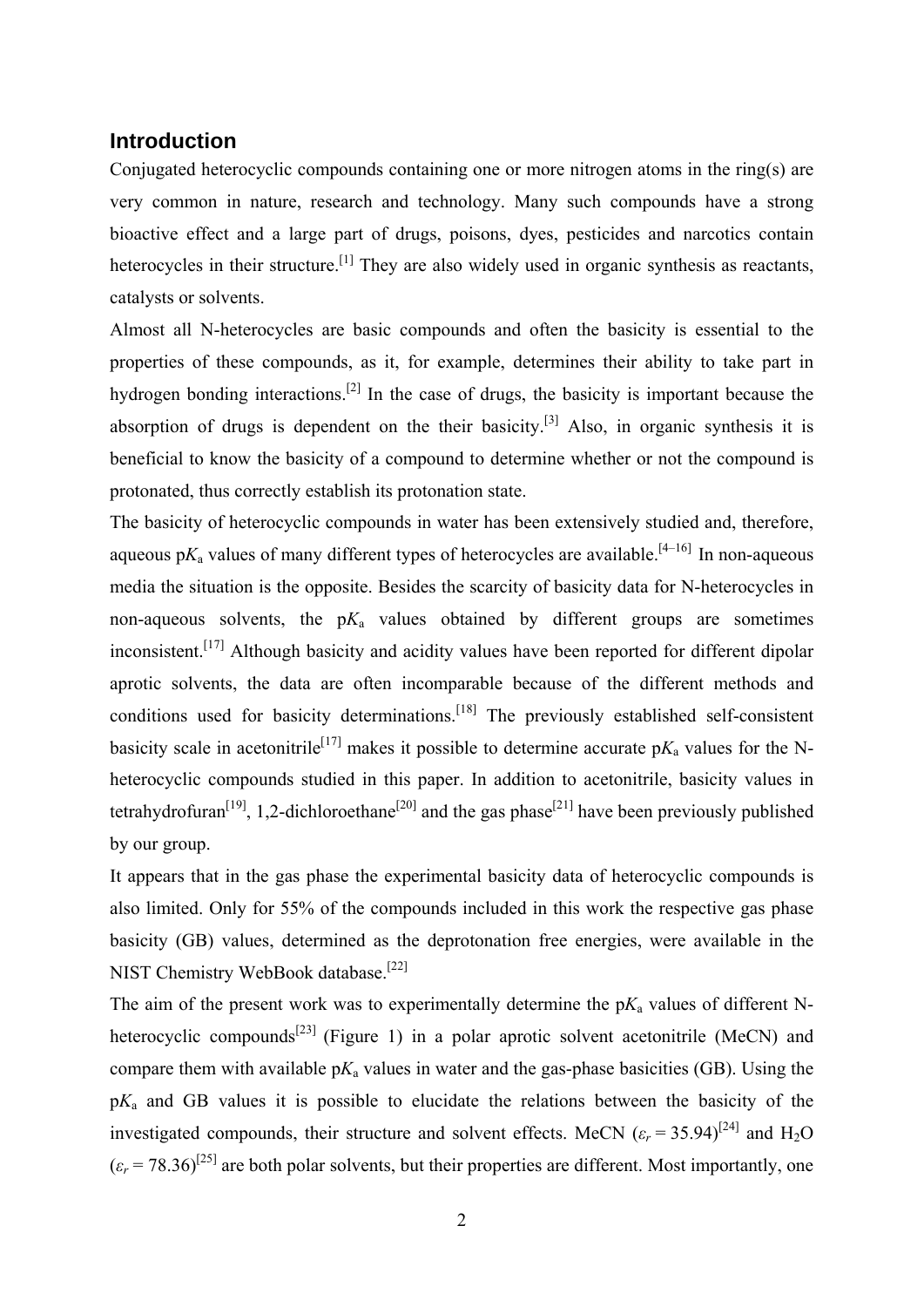is aprotic and the other is protic solvent, which leads to different extent of solvent effects on the basicity of the investigated compounds. In contrast, the gas phase  $(\varepsilon_r = 1)$  is the least polar medium and does not induce any solvent or counterion effects on the corresponding intrinsic basicity.

According to the Brønsted-Lowry theory, the basicity of a base  $B_1$  in a solvent S can be defined by the following equation, where  $B_1H^+$  is the conjugate acid of base  $B_1$ :

$$
B_lH^+ + S \quad \overline{\Longleftarrow} \qquad B_l + SH^+ \tag{1}
$$

The basicity of a base  $B_1$  is expressed as the negative logarithm of the dissociation constant of the conjugate base  $B_1H^+$ , which is also known as the  $pK_a$  value:

$$
pK_a = -\log(K_a) = -\log \frac{a(SH^+) \cdot a(B_1)}{a(B_1H^+)} \tag{2}
$$

In this paper the previously developed spectrophotometric titration method for relative basicity measurements was used.<sup>[26]</sup> Use of this approach eliminates the necessity of measuring the activity of the solvated proton,  $a(SH<sup>+</sup>)$ , which is associated with difficulties in a non-aqueous media. Therefore the equilibrium between the two bases,  $B_1$  and  $B_2$ , was studied here:

$$
B_1H^+ + B_2 \quad \overline{\Longleftarrow} \quad B_2H^+ + B_1 \tag{3}
$$

The difference in the basicities, or the relative basicity between the bases  $B_1$  and  $B_2$ , can, therefore, be expressed as the  $\Delta pK_a$  value:

$$
\Delta pK_a = pK_a(B_2H^+) - pK_a(B_1H^+) = \log \frac{a(B_2H^+) \cdot a(B_1)}{a(B_1H^+) \cdot a(B_2)}
$$
(4)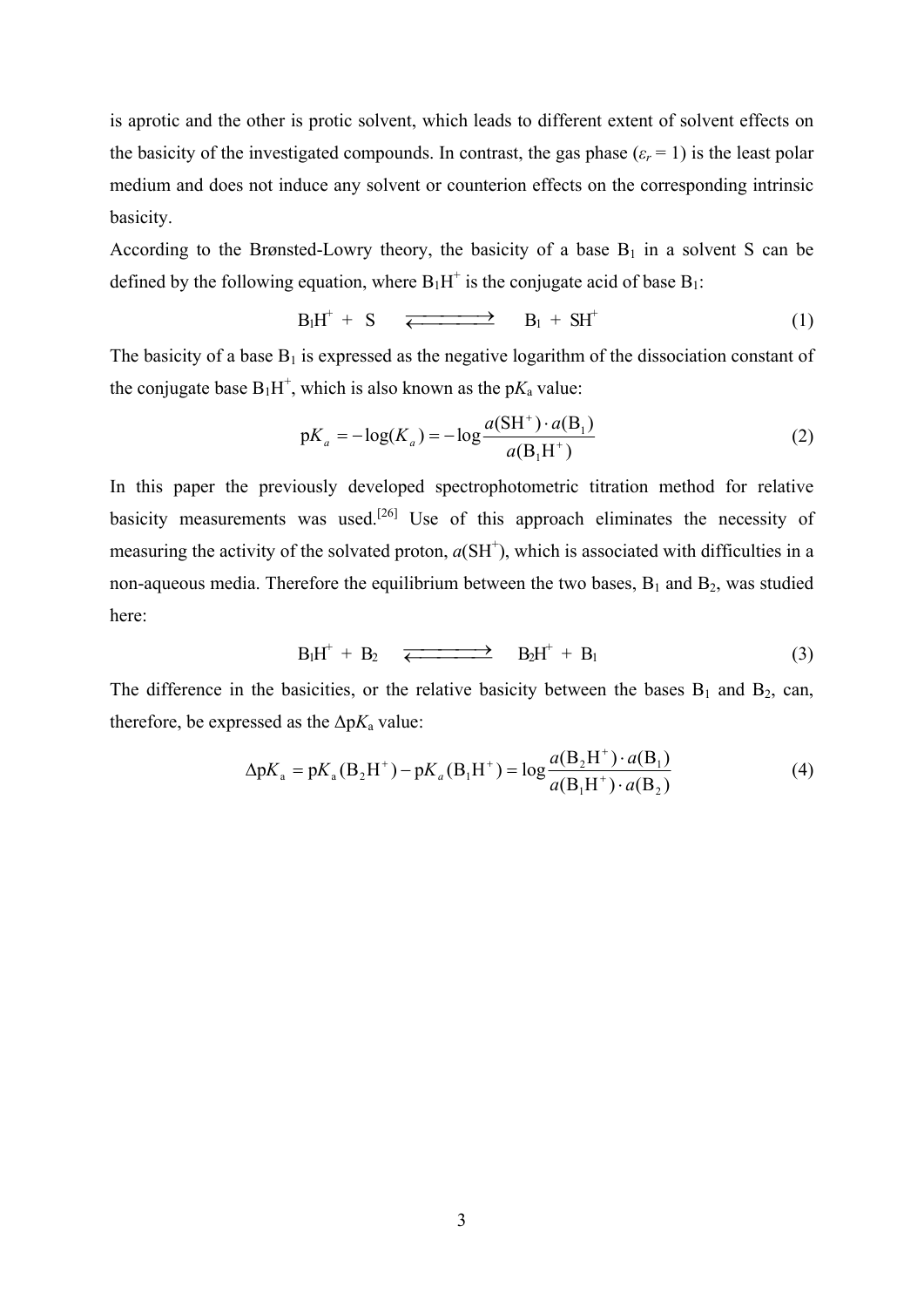

Figure 1. Structures of the heterocyclic compounds for which  $pK_a$  values were evaluated. The favoured protonation sites according to G4MP2 gas phase calculations are highlighted in blue. It was not possible to reliably identify the protonation centre of quinazoline with these calculations. See the SI for protonated forms of uracil and thymine.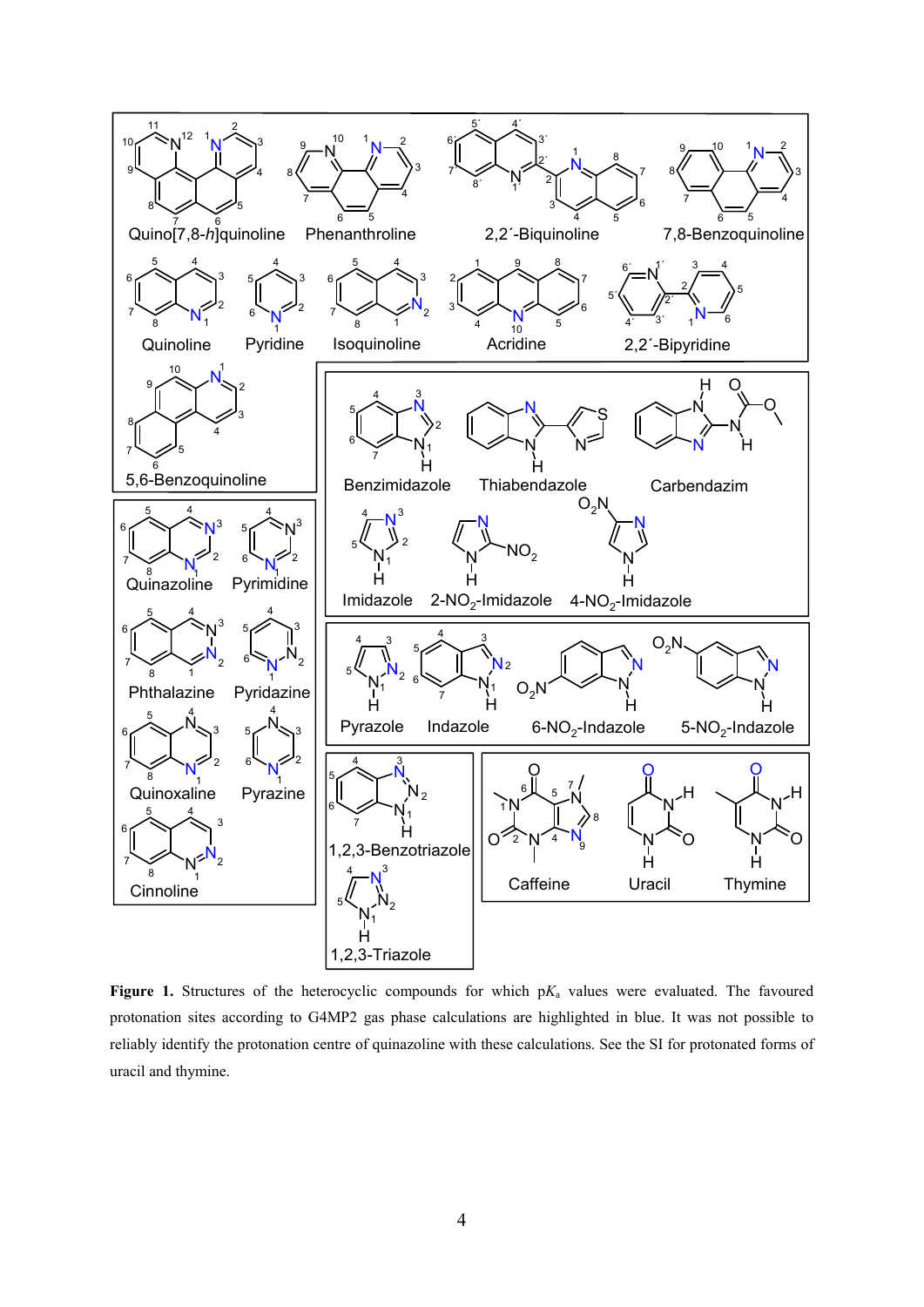# **Results**

The basicities of 30 conjugated N-heterocyclic bases (Figure 1), belonging to the families of pyridines, diazines, different 5-member heterocycles and others have been measured in MeCN solution and each reported as a result of at least two  $\Delta pK_a$  measurements against different reference bases. The ∆p*K*a measurement results together with the assigned absolute p*K*a values are presented in Table 1. In addition, the  $pK_a$  values in water and GB values have either been found from the literature or have been computed here. Scheme 1 presents the relationships between the basicities of these compounds in different media. To add to the understanding of the solvent effects, solvation energies of the studied compounds in water and MeCN have been computed using SMD and COSMO-RS methods. The GB values of the following compounds were additionally computed for comparison: 7,8-benzoisoquinoline 223.2 kcal mol<sup>-1</sup>, 1,5-diazaphenanthrene 218.6 kcal mol<sup>-1</sup>, 4,6-diazaphenanthrene 219.7 kcal mol<sup>-1</sup>, cinnoline 217.4 kcal mol-1, quino[3,4-*c*]quinoline 220.2 kcal mol-1, quino[7,8-*c*]isoquinoline 224.5 kcal mol<sup>-1</sup>, 2-NO<sub>2</sub>-pyridine 200.4 kcal mol<sup>-1</sup>, 3-NO<sub>2</sub>-pyridine 201.0 kcal mol<sup>-1</sup>, 4-NO<sub>2</sub>pyridine 201.5 kcal mol<sup>-1</sup>. Obtaining estimates of the  $pK_a$  values in water or MeCN of quinazoline, cinnoline, nitropyridines and quino[7,8-*h*]quinoline is detailed below.

In order to discuss structural effects on basicity, the standard free energy changes were calculated for a number of isodesmic reactions, and are presented in Table 2.

The absolute  $pK_a$  values in MeCN were found similarly to previous papers<sup>[26]</sup> by minimizing the sum of squares of the experimentally measured  $\Delta pK_a$  values and the assigned  $pK_a$  values:

$$
SS = \sum_{i=1}^{n_m} {\left[ \Delta p K_a^i - {\left[ pK_a(HB_2^+) - pK_a(HB_1^+) \right]} \right]}^2
$$
 (5)

 $\Delta p K_a^i$  is the measured difference between the  $pK_a$  values of the conjugate acids of the bases  $B_2$  and  $B_1$ .  $pK_a(HB_2^+)$  and  $pK_a(HB_1^+)$  are the absolute  $pK_a$  values for the conjugate acids found by the least squares procedure. The reliability and consistency of the results can be evaluated by using the consistency standard deviation, which is defined by eq 6:

$$
s = \sqrt{\frac{SS}{n_m - n_c}}
$$
 (6)

During this work a total number of measurements  $n_m = 86$  was done to determine the  $pK_a$ values for  $n_c = 30$  compounds, hence the consistency parameter  $s = 0.04$ , indicating good consistency of the data.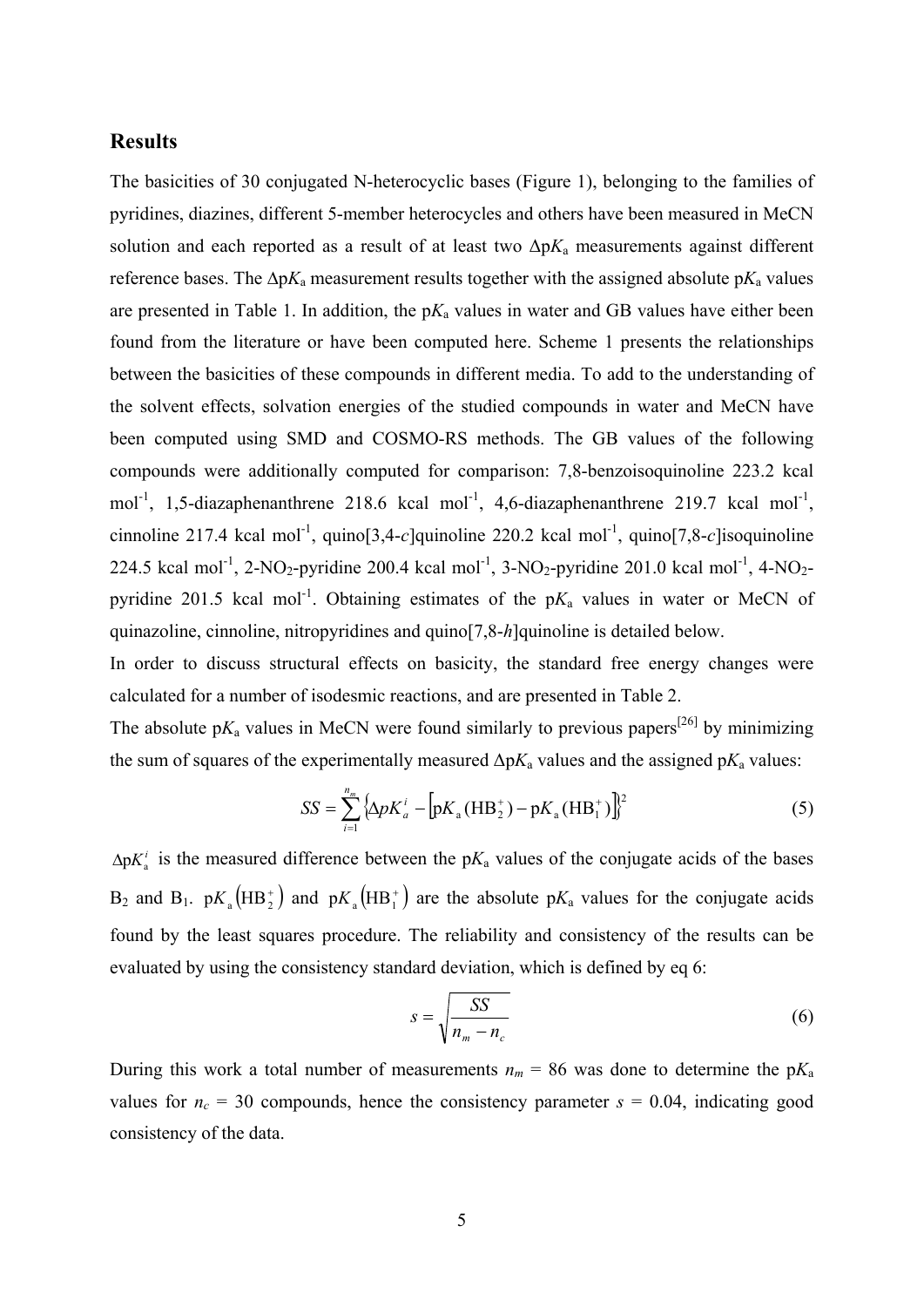|                     | Base                                                                                        | $\Delta pK_a$                     | $pK_a$ (MeCN) <sup>a</sup> | $pK_a(H_2O)$ GB(exp) <sup>b</sup> |                          | $GB(calc)^c$   |
|---------------------|---------------------------------------------------------------------------------------------|-----------------------------------|----------------------------|-----------------------------------|--------------------------|----------------|
| 1                   | 2-CI-C $_6$ H <sub>4</sub> P <sub>1</sub> (pyrr)                                            |                                   | 20.17                      |                                   |                          |                |
| 2                   | Quino[7,8-h]quinoline                                                                       | 0,58<br>۰<br>1,10                 | 19.61                      | 12.0 <sup>c</sup>                 |                          | 244.1          |
| 3                   | 2,5-Cl <sub>2</sub> -C <sub>6</sub> H <sub>3</sub> P <sub>1</sub> (pyrr)                    | 10                                | 18.52                      |                                   |                          |                |
| 4                   | $4-NO_2-C_6H_4P_1(pyrr)$                                                                    |                                   | 18.51                      |                                   |                          |                |
| 5                   | $2,3-(NH2)2$ -Pyridine                                                                      |                                   | 15.24                      |                                   |                          |                |
| 6<br>$\overline{7}$ | Imidazole<br>2,4- $(NO2)2$ -C <sub>6</sub> H <sub>3</sub> P <sub>1</sub> (pyrr)             | 0,19                              | 15.05<br>14.88             | 6.95 <sup>d</sup>                 | 217.3                    | 218.1          |
| 8                   | $2,6-(NH2)2-Pyridine$                                                                       | 0.62                              | 14.77                      |                                   |                          |                |
| 9                   | 2,6-Cl <sub>2</sub> -4-NO <sub>2</sub> -C <sub>6</sub> H <sub>2</sub> P <sub>1</sub> (pyrr) | 1,60                              | 14.43                      |                                   |                          |                |
| 10                  | $2,6-(CH3)2$ -Pyridine                                                                      |                                   | 14.13                      |                                   |                          |                |
| 11                  | 2,6-NO <sub>2</sub> -C <sub>6</sub> H <sub>3</sub> P <sub>1</sub> (pyrr)                    | 0.45                              | 14.12                      |                                   |                          |                |
| 12                  | Phenanthroline                                                                              | 0.63                              | 13.68                      | $5.12^{p}$                        | >217                     | 230.9          |
| 13                  | Benzimidazole                                                                               | $-0.41$                           | 13.52                      | $5.56^{\circ}$                    | 220.0                    | 219.8          |
| 14                  | 2-CH <sub>3</sub> -Pyridine                                                                 | 0.67                              | 13.32                      |                                   |                          |                |
| 15                  | Isoquinoline                                                                                | $02 -$<br>$-0.59$                 | 12.69                      | 5.46'                             | 219.9                    | 220.4          |
| 16                  | <b>Acridine</b>                                                                             | 0, 18<br>0.89                     | 12.67<br>12.53             | 5.62'<br>$5.23^{f}$               | 224.8<br>214.7           | 225.8<br>214.7 |
| 17<br>18            | Pyridine<br>Thiabendazole                                                                   | $-0.25$                           | 12.42                      | 4.64 <sup>g</sup>                 | $\overline{a}$           | 223.8          |
| 19                  | 2,2'-Bipyridine                                                                             | 0.2500.69<br>79<br>0.69<br>0.56   | 12.26                      | 4.54 <sup>h</sup>                 | 223.1                    | 225.0          |
| 20                  | Carbendazim                                                                                 | 0.79<br>1,10                      | 12.24                      | 4.53'                             | Ĭ.                       | 221.9          |
| 21                  | Quinoline                                                                                   | 0.56<br>$-0.41$<br>02             | 11.96                      | 4.93'                             | 220.2                    | 219.8          |
| 22                  | 5,6-Benzoquinoline                                                                          | 0.36<br>0.68<br>0,68              | 11.96                      | 5.15 <sup>h</sup>                 | J.                       | 222.6          |
| 23                  | 4-CH <sub>3</sub> O-Aniline                                                                 | 0.44<br>0,04<br>$0.45 -$<br>0.49  | 11.86                      |                                   |                          |                |
| 24                  | 2-CH <sub>3</sub> -Quinoline-8-amine                                                        | $-0.28$                           | 11.54                      |                                   |                          |                |
| 25                  | Phthalazine                                                                                 | 0.59<br>1,00<br>$^{0.12}$         | 11.55                      | 3.47'                             |                          | 219.5          |
| 26                  | N, N-Me <sub>2</sub> -Aniline                                                               | n 74                              | 11.43                      |                                   |                          |                |
| 27                  | 2,2'-Biquinoline                                                                            |                                   | 11.28                      | 3.66 <sup>n</sup>                 |                          | 230.0          |
| 28                  | 7,8-Benzoquinoline                                                                          | $-0.65$<br>0.79                   | 10.84                      | 4.25 <sup>h</sup>                 |                          | 221.3          |
| 29<br>30            | Aniline<br>Cinnoline                                                                        | 0.37                              | 10.62<br>$10.5^{\circ}$    | 2.29'                             | 216.2                    | 217.4          |
| 31                  | 2-CH <sub>3</sub> -Aniline                                                                  |                                   | 10.50                      |                                   |                          |                |
| 32                  | Pyridazine                                                                                  | $0.41$<br>$0.13$                  | 10.07                      | $2.33^{f}$                        | 209.6                    | 210.5          |
| 33                  | 2-CH <sub>3</sub> O-Pyridine                                                                |                                   | 9.93                       |                                   |                          |                |
| 34                  | 1-Naphtylamine                                                                              |                                   | 9.77                       |                                   |                          |                |
| 35                  | 3-Cl-Pyridine                                                                               | $-0.73$<br>0.69                   | 9.55                       |                                   |                          |                |
| 36                  | 4-Br-Aniline                                                                                | 0.37                              | 9.43                       |                                   |                          |                |
| 37                  | Quinazoline                                                                                 | 0.05<br>0.72                      | 9.19                       | 1.95'                             |                          | 212.3          |
| 38                  | Pyrazole                                                                                    |                                   | 9.1                        | 2.48 <sup>q</sup><br>$1.3^{f}$    | 205.7                    | 206.0          |
| 39<br>40            | Pyrimidine<br>$2,4-F_2$ -Aniline                                                            | $-0.77$                           | 8.72<br>8.39               |                                   | 204.5                    | 204.6          |
| 41                  | $4$ -CF <sub>3</sub> -Aniline                                                               | 1,21<br>0.88                      | 8.03                       |                                   |                          |                |
| 42                  | 1,2,3-Triazole                                                                              | $-0.66$                           | 7.9                        | $1.17^{9}$                        | 202.5                    | 202.4          |
| 43                  | 2-Cl-Aniline                                                                                | 0.30                              | 7.86                       |                                   |                          |                |
| 44                  | Pyrazine                                                                                    | 0.11<br>0.86<br>$42 -$<br>$-0.22$ | 7.74                       | 0.6 <sup>f</sup>                  | 202.4                    | 202.0          |
| 45                  | 4-F-3-NO <sub>2</sub> -Aniline                                                              | 0.28<br>0.37                      | 7.67                       |                                   |                          |                |
| 46                  | $2,6-(CH3O)2$ -Pyridine                                                                     | 0.43<br>0.05<br>0,16              | 7.64                       |                                   |                          |                |
| 47                  | Indazole                                                                                    | 28<br>0.23                        | 7.61                       | $1.25^{j}$                        | 207.7                    | 208.3          |
| 48                  | Caffeine                                                                                    | o                                 | 7.51                       | $0.60^{k}$                        | ÷,                       | 210.0          |
| 49                  | Quinoxaline                                                                                 | 1,28                              | 7.40                       | $0.56^{f}$                        | 208.8                    | 208.9          |
| 50                  | Benzotriazole                                                                               | $-0.58$                           | 6.88                       | 0.42'                             | $\overline{\phantom{m}}$ | 210.2          |
| 51<br>52            | 2-Cl-Pyridine<br>N, N-Ph <sub>2</sub> -N-CH <sub>3</sub> -Amine                             | 0,53<br>$-0.44$                   | 6.79<br>6.52               |                                   |                          |                |
| 53                  | 4-NO <sub>2</sub> -Imidazole                                                                | 0,67                              | 6.34                       | $-0.16^{m}$                       |                          | 201.6          |
| 54                  | $4-NO_2$ -Aniline                                                                           | 0.06                              | 6.22                       |                                   |                          |                |
| 55                  | $2,5$ -Cl <sub>2</sub> -Aniline                                                             | $-0.68$                           | 6.21                       |                                   |                          |                |
| 56                  | 2-NO <sub>2</sub> -Imidazole                                                                |                                   | 5.54                       | $-0.81$ <sup>d</sup>              |                          | 200.4          |
| 57                  | 2,6-Cl <sub>2</sub> -Aniline                                                                | 0,48<br>$rac{1}{0.22}$            | 5.06                       |                                   |                          |                |
| 58                  | 5-NO <sub>2</sub> -Indazole                                                                 |                                   | 4.91                       | $-0.96^{\circ}$                   |                          | 197.8          |
| 59                  | 6-NO <sub>2</sub> -Indazole                                                                 | $-0.13$<br>$1,16$ 0.06            | 4.88                       | $-0.97^e$                         |                          | 197.7          |
| 60                  | $2-NO2$ -Aniline                                                                            |                                   | 4.80                       |                                   |                          |                |
| 61                  | 4-Cl-2-NO <sub>2</sub> -Aniline                                                             |                                   | 3.80                       |                                   |                          |                |
| 62                  | 2-Cl-4-NO2-Aniline                                                                          | 0.24                              | 3.66                       |                                   |                          |                |
| 63                  | Uracil                                                                                      | 0.97<br>0.67                      | 3.38                       | $\sim 0.5^\circ$                  | 201.2                    | 200.2          |
| 64                  | <b>Thymine</b>                                                                              | 01.<br>0.36                       | 2.70<br>2.35               | $\sim0^{\circ}$                   | 203.2                    | 203.1          |
| 65                  | $2, 3, 4, 5, 6$ -Cl <sub>5</sub> -Aniline                                                   |                                   |                            |                                   |                          |                |

Table 1. Experimental basicities in MeCN, H<sub>2</sub>O, gas phase, and calculated GB values. Bases measured in this work are given in bold. The rest are reference bases.

 $a<sup>a</sup>$  p*K*<sub>a</sub> values measured in this work are bold and the rest are reference bases.<sup>[17,27]</sup> *b* Reference [22]. <sup>*c*</sup> GB or p*K*<sub>a</sub> values calculated in this work. <sup>*d*</sup> Reference [4]. <sup>*e*</sup> Reference [5]. <sup>*f*</sup> Reference [6]. <sup>*8*</sup> Reference [7]. <sup>*h*</sup> Reference [8]. <sup>*i*</sup>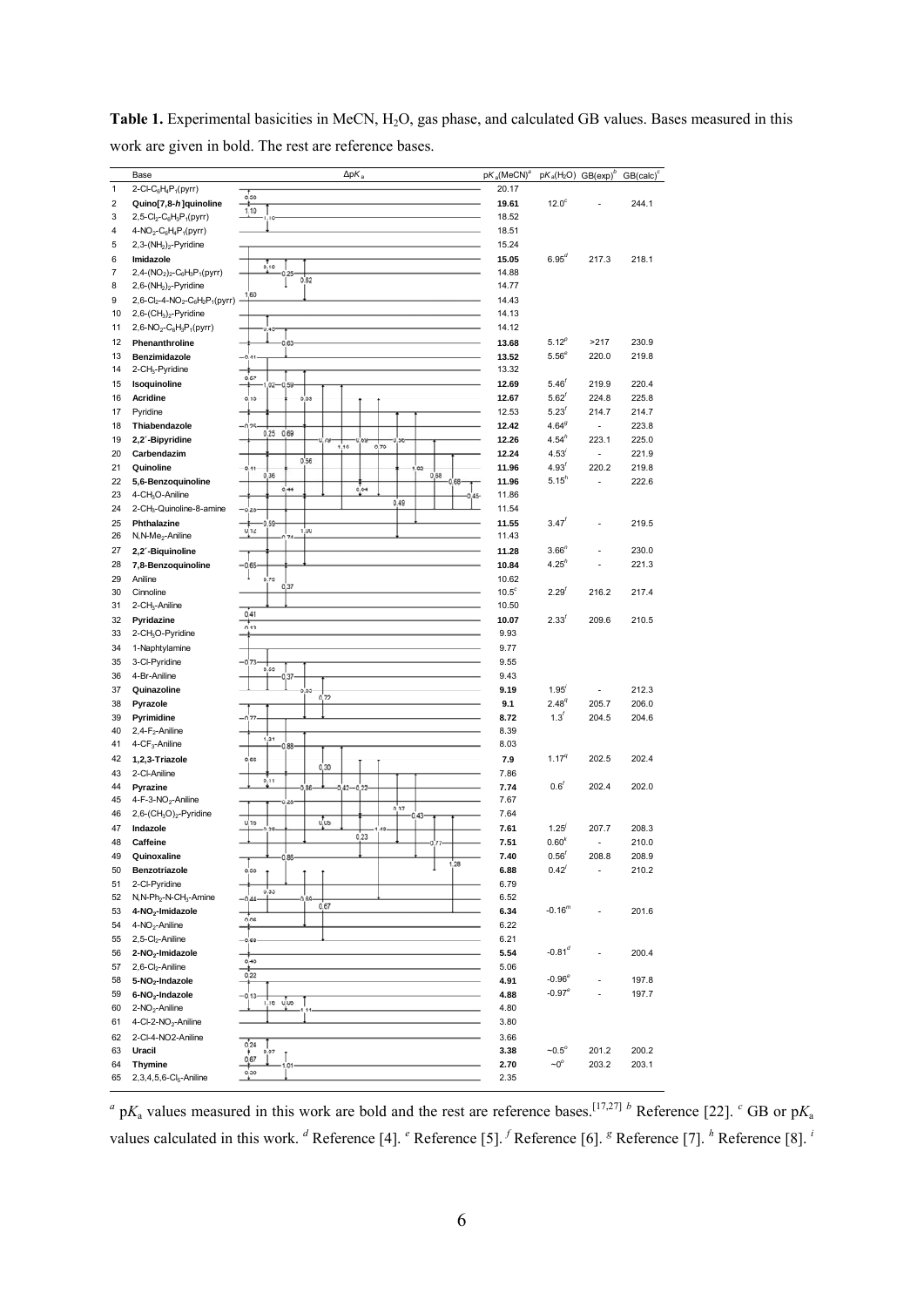Reference [16]. <sup>*j*</sup> Reference [9]. <sup>*k*</sup> Reference [10]. <sup>*l*</sup> Reference [11]. <sup>*m*</sup> Reference [12]. <sup>*n*</sup> Reference [13]. <sup>*o*</sup> Reference [28]. <sup>*p*</sup> Reference [14]. <sup>*q*</sup> Reference [15].

**Table 2**. Isodesmic reaction data. Every reaction was calculated both with neutral molecules (B) and with protonated forms (BH<sup>+</sup>).

| <b>Isodesmic reaction</b>                                                  | $\Delta G(B)$             | $\Delta G(BH^+)$          |
|----------------------------------------------------------------------------|---------------------------|---------------------------|
|                                                                            | [kcal mol <sup>-1</sup> ] | [kcal mol <sup>-1</sup> ] |
| Pyridine + Naphthalene $\rightarrow$ Quinoline + Benzene                   | $-0.9$                    | $-6.0$                    |
| $Pyridine + Naphthalene \rightarrow Isoquinoline + Benzene$                | 0.1                       | $-5.6$                    |
| Quinoline + Naphthalene $\rightarrow$ Acridine + Benzene                   | 2.7                       | $-3.3$                    |
| Pyrazine + Benzene $\rightarrow$ 2 Pyridine                                | $-1.9$                    | $-14.6$                   |
| Pyridazine + Benzene $\rightarrow$ 2 Pyridine                              | $-19.6$                   | $-23.7$                   |
| Pyrimidine + Benzene $\rightarrow$ 2 Pyridine                              | 2.3                       | $-7.8$                    |
| Quinoxaline + Naphthalene $\rightarrow$ 2 Quinoline                        | $-1.9$                    | $-12.8$                   |
| Phthalazine + Naphthalene $\rightarrow$ 2 Isoquinoline                     | $-18.2$                   | $-19.0$                   |
| Cinnoline + Naphthalene $\rightarrow$ Isoquinoline + Quinoline             | $-20.6$                   | $-23.6$                   |
| Quinazoline + Naphthalene $\rightarrow$ 2 Quinoline                        | 1.5                       | $-6.1$                    |
| 7,8-Benzoquinoline $\rightarrow$ Acridine                                  | 6.1                       | 1.5                       |
| 7,8-Benzoquinoline $\rightarrow$ 5,6-Benzoquinoline                        | 1.3                       | 0.0                       |
| 7,8-Benzoquinoline $\rightarrow$ 7,8-Benzoisoquinoline                     | 2.4                       | $\overline{0.5}$          |
| Quinoline $\rightarrow$ Isoquinoline                                       | 1.0                       | 0.4                       |
| Imidazole + Naphthalene $\rightarrow$ Benzimidazole + Benzene              | $-2.4$                    | $-4.2$                    |
| Pyrazole + Naphthalene $\rightarrow$ Indazole + Benzene                    | 1.5                       | $-0.8$                    |
| 1,2,3-Triazole + Naphthalene $\rightarrow$ Benzotriazole +                 | 5.4                       | $-2.4$                    |
| Benzene                                                                    |                           |                           |
| $Pyrazole \rightarrow Imidazole$                                           | $-10.9$                   | $-23.0$                   |
| Indazole $\rightarrow$ Benzimidazole                                       | $-14.8$                   | $-26.4$                   |
| Quino[7,8-h]quinoline + Naphthalene $\rightarrow$ 27,8-                    | $-11.3$                   | 11.6                      |
| Benzoquinoline                                                             |                           |                           |
| Phenanthroline + Benzene $\rightarrow$ 2 Quinoline                         | $-1.2$                    | 9.8                       |
| Phenanthroline + Benzene $\rightarrow$ 2 Isoquinoline                      | 0.7                       | 11.2                      |
| Quino[7,8-h]quinoline $\rightarrow$ Quino[3,4-c]quinoline                  | $-2.7$                    | 21.3                      |
| Quino[7,8-h]quinoline $\rightarrow$ Quino[7,8-c] isoquinoline              | $-6.6$                    | 13.1                      |
| 2,2'-Bipyridine( <i>anti</i> ) $\rightarrow$ 2,2'-Bipyridine( <i>syn</i> ) | 5.5                       | $-6.7$                    |
| 2,2'-Biquinoline(anti) $\rightarrow$ 2,2'-Biquinoline(syn)                 | 5.9                       | $-5.9$                    |
| 1,5-Diazaphenanthrene $\rightarrow$ Phenanthroline                         | 5.0                       | $-7.3$                    |
| 4,6-Diazaphenanthrene $\rightarrow$ Phenanthroline                         | 2.9                       | $-8.3$                    |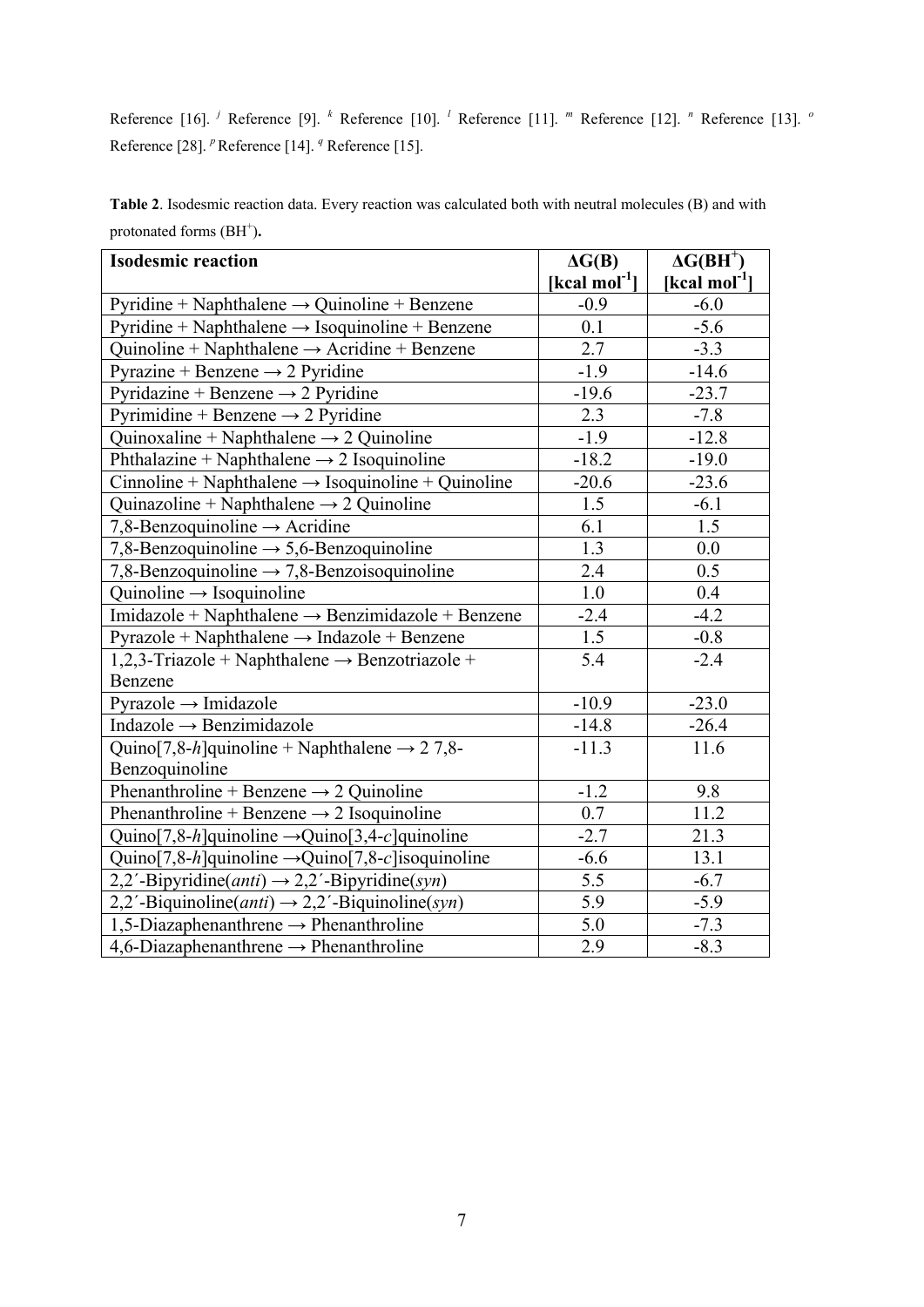

Scheme 1. Relationships between the basicities of some of the studied compounds in different media.<sup>*a*</sup>

<sup>*a*</sup> In MeCN and H<sub>2</sub>O: p $K_a$  values. In the gas phase the first value is p $K_a$  value (to allow direct comparison with solution data) and the GB value in kcal mol<sup>-1</sup> is in parentheses. Colors by derivatives: pyridine – black, diazines – blue, imidazole – red, other 5-member rings – green, large molecules forming IMHB – orange.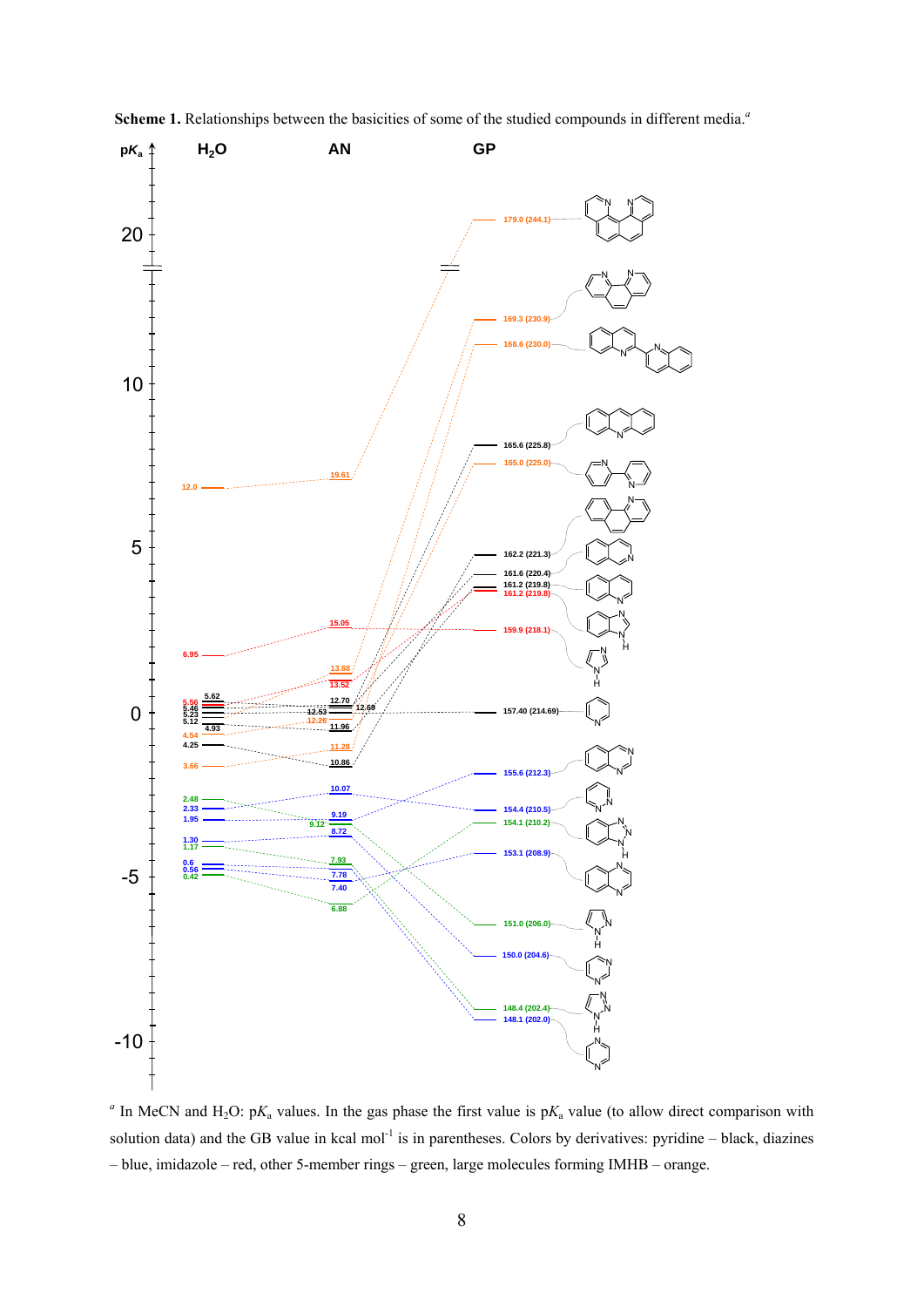*Quinazoline*. The commonly cited, directly measurable experimental value for the aqueous  $pK_a$  of quinazoline ( $pK_a = 3.51^{[6]}$ ) actually corresponds to a more complex equilibrium, involving covalent hydration of quinazoline.<sup>[29]</sup> A correct experimentally measured aqueous  $pK_a$  corresponding to the  $pK_a$  definition (eq 1) is 1.95.<sup>[16]</sup> This value is in good agreement with our calculated p*K*a values 1.7...1.9 (depending on the method).

*Cinnoline.* Because cinnoline was not commercially available its  $pK_a$  value in MeCN was not experimentally determined. The value has been calculated using the COSMO-RS approach and empirically corrected. The resultant  $pK_a$ (MeCN) value is  $10.5 \pm 0.3$ .

*Nitro-substituted pyridines.* The basicities of 2-, 3-, and 4-nitropyridine have been obtained using the correlation between the  $pK_a$  data in water and MeCN and/or empirically corrected COSMO-RS calculations. Accordingly, the p*K*a(MeCN) values for 2-, 3- and 4-nitropyridine are  $3.8 \pm 0.4$ ,  $7.14 \pm 0.13$ , and  $7.85 \pm 0.13$ , respectively. The aqueous p $K_a$  of 2-nitropyridine has been estimated as  $-2.5 \pm 0.5$ .

*Quino[7,8-h]quinoline*. The aqueous  $pK_a$  value of quino[7,8-h]quinoline (QQ) was impossible to obtain experimentally due to the extremely low solubility of this compound in water. The value has been estimated in two ways: using the relationships between experimental  $pK_a$  data in acetonitrile and water, and with the aid of empirically corrected COSMO-RS calculations. The results are summarized below. Please see the Supporting Information for more details.

Using a simple linear correlation between the  $pK_a$  values in water and MeCN (as depicted in Figure 3) for prediction is not expected to give accurate results in the case of QQ. On one hand, unlike other molecules studied in this work, QQ chelates the proton and effectively prevents its interaction with surrounding media (phenanthroline, which may also be considered chelating, does not hinder the proton-solvent interaction to the same extent as QQ). On the other hand, QQ is by far the most basic heterocycle studied in this work, meaning that it will be a far-away point in the correlation analysis, thereby additionally decreasing the reliability of prediction. Amongst the bases with available accurate  $pK_a$  values in both water and MeCN, 1,8-bis(dimethylamino)naphthalene (DMAN) is the most similar to QQ in the context of this discussion. Firstly, it is a very strong base  $(pK_a(MeCN)=18.62^{[17]}$ and  $pK_a(water)=12.1^{[30]}$ ; secondly, because of extensive charge delocalization and steric shielding of the protonation centre the cation of DMAN, similarly to protonated QQ, lacks the hotspots of localized excess charge (see Figure S2 in the SI). Such effective chelation enhances the intrinsic basicity of a base, but significantly decreases solvent stabilization of its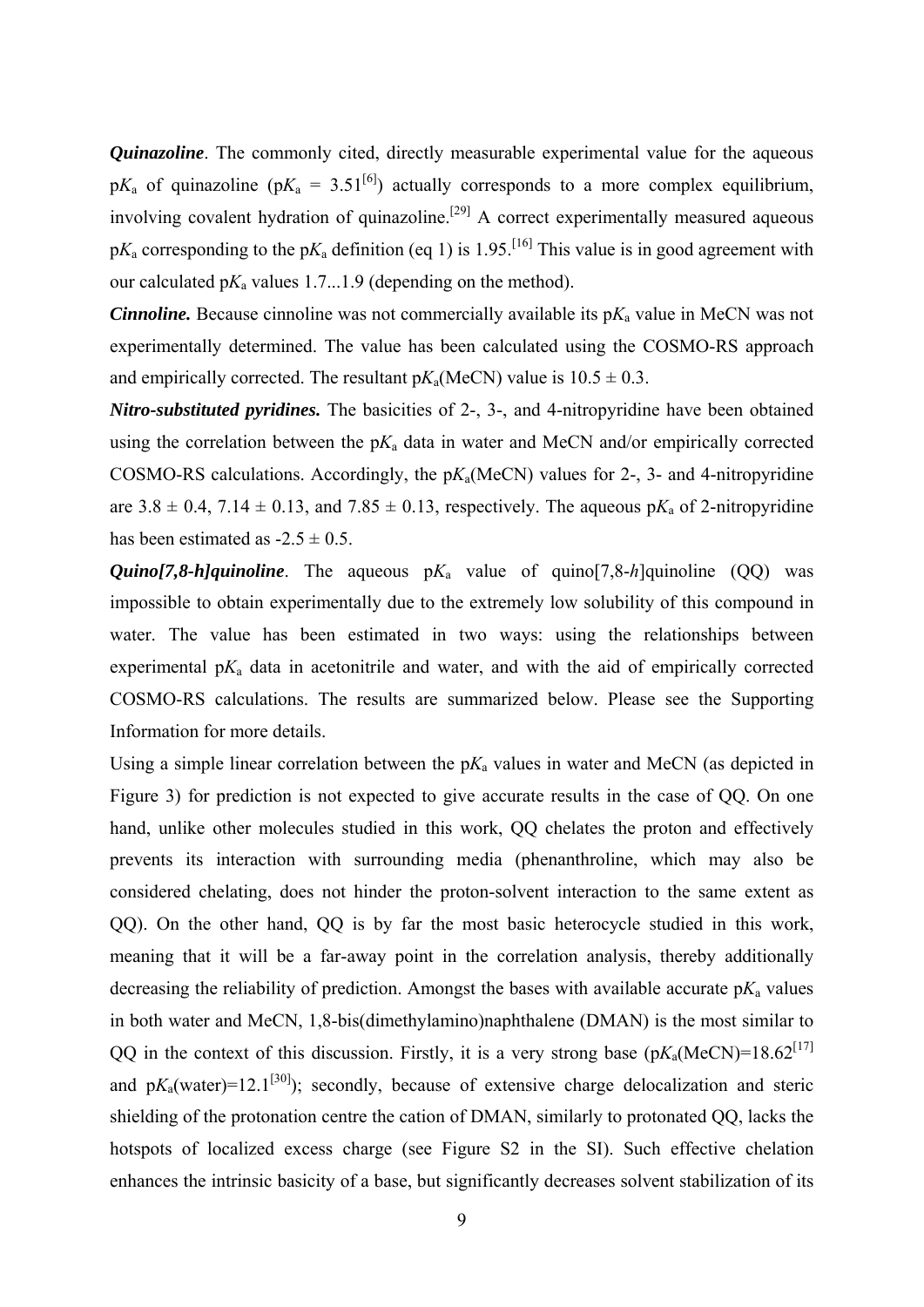cation, as it was recently demonstrated for some pyridine-supported bicyclic guanidines.[31] This basicity-decreasing effect is probably more pronounced in media with strong hydrogenbond-acceptor properties (MeCN) rather than amphiprotic solvents  $(H_2O)$ . On the other hand, as the protonation centres of rigid chelating bases are less accessible to solvent molecules, compared to non-chelating molecules, the solvent stabilization of their neutral forms is also weaker. Such basicity-promoting effect is more significant in hydrogen-bond-donating solvents. Supplementing the correlation in Figure 3 with several strong bases, including DMAN, supports the above arguments. Although the linear range extends to high  $pK_a$  regions, DMAN, the most effective chelating base in the set, stands out with lower difference of p*K*a(MeCN) and p*K*a(water) than most other bases. Assuming the Δp*K*a(MeCN-water) of QQ is similar to that of DMAN (6.5 units), the aqueous  $pK_a$  of QQ is expected to be at around 13.1. Comparisons between other chelating and non-chelating strong bases also suggest that the  $pK_a$ (water) of QQ is around 13.

COSMO-RS calculations were carried out using the cluster-continuum approach: one water molecule was explicitly added to every neutral and protonated base. The set of 16 bases relatively similar to QQ was used to verify and correct the computational  $pK_a$  values. The COSMO-RS results were found to correlate well with the experimental data, and the empirical correction equation was obtained. The chelating and non-chelating bases were described well by the same regression equation. The empirically corrected calculated  $pK_a$  of QQ is 10.3 with standard uncertainty 0.7.

Taking into account both estimates and considering the somewhat more reliable comparison approach described above, the recommended aqueous  $pK_a$  value of QQ is thus  $12.0 \pm 1.5$ .

*Comparison of spectrophotometric and differential potentiometric methods.* In order to validate the used spectrophotometric  $pK_a$  measurement method and the recently developed differential potentiometric method for comparison of absolute pH values in different solutions, the  $\Delta pK_a$  values of 5 base pairs were measured using differential potentiometry. Table 3 presents the results. The root mean square (RMS) difference reveals good agreement between the methods, demonstrating the mutual consistency of these methods based on fundamentally different principles. This can be regarded as evidence of validity of both methods.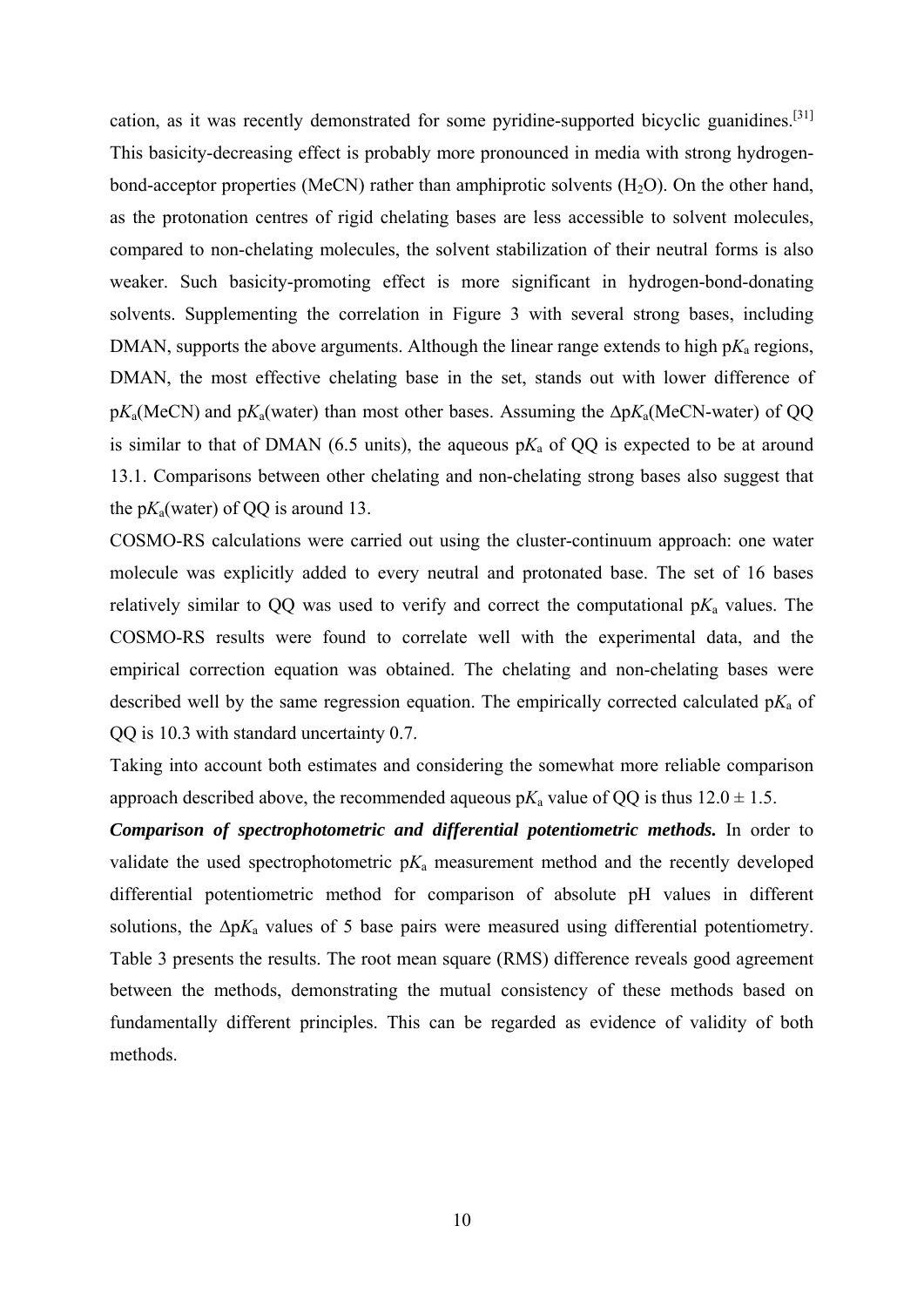| Base 1             | Base 2             | $\Delta p K_a^a$<br>(spectrophotometric) | $\Delta pK_a^a$<br>(potentiometric) | Difference |
|--------------------|--------------------|------------------------------------------|-------------------------------------|------------|
| Quinoline          | Isoquinoline       | 0.73                                     | 0.70                                | 0.03       |
| Quinazoline        | Isoquinoline       | 3.50                                     | 3.56                                | $-0.06$    |
| Quinazoline        | 5,6-benzoquinoline | 2.77                                     | 2.85                                | $-0.08$    |
| 5,6-benzoquinoline | Acridine           | 0.71                                     | 0.72                                | $-0.01$    |
| Quinoline          | Acridine           | 0.71                                     | 0.82                                | $-0.11$    |
|                    |                    |                                          | <b>RMS</b><br>difference:           | 0.09       |

**Table 3.** Comparison of the results of spectrophotometric and potentiometric measurements.

<sup>a</sup>  $\Delta pK_a = pK_a(Base 2)$  -  $pK_a(Base 1)$ . With potentiometry the  $\Delta pK_a$  was measured by directly comparing the solutions of the bases. With spectrophotometry the ∆p*K*a was calculated as differences of the  $pK_a$  values of the bases from Table 1.

# **Discussion**

In the following discussion, the various structural effects on the basicity, elucidated from the available data, are addressed. The compounds presented in this paper can be divided into subfamilies based on the structural features. The studied derivatives of six-membered heterocycles can be further divided into pyridines, diazines, and compounds containing several pyridine rings. In case of five-membered heterocycles, derivatives of imidazole, pyrazole and 1,2,3-triazole were studied in this work. The basicities of the heterocycles inside these groups can be compared in different media because of the structural similarities.

As a generalization, it can be said that the main factors determining the basicity trends in the gas phase are the ability of delocalizing the cationic charge across as large a  $\pi$ -system as possible, and the differences between steric effects operating in the neutral and cationic forms of the compound. The same factors operate in solution (with the large  $\pi$ -system now being somewhat less important) and in addition, solvation phenomena (first of all possible steric hindrance to solvation) are important.

#### **Effect of hydrogen in peri position**

The collected data show that a hydrogen atom in peri position with respect to the protonation centre (e.g. hydrogen in position 8 in the case of quinoline, see Figure 1) has a weak stabilizing interaction with the lone pair of the nitrogen in the neutral form of the respective heterocycle and causes steric hindrance to the solvation of its protonated form, thus having a basicity-decreasing effect. However, the peri effect on basicity may be overshadowed by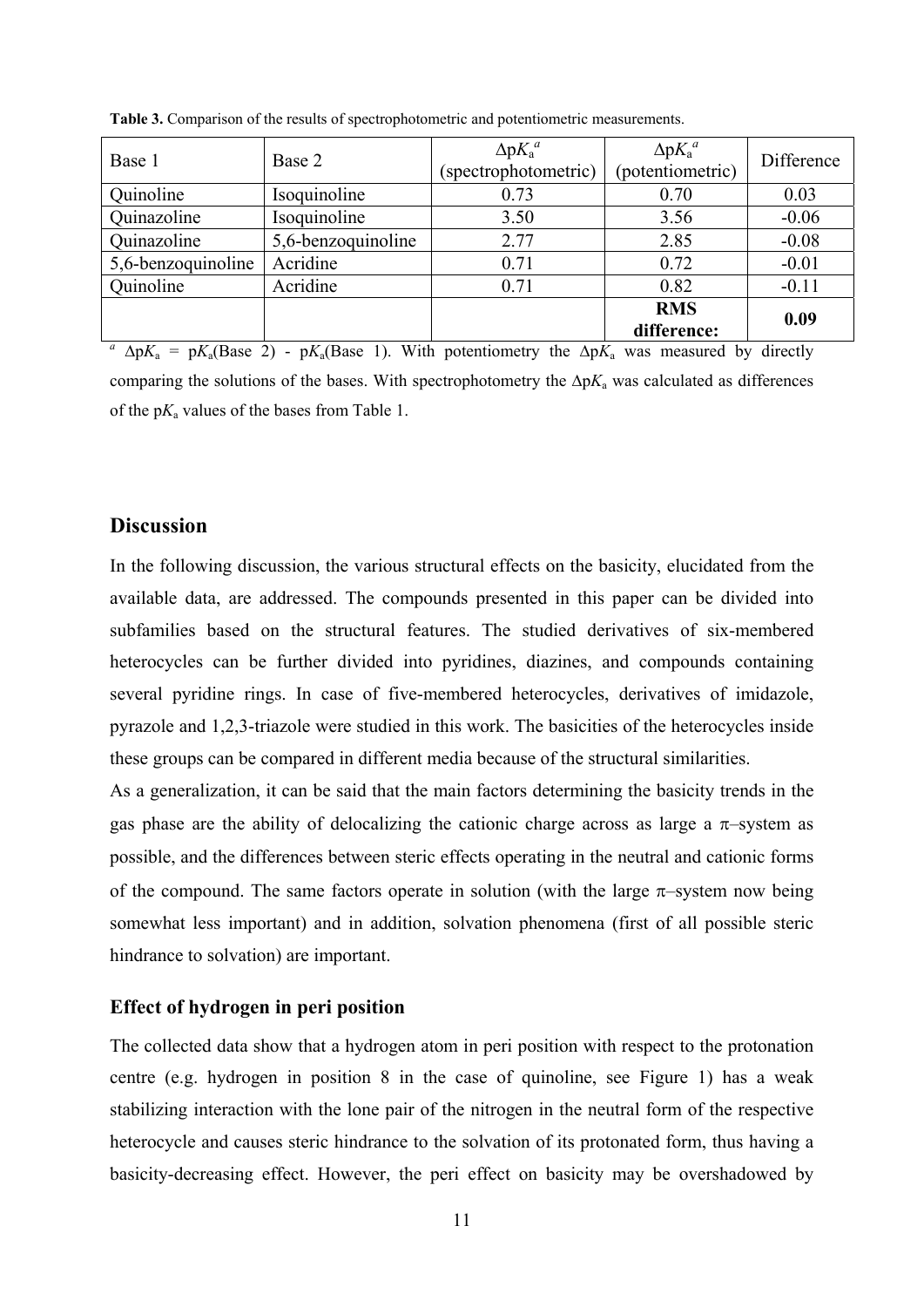other factors, e.g. improvement in the charge delocalization capability by the same structural fragment that causes peri effect, therefore a fine interplay of these two opposing effects determines the basicity trends in a family of related systems.

As an example, the pyridine derivatives quinoline and isoquinoline both have by more than 5 kcal mol<sup>-1</sup> higher basicity than pyridine in the gas phase, because of the larger size of the molecular framework into which the cation charge is delocalized.<sup>[32]</sup> However, in both studied solvents the basicity order is isoquinoline  $>$  pyridine  $>$  quinoline, despite the very similar structures of the two benzo-derivatives. It has been previously reported that this kind of difference in basicity comes from the peri steric effect.<sup>[33]</sup> Peri effect is present in quinoline, making it somewhat less basic than pyridine. However, this effect is absent in isoquinoline, which is  $0.17 \text{ p}K_a$  units more basic than pyridine in MeCN and  $0.23$  units in water. Without the peri effect the main factor accounting for the higher basicity is the additional aromatic ring stabilizing the protonated isoquinoline cation through the more extensive delocalization of the positive charge. As in solution, isoquinoline is more basic than quinoline in the gas phase, by 0.6 kcal mol<sup>-1</sup>. Comparison of quinoline and isoquinoline using the isodesmic reactions approach (eq 7 and Table 2) reveals that the lower GB of quinoline is caused, first of all, by the stronger stabilization of the non-protonated quinoline molecule, thereby supporting the above mentioned interpretation of peri effect.

<sup>N</sup> <sup>N</sup> <sup>N</sup> H <sup>N</sup> <sup>H</sup> <sup>+</sup> + (7)

Accordingly, the peri steric effect is also present in acridine, and to a greater extent. Nevertheless, the stabilization of protonated acridine through extensive charge delocalization by three aromatic rings overcomes this effect in all three media. Acridine beats isoquinoline by 5.4 kcal mol<sup>-1</sup> in the gas phase and has about the same basicity in MeCN (but is *ca* 0.7 p $K_a$ ) units stronger base than quinoline in MeCN). In H<sub>2</sub>O, the  $pK_a$  value for acridine is by 0.16 units higher than for isoquinoline, meaning that either the stronger stabilizing effect of the additional aromatic ring for the acridinium cation predominates or, alternatively, the stabilization of neutral acridine by hydrogen bond interactions from  $H_2O$  is weaker.

When comparing acridine to its isomer 7,8-benzoquinoline it appears that the latter is a weaker base by 4.6 kcal mol<sup>-1</sup> in the gas phase, by 1.82 p $K_a$  units in MeCN and 1.37 units in water. This may be caused by the joint effect of stabilization of the neutral base by the H atom in position 10, likely steric hindrance to protonation by the same H atom, and also by the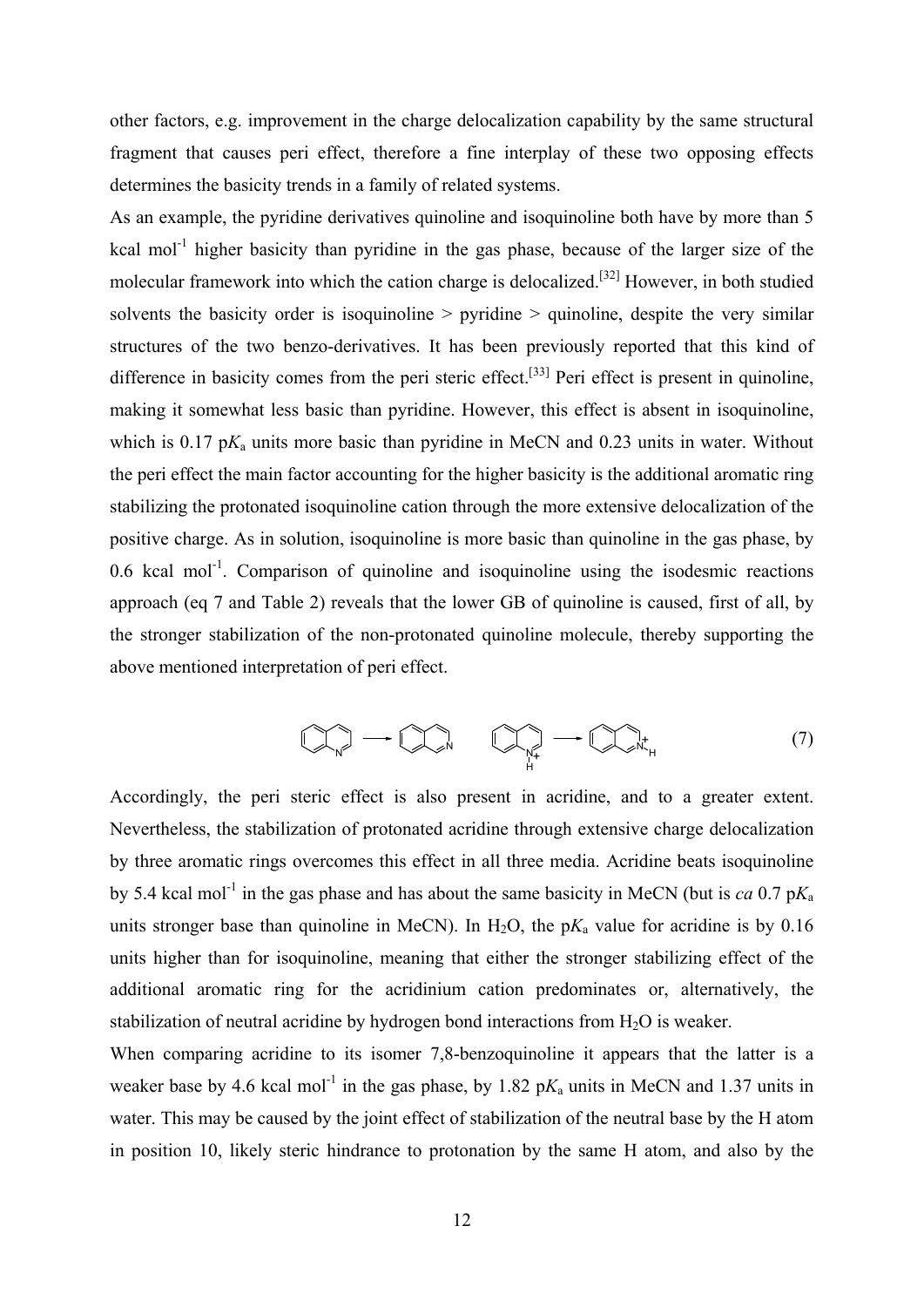dramatic hindrance to cation solvation caused by adding the third ring. The additional charge delocalization ability of the third ring is weak because it is far from the basicity centre.

Analysis of isodesmic reactions vs. different isomers of 7,8-benzoquinoline (eq 8 to 10) reveals the additional stabilization of the neutral 7,8-benzoquinoline compared to its isomers between 1 and 6 kcal mol<sup>-1</sup> (the highest vs acridine) while the protonated 7,8-benzoquinoline is also more stable (by 1.5 kcal mol<sup>-1</sup>) than protonated acridine and is of similar stability with the remaining two compounds. This demonstrates that stabilization of the neutral base by interaction of the nitrogen lone pair with H atom in position 10 is an important factor but steric hindrance to protonation is not, or is overshadowed by some other electronic effects.

$$
\left(\bigvee_{i=1}^{n} \bigvee_{i=1}^{n} \cdots \bigvee_{i=1}^{n} \bigvee_{i=1}^{n} \bigvee_{i=1}^{n} \bigvee_{i=1}^{n} \bigvee_{i=1}^{n} \bigvee_{i=1}^{n} \bigvee_{i=1}^{n} \bigvee_{i=1}^{n} \bigvee_{i=1}^{n} \bigvee_{i=1}^{n} \bigvee_{i=1}^{n} \bigvee_{i=1}^{n} \bigvee_{i=1}^{n} \bigvee_{i=1}^{n} \bigvee_{i=1}^{n} \bigvee_{i=1}^{n} \bigvee_{i=1}^{n} \bigvee_{i=1}^{n} \bigvee_{i=1}^{n} \bigvee_{i=1}^{n} \bigvee_{i=1}^{n} \bigvee_{i=1}^{n} \bigvee_{i=1}^{n} \bigvee_{i=1}^{n} \bigvee_{i=1}^{n} \bigvee_{i=1}^{n} \bigvee_{i=1}^{n} \bigvee_{i=1}^{n} \bigvee_{i=1}^{n} \bigvee_{i=1}^{n} \bigvee_{i=1}^{n} \bigvee_{i=1}^{n} \bigvee_{i=1}^{n} \bigvee_{i=1}^{n} \bigvee_{i=1}^{n} \bigvee_{i=1}^{n} \bigvee_{i=1}^{n} \bigvee_{i=1}^{n} \bigvee_{i=1}^{n} \bigvee_{i=1}^{n} \bigvee_{i=1}^{n} \bigvee_{i=1}^{n} \bigvee_{i=1}^{n} \bigvee_{i=1}^{n} \bigvee_{i=1}^{n} \bigvee_{i=1}^{n} \bigvee_{i=1}^{n} \bigvee_{i=1}^{n} \bigvee_{i=1}^{n} \bigvee_{i=1}^{n} \bigvee_{i=1}^{n} \bigvee_{i=1}^{n} \bigvee_{i=1}^{n} \bigvee_{i=1}^{n} \bigvee_{i=1}^{n} \bigvee_{i=1}^{n} \bigvee_{i=1}^{n} \bigvee_{i=1}^{n} \bigvee_{i=1}^{n} \bigvee_{i=1}^{n} \bigvee_{i=1}^{n
$$

H

$$
\left(\bigvee_{i=1}^{n} \bigvee_{j=1}^{n} \cdots \bigvee_{i=1}^{n} \bigvee_{j=1}^{n} \cdots \bigvee_{i=1}^{n} \bigvee_{j=1}^{n} \bigvee_{j=1}^{n} \bigvee_{j=1}^{n} \bigvee_{j=1}^{n} \bigvee_{j=1}^{n} \bigvee_{j=1}^{n} \bigvee_{j=1}^{n} \bigvee_{j=1}^{n} \bigvee_{j=1}^{n} \bigvee_{j=1}^{n} \bigvee_{j=1}^{n} \bigvee_{j=1}^{n} \bigvee_{j=1}^{n} \bigvee_{j=1}^{n} \bigvee_{j=1}^{n} \bigvee_{j=1}^{n} \bigvee_{j=1}^{n} \bigvee_{j=1}^{n} \bigvee_{j=1}^{n} \bigvee_{j=1}^{n} \bigvee_{j=1}^{n} \bigvee_{j=1}^{n} \bigvee_{j=1}^{n} \bigvee_{j=1}^{n} \bigvee_{j=1}^{n} \bigvee_{j=1}^{n} \bigvee_{j=1}^{n} \bigvee_{j=1}^{n} \bigvee_{j=1}^{n} \bigvee_{j=1}^{n} \bigvee_{j=1}^{n} \bigvee_{j=1}^{n} \bigvee_{j=1}^{n} \bigvee_{j=1}^{n} \bigvee_{j=1}^{n} \bigvee_{j=1}^{n} \bigvee_{j=1}^{n} \bigvee_{j=1}^{n} \bigvee_{j=1}^{n} \bigvee_{j=1}^{n} \bigvee_{j=1}^{n} \bigvee_{j=1}^{n} \bigvee_{j=1}^{n} \bigvee_{j=1}^{n} \bigvee_{j=1}^{n} \bigvee_{j=1}^{n} \bigvee_{j=1}^{n} \bigvee_{j=1}^{n} \bigvee_{j=1}^{n} \bigvee_{j=1}^{n} \bigvee_{j=1}^{n} \bigvee_{j=1}^{n} \bigvee_{j=1}^{n} \bigvee_{j=1}^{n} \bigvee_{j=1}^{n} \bigvee_{j=1}^{n} \bigvee_{j=1}^{n} \bigvee_{j=1
$$

$$
\left(\bigvee_{i=1}^{n} \mathbb{I}\right) \longrightarrow \left(\bigvee_{i=1}^{n} \mathbb{I}\right) \longrightarrow \left(\bigvee_{i=1}^{n} \bigvee_{i=1}^{n} \bigvee_{i=1}^{n} \bigvee_{i=1}^{n} \bigvee_{i=1}^{n} \bigvee_{i=1}^{n} \bigvee_{i=1}^{n} \bigvee_{i=1}^{n} \bigvee_{i=1}^{n} \bigvee_{i=1}^{n} \bigvee_{i=1}^{n} \bigvee_{i=1}^{n} \bigvee_{i=1}^{n} \bigvee_{i=1}^{n} \bigvee_{i=1}^{n} \bigvee_{i=1}^{n} \bigvee_{i=1}^{n} \bigvee_{i=1}^{n} \bigvee_{i=1}^{n} \bigvee_{i=1}^{n} \bigvee_{i=1}^{n} \bigvee_{i=1}^{n} \bigvee_{i=1}^{n} \bigvee_{i=1}^{n} \bigvee_{i=1}^{n} \bigvee_{i=1}^{n} \bigvee_{i=1}^{n} \bigvee_{i=1}^{n} \bigvee_{i=1}^{n} \bigvee_{i=1}^{n} \bigvee_{i=1}^{n} \bigvee_{i=1}^{n} \bigvee_{i=1}^{n} \bigvee_{i=1}^{n} \bigvee_{i=1}^{n} \bigvee_{i=1}^{n} \bigvee_{i=1}^{n} \bigvee_{i=1}^{n} \bigvee_{i=1}^{n} \bigvee_{i=1}^{n} \bigvee_{i=1}^{n} \bigvee_{i=1}^{n} \bigvee_{i=1}^{n} \bigvee_{i=1}^{n} \bigvee_{i=1}^{n} \bigvee_{i=1}^{n} \bigvee_{i=1}^{n} \bigvee_{i=1}^{n} \bigvee_{i=1}^{n} \bigvee_{i=1}^{n} \bigvee_{i=1}^{n} \bigvee_{i=1}^{n} \bigvee_{i=1}^{n} \bigvee_{i=1}^{n} \bigvee_{i=1}^{n} \bigvee_{i=1}^{n} \bigvee_{i=1}^{n} \bigvee_{i=1}^{n} \bigvee_{i=1}^{n} \big
$$

#### **Effect of intramolecular hydrogen bond in protonated bases**

Phenanthroline, quino[7,8-*h*]quinoline (QQ), 2,2´-bipyridine and 2,2´-biquinoline are all compounds that can form chelating complexes with different metal ions due to two suitably positioned N atoms in their structure.<sup>[34-36]</sup> The chelating ability of these molecules allows them to form intramolecular hydrogen bonds (IMHB) in their protonated forms. One indication for IMHB is the elongation of the NH bond in the protonated base. The NH bond lengths (in the gas phase) in the protonated forms of phenanthroline, QQ, 2,2´-bipyridine and 2,2´-biquinoline are 1.023, 1.058, 1.029 and 1.026 Å, respectively, as opposed to 1.014-1.015 Å in pyridine, quinoline and isoquinoline. Our data also confirms that the IMHB increases the gas phase basicity of these compounds compared to their counterparts without this kind of stabilizing bond.

**2,2'-Bipyridine and 2,2'-biquinoline** in their neutral forms predominantly assume anti conformations in the gas phase (as seen in Figure 1). According to the calculations, upon protonation both molecules rotate around the central C-C bond to allow the formation of the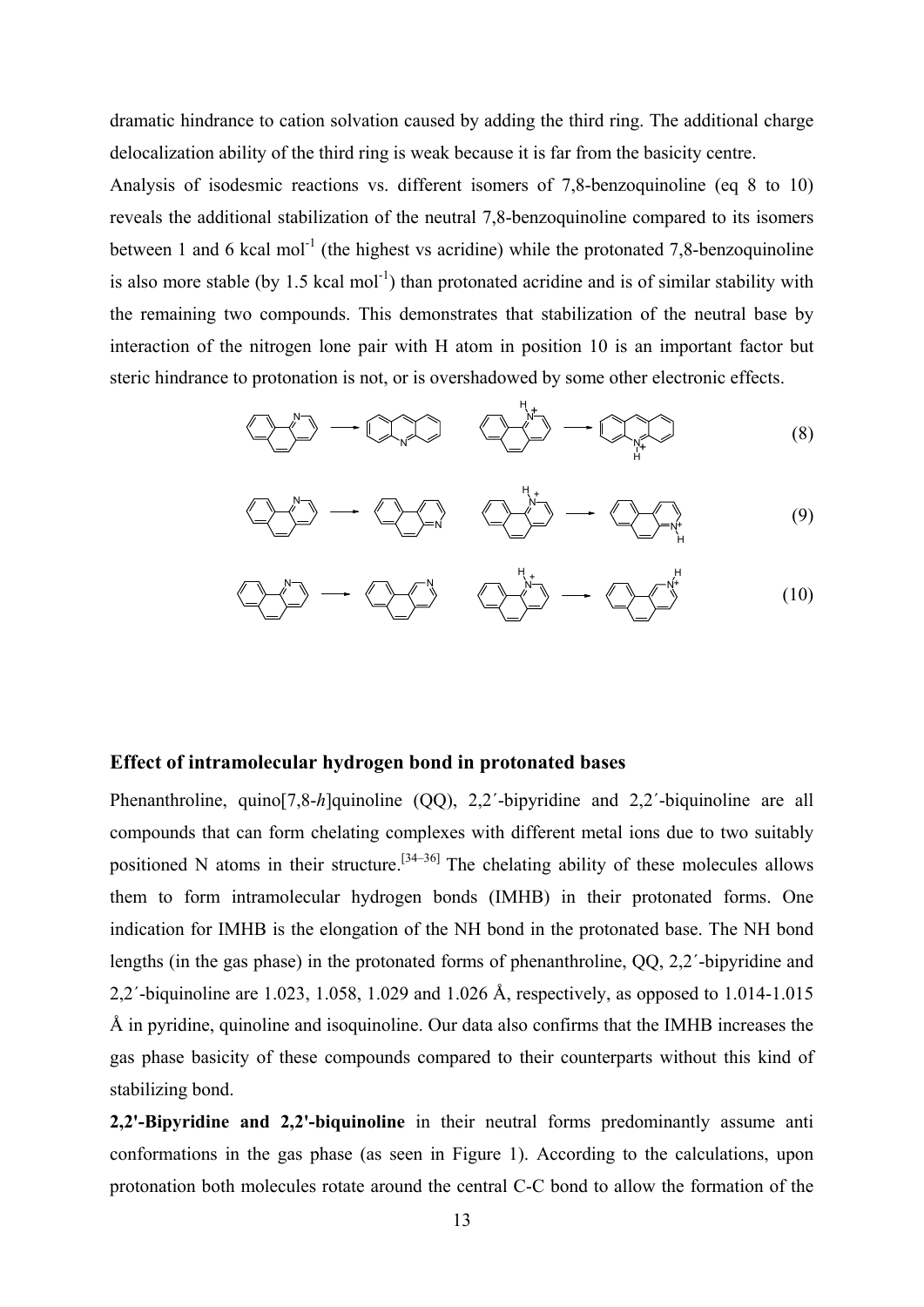N-H···N hydrogen bond. Comparison of such hydrogen-bonded cations with the protonated forms still in "anti" conformations (see also Table 2) shows a 6.7 kcal mol<sup>-1</sup> effect of IMHB formation for 2,2'-bipyridine and a 5.9 kcal mol<sup>-1</sup> for 2,2'-biquinoline, which makes them by 10.3 and 10.2 kcal mol<sup>-1</sup> more basic in the gas phase than pyridine and quinoline, respectively. However, in solvents the  $pK_a$  order of 2,2<sup>'</sup>-bipyridine and 2,2<sup>'</sup>-biquinoline is reversed compared to the gas phase and these bases are less basic than pyridine and quinoline, respectively. Apparently the electron-withdrawing effect of the quinolinyl and pyridyl groups is stronger than the stabilizing effect of the IMHBs, which in MeCN and water are rather weak because of efficient competition from solvent molecules.

**Thiabendazole and carbendazim** have GB values similar to 2,2'-bipyridine and IMHB is expected in the protonated forms. Both protonated structures have two structurally very similar NH bonds differing only by the presence of an IMHB. The lengths of the NH bonds in thiabendazole are 1.008 Å and 1.012 Å and in carbendazim 1.009 Å and 1.016 Å. The difference in length indicates that IMHB in the protonated forms plays a role in their basicity. However, the energetic contribution cannot be obtained as due to the symmetrical structure of the protonated benzimidazole moiety, it is not possible to envisage a realistic conformer without IMHB.

**Quino[7,8-***h***]quinoline and phenanthroline** are the most basic of all the heterocycles studied in this work in the gas phase, with GB values of  $244.1$  kcal mol<sup>-1</sup> and  $230.9$  kcal mol<sup>-1</sup>. respectively. The very high basicity of these compounds (especially quino[7,8-*h*]quinoline) is caused by the extensive delocalization of the positive charge of the protonated species into the aromatic rings and also by the formation of stabilizing IMHBs.

In the protonated forms of these compounds there are no possibilities to remove the IMHB with simple rotations around a chemical bond, so two different approaches to estimate its effect were used: firstly, the GB values for IMHB-incapable isomers were calculated for comparison (Figure 2) and secondly, isodesmic reactions 11 and 12 were used.



1,5-diazaphenanthrene 4,6-diazaphenanthrene Quino[3,4-*c*]quinoline Quino[7,8-*c*]isoquinoline

**Figure 2.** Molecules used in calculations of the effects of IMHBs. The favoured protonation sites according to G4MP2 gas phase calculations are highlighted in blue.

For phenanthroline, we selected 1,5-diazaphenanthrene and 4,6-diazaphenanthrene for comparison. In both isomers the nitrogen atoms are separated from each other by three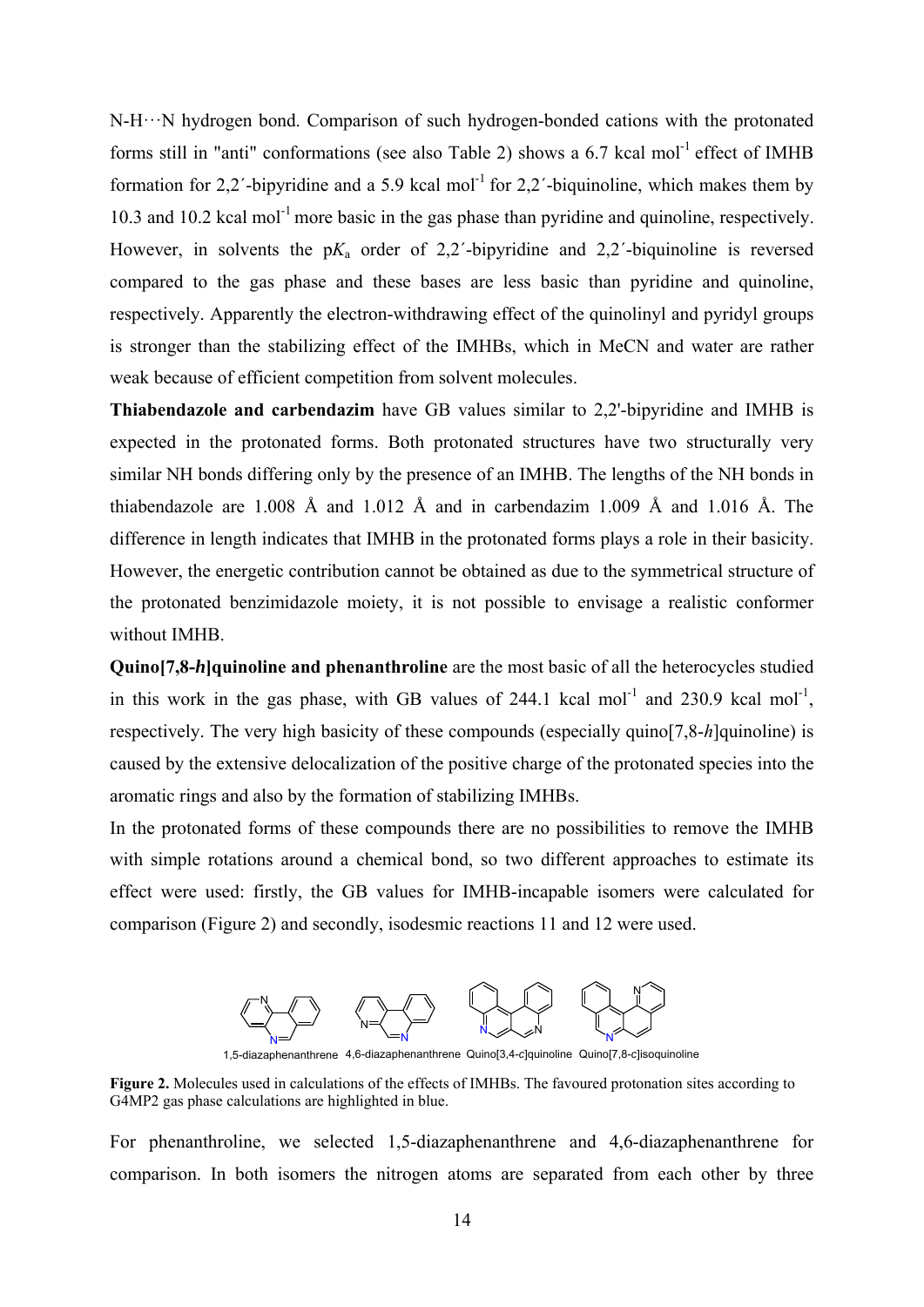chemical bonds as in phenanthroline. The aim was to keep all basicity-determining factors, except IMHB, as similar to phenanthroline as possible. The only effect that cannot be avoided this way is the effect of repulsion from the peri hydrogen in the protonated forms of the isomers, but this effect is small as was explained above. Comparison of GB values of these isomers indicates that the joint basicity-increasing effect of lone pair repulsion in the neutral and IMHB in the protonated form on the GB value of phenanthroline is 11.2 to 12.3 kcal mol<sup>-1</sup> (found as GB differences between phenanthroline and the two isomers). Of this 7.3 to 8.3 kcal mol<sup>-1</sup> is the GB increasing effect of IMHB (see Table 2).



Another possibility of estimating the energetic effect of IMHB on the GB of phenanthroline is to consider the ∆*G* values of isodesmic reactions 11 and 12 with cationic forms. Besides the IMHB energy, these reaction ∆*G* values include a repulsion contribution from the peri hydrogen (which is a small effect), and a contribution attributed to charge compression on going from a three-ring cation to a two-ring cation, which on the analogy with acridine (see below) can be estimated as  $ca$  3 kcal mol<sup>-1</sup>. The overall effect of IMHB estimated this way is 7-8 kcal mol<sup>-1</sup>, which is in excellent agreement with the previous approach.

In liquid phase, however, the effect of IMHB in rigid heterocycles is not straightforward. On one hand IMHB increases the intrinsic basicity. On the other hand, it reduces the solvent stabilization of the cation by obstructing the interaction of the added proton and the acceptor atom with solvent molecules. In both  $H_2O$  and MeCN phenanthroline has a much lower  $pK_a$ values than would be expected from its GB value: 5.12 and 13.7, respectively. This means that phenanthroline has by about one  $pK_a$  unit higher basicity than pyridine in MeCN and is slightly less basic than pyridine in  $H_2O$ . Solvation energies for both molecules and their protonated forms in H2O and MeCN can be used to interpret these results. Compared to pyridine, the solvation energy of neutral phenanthroline is by  $6.2 - 8.3$  kcal mol<sup>-1</sup> (depending on computational approach, see the SI) *more* negative in H<sub>2</sub>O and 7.6 - 8.0 kcal mol<sup>-1</sup> more negative in MeCN. The solvation energy of the protonated phenanthroline is by about 9.7 - 11.5 kcal mol<sup>-1</sup> and 7.7 - 9.0 kcal mol<sup>-1</sup> *less* negative in H<sub>2</sub>O and MeCN, respectively, when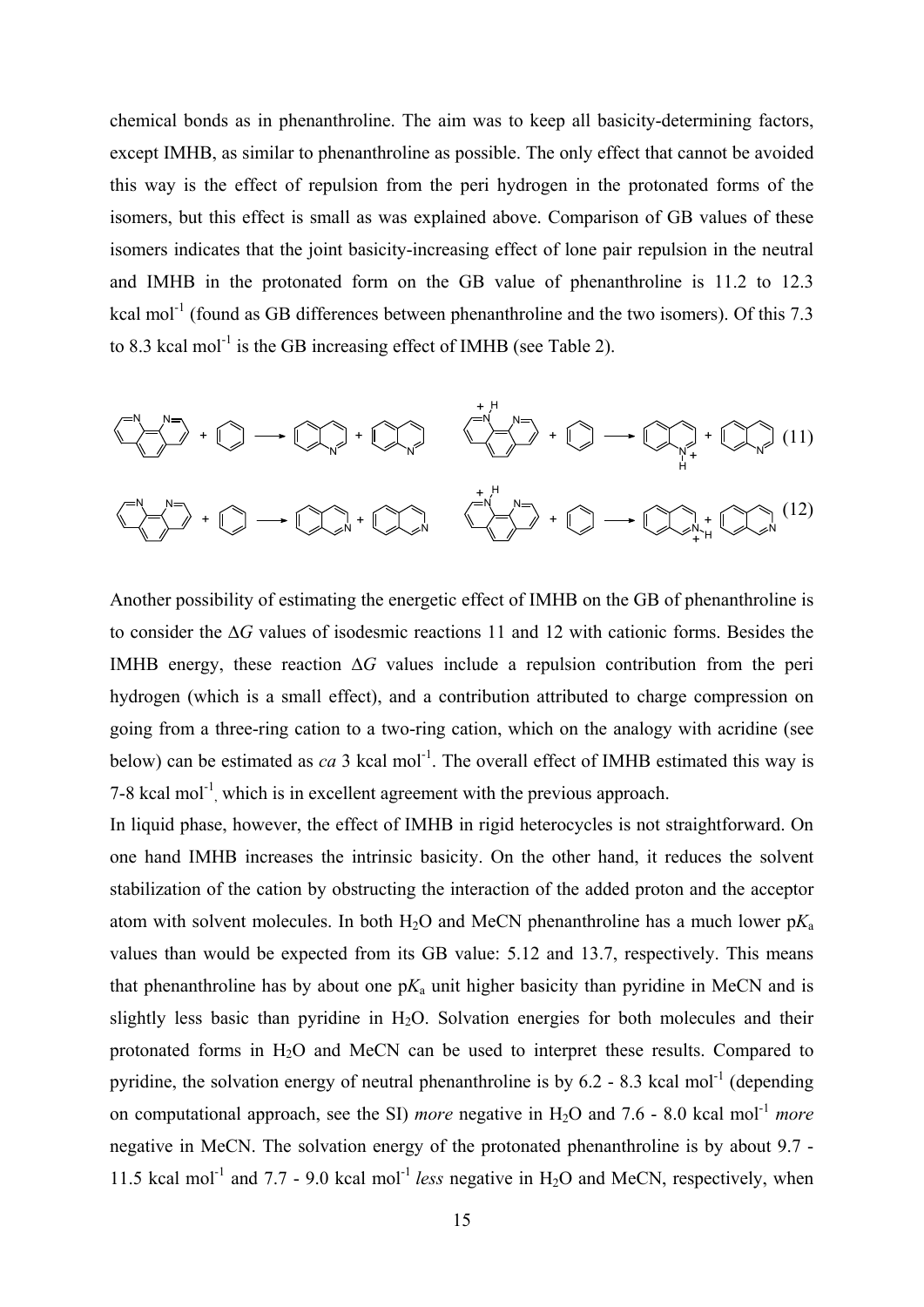compared to protonated pyridine. According to these energy differences the basicity of pyridine hugely benefits from solvation compared to phenanthroline both in neutral and in cationic form, so the high intrinsic basicity of phenanthroline is reduced to the vicinity of pyridine both in H<sub>2</sub>O and MeCN.

To quantify the intramolecular hydrogen bond effect in quino[7,8-*h*]quinoline the GB values for its isomers quino[3,4-*c*]quinoline (220.2 kcal mol<sup>-1</sup>) and quino[7,8-*c*]isoquinoline (224.5) kcal mol<sup>-1</sup>) were calculated. The nitrogen atoms are separated by four chemical bonds in these isomers as in quino[7,8-*h*]quinoline. Our results demonstrate that the net GB increasing effect of IMHB in protonated quino[7,8-*h*]quinoline and the lone pair repulsion in the neutral form is around 20 - 24 kcal mol<sup>-1</sup>. Of this 13 to 21 kcal mol<sup>-1</sup> is due to IMHB. These effects are much larger than in case of the previously mentioned compounds and are in good agreement with the above mentioned highest elongation of the NH bond in the protonated base.



The energetic effect of the IMHB estimated from the ∆*G* value of the isodesmic reaction 13 amounts to  $11.6$  kcal mol<sup>-1</sup>. Out of the three estimates of IMHB energy the highest one, obtained with quino[3,4-*c*]quinoline, is artificially increased by the repulsion of the facing hydrogen atoms in the 5 and 5' positions. Thus, we estimate the energetic effect of IMHB in quino $[7.8-h]$ quinoline as 12 kcal mol<sup>-1</sup>.

Similarily to the gas phase, quino[7,8-*h*]quinoline has also remarkably high  $pK_a$  values in H<sub>2</sub>O and MeCN – 12.0 and 19.61, respectively. The solvation energy of neutral quino[7,8 *h*]quinoline is by 5.6 – 6.7 kcal mol<sup>-1</sup> more negative in H<sub>2</sub>O and 9.0 - 10.0 kcal mol<sup>-1</sup> more negative in MeCN compared to pyridine. The protonated quino[7,8-*h*]quinoline has by 15.1– 17.2 kcal mol-1 *less* negative solvation energy in H2O and by 10.6 - 13.0 *less* negative solvation energy in MeCN. The solvation energies show that, similarly to phenanthroline, pyridine hugely benefits from solvation compared to quino[7,8-*h*]quinoline. Also, the protonation site of quino[7,8-*h*]quinoline is much more sterically shielded than phenanthroline's protonation site, so the solvent molecules are almost unable to form any hydrogen bonds with it. However, since the intrinsic basicity of quino[7,8-*h*]quinoline is so high, in solution it still beats pyridine by a wide margin.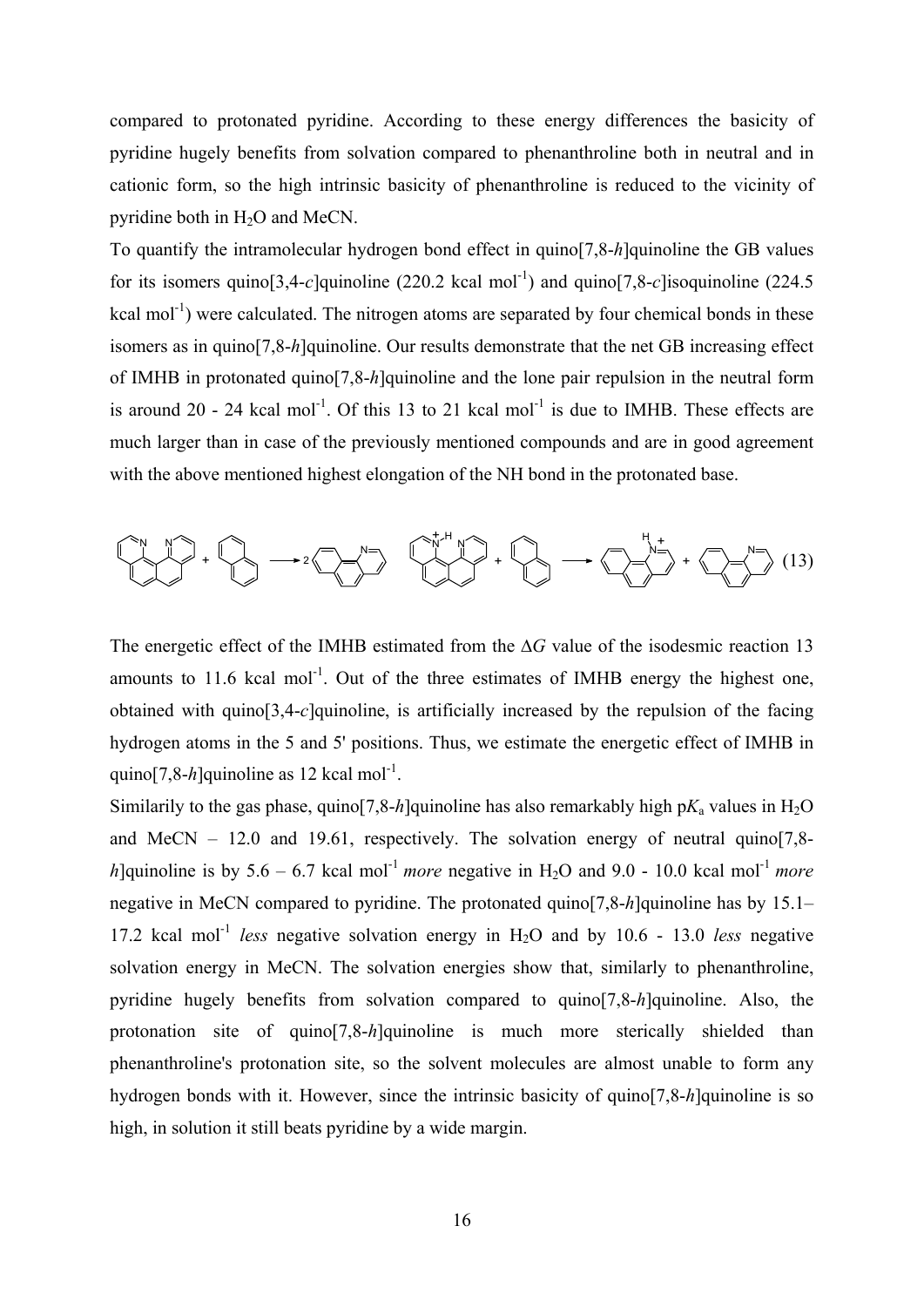## **The effect of the ring size (5- vs 6-membered rings)**

5-member aromatic heterocycles have a higher overall electron density compared to 6 member aromatic heterocycles: both have  $6 \pi$ -electrons, but the ring size of 5-member heterocycles is smaller. In part for this reason, out of all the molecules studied, the 5 membered imidazole is the most basic single-ring heterocycle in the gas phase, beating all of the studied six-member heterocycles without fused aromatic rings. Additionally, this is likely due to the fact that neutral imidazole is more strained than the 6-member-rings. I.e. the initial base is destabilized, while some of the strain is relieved upon the protonation. Both effects contribute to the basicity enhancement producing a symmetrical imidazolium cation. These effects are also operational in pyrazole, where, however, the conjugate acid is destabilized through steric interactions as it suffers from the close vicinity of the two N–H fragments. This becomes the dominant effect, which is absent in the analogous 6-membered pyridazine, thus making the latter 4.5 kcal mol<sup>-1</sup> more basic in the gas phase. The same trend in the gas phase is maintained upon fusing an additional benzene ring to these monocycles: benzimidazole is more basic than quinazoline, while 5-membered indazole is still less basic than both 6 membered phthalazine and cinnoline. It is also worth reiterating that the basicity of both quinazoline and cinnoline is further reduced because of the peri effect, which, for example, makes cinnoline 2.1 kcal mol<sup>-1</sup> less basic than the analogous phthalazine. Interestingly, the same basicity order is also observed in both solution phases. Imidazole is a stronger base than pyrimidine in both MeCN and water, the same holds for their benzo-derivatives benzimidazole and quinazoline. Analogously, 5-membered pyrazole and indazole are less potent bases than pyridazine and phthalazine/cinnoline in solution phases. As a general conclusion we could say that 5-membered heterocycles involving two nitrogen atoms are more basic than the analogous 6-membered systems in all studied phases, because in 5 membered heterocycles the second nitrogen atom increases the electron density in the ring by donating two electrons to the ring (for making up the aromatic sextet) thereby increasing basicity, while in 6-membered ring the second nitrogen atom acts essentially as an electronwithdrawing group, thereby reducing the basicity. On the other hand, if the two nitrogen atoms are located next to each other, the latter effect is outperformed by the steric hindrance of the two N–H fragments in the 5-membered systems, thus making them less basic than their 6-membered counterparts, where this effect is absent.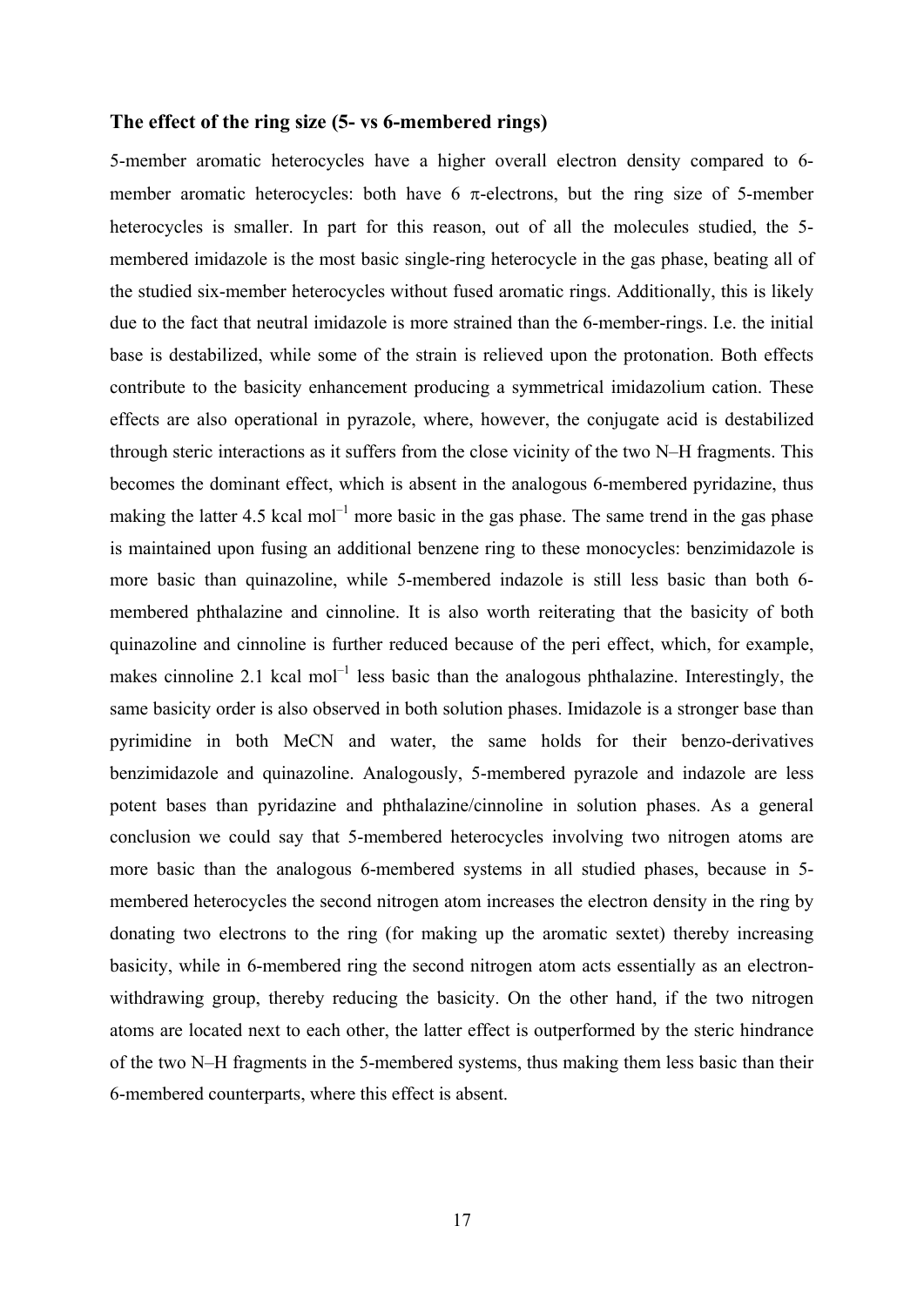## **Fusion of benzene ring to a single-ring heterocycle**

The effect of fusion of an additional aromatic ring to a single-ring heterocycles is two-fold. On one hand, it increases the volume for distributing the positive charge in the cation, which usually results in promoting the gas-phase basicity, while reducing the solution phase basicity constants. On the other hand, the fused benzene ring may act as electron-withdrawing or electron-donating group, depending on the relative overall electronegativities of the initial heterocycle and the fusion position of the added ring. Another possible effect is the peri effect that was described above.

Specifically the effect of distributing the positive charge into a larger volume by fusing one additional benzene ring to the structure can be seen from the isodesmic reactions 14 (and its analogue with isoquinoline), 15 and 16. The stabilizing effect amounts to 6.0 kcal mol<sup>-1</sup> in the case of pyridine  $\rightarrow$  quinoline, 5.6 kcal mol<sup>-1</sup> in the case of pyridine  $\rightarrow$  isoquinoline and 3.3 kcal mol<sup>-1</sup> in the case of quinoline  $\rightarrow$  acridine.

$$
\bigcap_{n=1}^{n} f \left(\bigcap_{i=1}^{n} \cdots \bigcap_{i=1}^{n} f \left(\bigcap_{i=1}^{n} f \left(\bigcap_{i=1}^{n} f \left(\bigcap_{i=1}^{n} f \left(\bigcap_{i=1}^{n} f \left(\bigcap_{i=1}^{n} f \left(\bigcup_{i=1}^{n} f \left(\bigcup_{i=1}^{n} f \left(\bigcup_{i=1}^{n} f \left(\bigcup_{i=1}^{n} f \left(\bigcup_{i=1}^{n} f \left(\bigcup_{i=1}^{n} f \left(\bigcup_{i=1}^{n} f \left(\bigcup_{i=1}^{n} f \left(\bigcup_{i=1}^{n} f \left(\bigcup_{i=1}^{n} f \left(\bigcup_{i=1}^{n} f \left(\bigcup_{i=1}^{n} f \left(\bigcup_{i=1}^{n} f \left(\bigcup_{i=1}^{n} f \left(\bigcup_{i=1}^{n} f \left(\bigcup_{i=1}^{n} f \left(\bigcup_{i=1}^{n} f \left(\bigcup_{i=1}^{n} f \left(\bigcup_{i=1}^{n} f \left(\bigcup_{i=1}^{n} f \left(\bigcup_{i=1}^{n} f \left(\bigcup_{i=1}^{n} f \left(\bigcup_{i=1}^{n} f \left(\bigcup_{i=1}^{n} f \left(\bigcup_{i=1}^{n} f \left(\bigcup_{i=1}^{n} f \left(\bigcup_{i=1}^{n} f \left(\bigcup_{i=1}^{n} f \left(\bigcup_{i=1}^{n} f \left(\bigcup_{i=1}^{n} f \left(\bigcup_{i=1}^{n} f \left(\bigcup_{i=1}^{n} f \left(\bigcup_{i=1}^{n} f \left(\bigcup_{i=1}^{n} f \left(\bigcup_{i=1}^{n} f \left(\bigcup_{i=1}^{n} f \left(\bigcup_{i=1}^{n} f \left(\bigcup_{i=1}^{n} f \left(\bigcup_{i=1}^{n} f \left(\bigcup_{i=1}^{n} f \left(\bigcup_{i=1}^{n} f \left(\bigcup_{i=1}^{n} f \left(\bigcup_{i=1}^{n} f \left(\bigcup_{i=1}^{n} f \left(\bigcup_{i=1}^{n} f \left(\bigcup_{i=1}^{n} f \left(\bigcup_{
$$

$$
\left(\bigvee_{n=1}^{N}+\bigotimes_{i=1}^{N}\right)\longrightarrow\left(\bigvee_{n=1}^{N}\right)^{*}\left(\bigotimes_{i=1}^{N}\right)\longrightarrow\left(\bigvee_{n=1}^{N}\right)^{*}\left(\bigvee_{i=1}^{N}\right)\longrightarrow\left(\bigvee_{n=1}^{N}\right)^{*}\left(\bigvee_{i=1}^{N}\right)\tag{15}
$$

$$
\bigcirc \text{Hom}(A) \longrightarrow \bigcirc \text{Hom}(A) \longrightarrow \bigcirc \text{Hom}(A) \longrightarrow \bigcirc \text{Hom}(A) \longrightarrow \bigcirc \text{Hom}(A) \longrightarrow \bigcirc \text{Hom}(A) \longrightarrow \bigcirc \text{Hom}(A) \longrightarrow \bigcirc \text{Hom}(A) \longrightarrow \bigcirc \text{Hom}(A) \longrightarrow \bigcirc \text{Hom}(A) \longrightarrow \bigcirc \text{Hom}(A) \longrightarrow \bigcirc \text{Hom}(A) \longrightarrow \bigcirc \text{Hom}(A) \longrightarrow \bigcirc \text{Hom}(A) \longrightarrow \bigcirc \text{Hom}(A) \longrightarrow \bigcirc \text{Hom}(A) \longrightarrow \bigcirc \text{Hom}(A) \longrightarrow \bigcirc \text{Hom}(A) \longrightarrow \bigcirc \text{Hom}(A) \longrightarrow \bigcirc \text{Hom}(A) \longrightarrow \bigcirc \text{Hom}(A) \longrightarrow \bigcirc \text{Hom}(A) \longrightarrow \bigcirc \text{Hom}(A) \longrightarrow \bigcirc \text{Hom}(A) \longrightarrow \bigcirc \text{Hom}(A) \longrightarrow \bigcirc \text{Hom}(A) \longrightarrow \bigcirc \text{Hom}(A) \longrightarrow \bigcirc \text{Hom}(A) \longrightarrow \bigcirc \text{Hom}(A) \longrightarrow \bigcirc \text{Hom}(A) \longrightarrow \bigcirc \text{Hom}(A) \longrightarrow \bigcirc \text{Hom}(A) \longrightarrow \bigcirc \text{Hom}(A) \longrightarrow \bigcirc \text{Hom}(A) \longrightarrow \bigcirc \text{Hom}(A) \longrightarrow \bigcirc \text{Hom}(A) \longrightarrow \bigcirc \text{Hom}(A) \longrightarrow \bigcirc \text{Hom}(A) \longrightarrow \bigcirc \text{Hom}(A) \longrightarrow \bigcirc \text{Hom}(A) \longrightarrow \bigcirc \text{Hom}(A) \longrightarrow \bigcirc \text{Hom}(A) \longrightarrow \bigcirc \text{Hom}(A) \longrightarrow \bigcirc \text{Hom}(A) \longrightarrow \bigcirc \text{Hom}(A) \longrightarrow \bigcirc \text{Hom}(A) \longrightarrow \bigcirc \text{Hom}(A) \longrightarrow \bigcirc \text{Hom}(A) \longrightarrow \bigcirc \text{Hom}(A) \longrightarrow \bigcirc \text{Hom}(A) \longrightarrow \bigcirc \text{Hom}(A) \longrightarrow \bigcirc \text{Hom}(A) \longrightarrow \bigcirc \text{Hom}(A) \longrightarrow \bigcirc \text{Hom}(A) \longrightarrow \bigcirc \text{Hom}(A) \longrightarrow \bigcirc \text{Hom}(A) \longrightarrow \bigcirc \text{Hom}(A) \longrightarrow \bigcirc \text{Hom}(A) \longrightarrow \bigcirc \text{Hom}(A) \longrightarrow \bigcirc \text{Hom}(A) \longrightarrow \bigcirc \text{Hom}(A) \longrightarrow \bigcirc \text{Hom}(A) \longrightarrow \bigcirc \text{Hom}(A) \longrightarrow \bigcirc \
$$

Comparing pyridine with its benzene ring fused derivatives quinoline and isoquinoline shows that in the gas phase the benzo-derivatives are by 5.1 and 5.7 kcal mol<sup>-1</sup> more basic. In both solvents, however, the effect of improved charge delocalization is overshadowed by other factors (e.g steric hindrance to cation solvation caused by peri effect), so the three compounds demonstrate rather similar  $pK_a$  values and basicity order isoquinoline > pyridine > quinoline. Similar situation is observed in the case of 6-membered diazines, where the addition of benzene ring leads to uniform basicity increase in the gas phase: benzodiazines are more basic than corresponding diazines by 7-9 kcal mol $^{-1}$ . Phthalazine and quinazoline are more basic than the corresponding diazines also in solution (by 1.5 and 0.5  $pK_a$  units in MeCN and 1.1 and 0.7 units in water, respectively). As expected, the difference in the gas phase is larger, because in the absence of solvation the effect of additional charge delocalization possibility is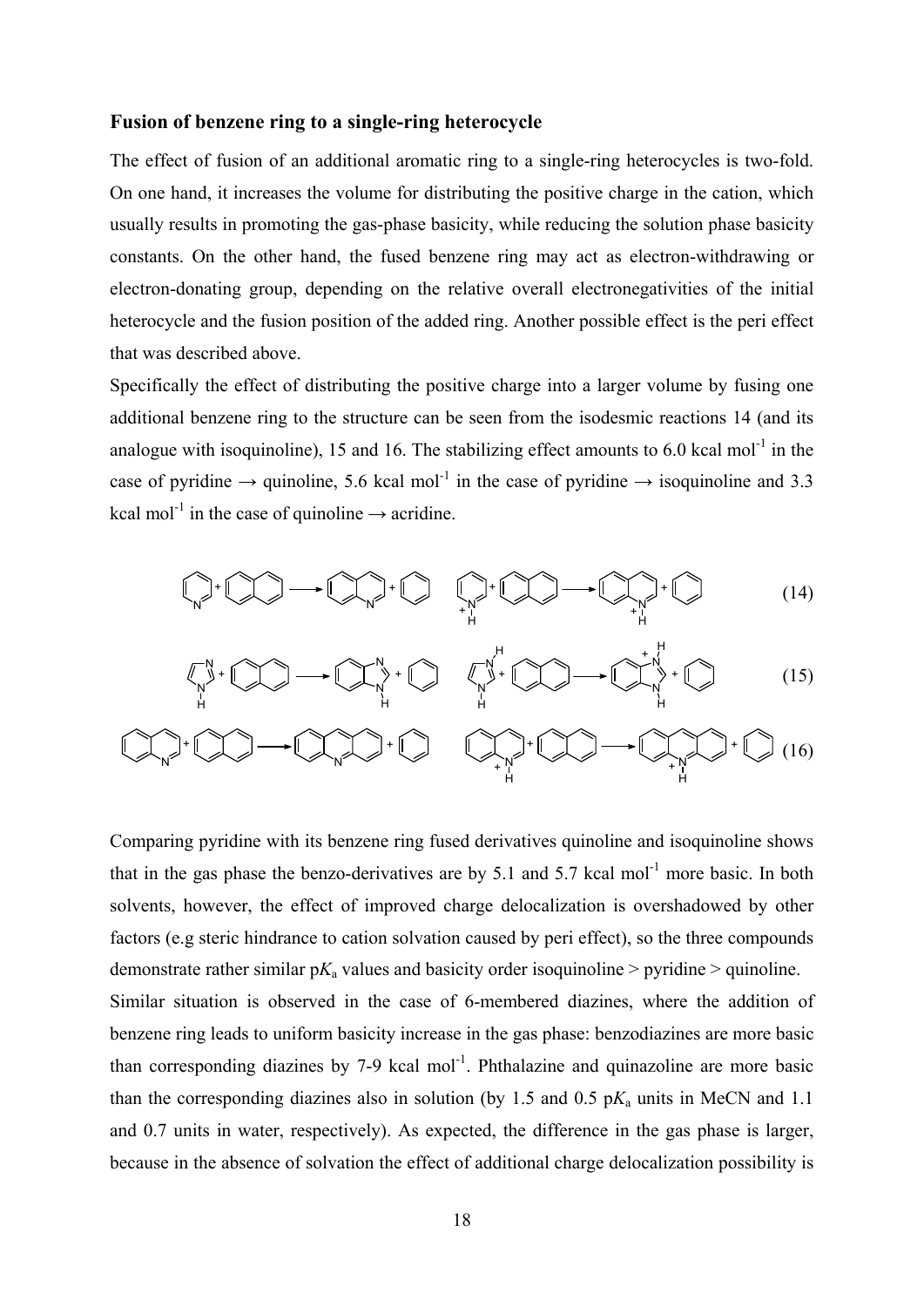decisive. However, in the pyrazine-quinoxaline pair the benzo-derivative is slightly less basic (by 0.38  $pK_a$  units) than the single-ring compound in MeCN and has similar basicity in H<sub>2</sub>O (difference 0.04 units). The differences in relative computational solvation energies are not large enough to undoubtedly elucidate the cause of these trends.

Fusion of 5-membered heterocycles with benzene, in addition to improving charge delocalization in the protonated base, also leads to an overall decrease of electron density in the 5-member ring (incl. at the protonation centre) of the neutral base, which has a basicitydecreasing effect. Isodesmic reaction 15 shows that both the neutral and protonated benzimidazole is more stable than imidazole. In the gas phase, benzimidazole is more basic than imidazole, but only by  $1.7$  kcal mol<sup>-1</sup>. The basicity increase is small because of the stable neutral form of benzimidazole. An analogous isodesmic reaction can also be calculated for the pair pyrazole – indazole (see Table 2). Fusing an aromatic ring to pyrazole also increases its GB value moderately, by 2.3 kcal mol<sup>-1</sup>. The slightly bigger basicity increase compared to imidazole-benzimidazole pair comes from the less stable neutral in the case of indazole.

However, in both studied solvents imidazole is by around 1.3-1.5  $pK_a$  units *more* basic than benzimidazole. Besides the electron distribution, an additional reason for a decrease in the basicity of benzimidazole is solvation: the difference in the solvation energy between cation and neutral is  $-53...-54$  kcal mol<sup>-1</sup> in the case of imidazole and  $-49$  kcal mol<sup>-1</sup> in the case of benzimidazole in water. In MeCN the same differences are -53…-55 kcal mol<sup>-1</sup> and -48…-51 kcal mol<sup>-1</sup>, respectively. The differences between these energies between imidazole and benzimidazole are smaller than the threshold that we have defined above. Nevertheless it is encouraging to see that differences in solvation energies agree very well with the differences in the  $pK_a$  values. A similar trend is observed with pyrazole and indazole where the former one is by 1.2-1.5 p*K*a units more basic in both studied solvents. The differences in the solvation energy between the protonated and neutral form of pyrazole and indazole in water are  $-58...$ -60 kcal mol<sup>-1</sup> and  $-53...$ -55 kcal mol<sup>-1</sup>, respectively, while in MeCN these are  $-58...$ -59 kcal mol<sup>-1</sup> and -52…-54 kcal mol<sup>-1</sup>. This is again an effect of dispersing the positive charge over the larger system in benzo-annulated derivatives, which lowers the effective stabilization by solvation. In imidazole and pyrazole the excess positive charge is condensed in a smaller framework, leading to much stronger solvation in polar solvents such as MeCN and H<sub>2</sub>O.

1,2,3-benzotriazole is by 7.8 kcal mol<sup>-1</sup> more basic in the gas phase than 1,2,3-triazole, which is a much higher difference than previously observed with 5-member diazines and corresponding benzodiazines, being rather similar to 6-member rings. The dominant effect here is probably the increase of the charge density in the highly-electronegative 5-member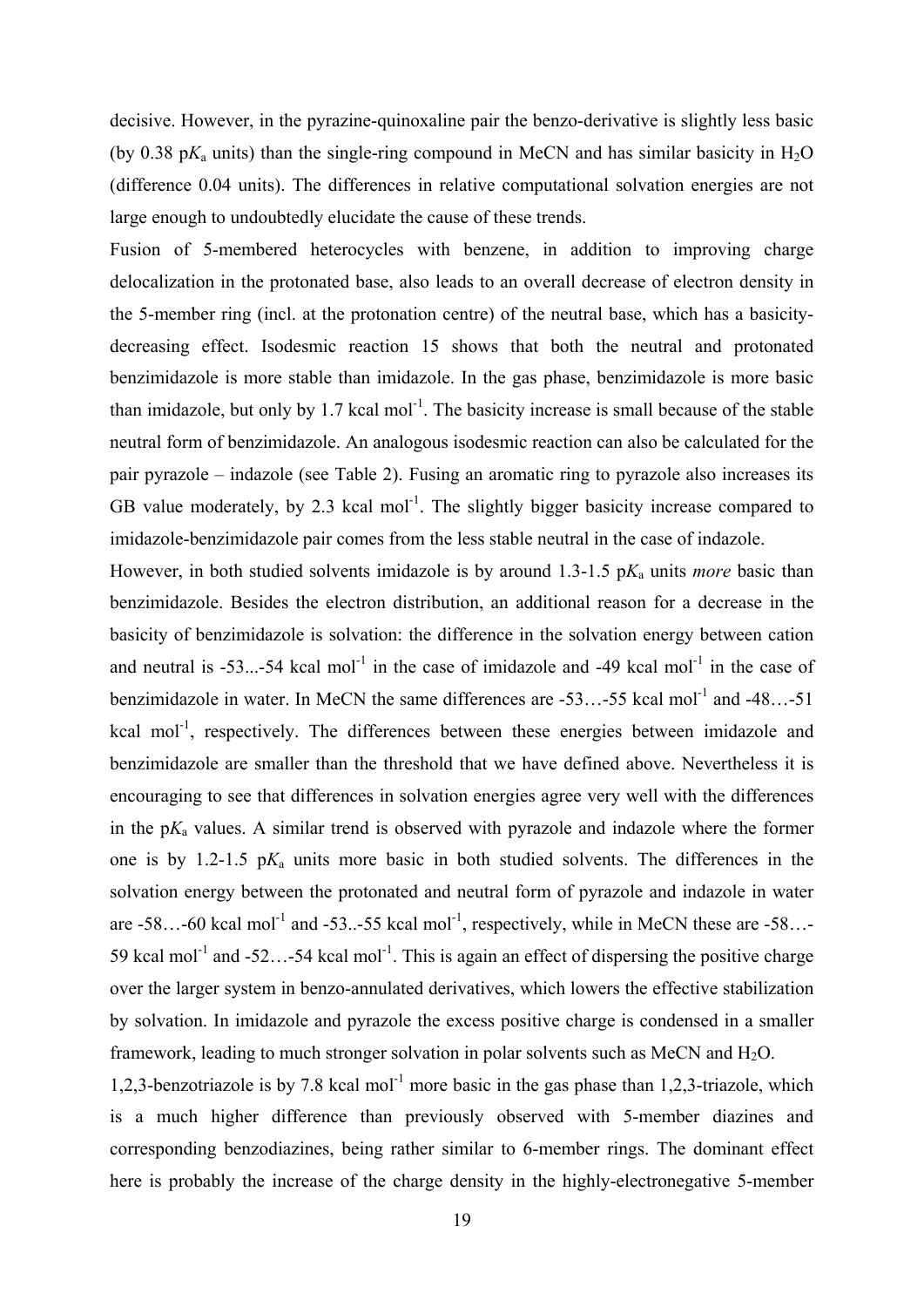ring at the expense of the 6-member ring, reversing the situation observed in the imidazolebenzimidazole pair. An isodesmic reaction analogous to reaction 15 (Table 2) shows that the basicity increase comes mainly from the less stable neutral form of benzotriazole. The more stable protonated benzotriazole is also an important factor. The basicity order remains the same in both solvents: 1,2,3-benzotriazole is by 1.0 p*K*a units more basic than 1,2,3-triazole in MeCN and by and 1.47 units in water.

### **Relative positions of nitrogen atoms in the ring**

The analysis of the basicity data shows that the presence of the -N=N- bond in the ring destabilizes the neutral form due to the close vicinity of two nitrogen lone pair electrons and increases basicity. A nitrogen atom in either para or meta position to the protonation centre acts as an electron-withdrawing group and reduces basicity, the para position being more efficient, because the resonance effect with the protonation centre is not possible with the meta position. The relative basicity of the various heterocycles depends on the interplay of these factors.

The order of basicity of the three studied diazines is the same in all 3 media: pyridazine > pyrimidine > pyrazine. Isodesmic reactions (Table 2) reveal that, in the gas phase, pyridazine with its weak -N=N- bond is significantly destabilized compared to pyrimidine both in neutral (22 kcal mol<sup>-1</sup>) and protonated (16 kcal mol<sup>-1</sup>) forms. The difference between the relative stabilities, amounting to around 6 kcal mol<sup>-1</sup>, is probably caused by the extra destabilization of the neutral pyridazine by the repulsion between the neighbouring nitrogen lone pairs. Thus, the lower GB of pyrimidine compared to pyridazine is first of all caused by its more stable neutral form.

Pyrazine is the least basic of these three diazines. According to the isodesmic reactions, there is no additional stabilization of the neutral form like in pyrimidine, but the second nitrogen atom in the *para* position effectively acts as an electron-withdrawing group with respect to the protonation centre (similarly as, for example, a nitro group would), hence lowering the basicity.

The basicity order of the benzodiazines – phthalazine/cinnoline, quinazoline and quinoxaline – is the same as for the corresponding diazines in all three media, suggesting that the same basicity-influencing factors are in effect. Of the two benzo-derivatives of pyridazine – phthalazine and cinnoline – the former is by 2.1 kcal mol<sup>-1</sup> more basic in the gas phase, by *ca* 1 p*K*a unit in MeCN and 1.18 p*K*a units in water. Although there is a stabilizing peri effect to the nitrogen lone pair in both neutral and protonated cinnoline, still both forms of phthalazine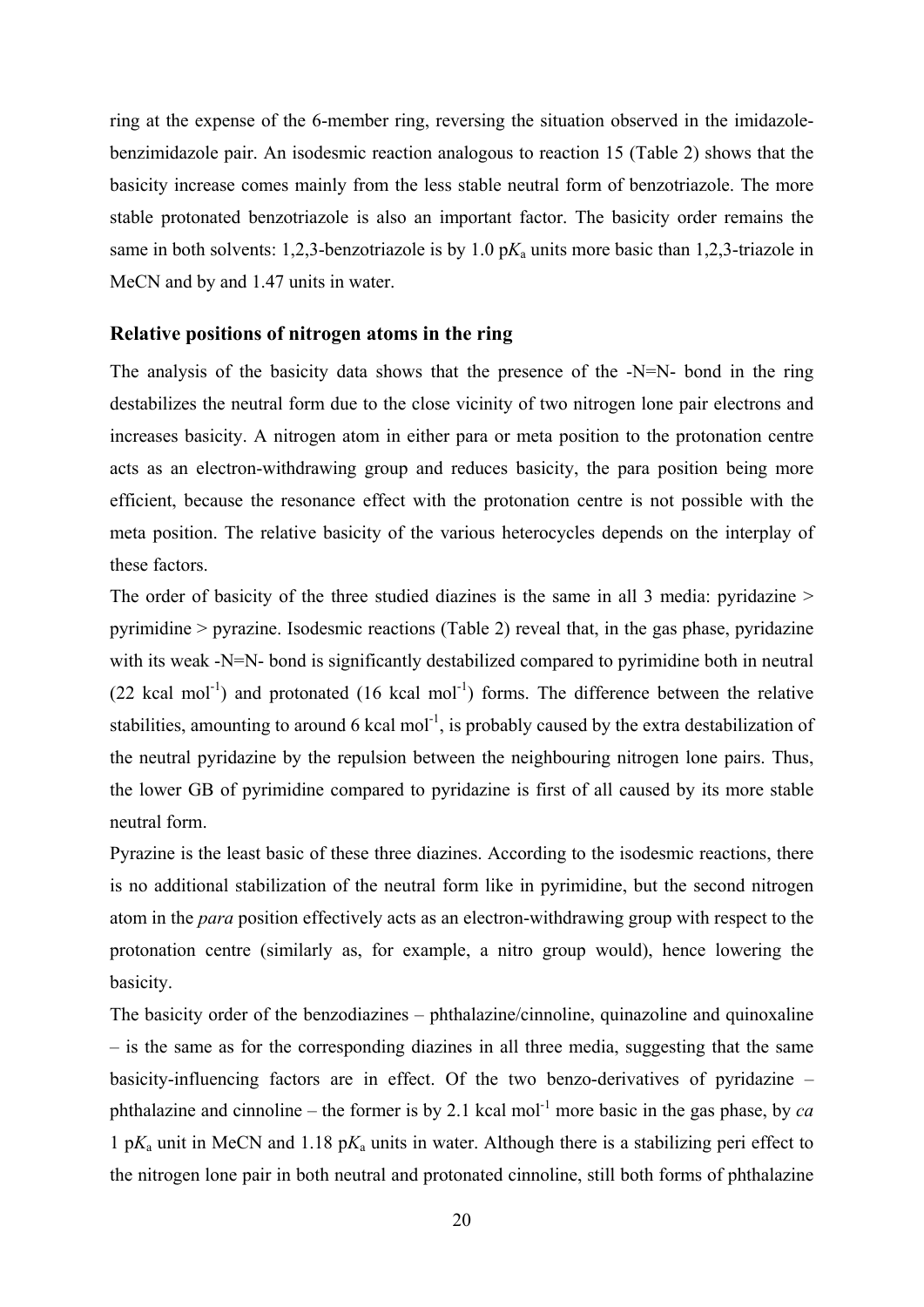are more stable according to the isodesmic reactions. These isodesmic reactions (eq 17 and eq 18) reveal that in the case of phthalazine the neutral is by 2.4 kcal mol<sup>-1</sup> and the protonated form is by 4.6 kcal mol<sup>-1</sup> more stable than in the case of cinnoline. The higher GB thus comes primarily from the more stable protonated phthalazine.



Isodesmic reactions 19 and 20 confirm that both imidazole and benzimidazole have higher gas-phase basicities than pyrazole and indazole (by 12.1 kcal mol<sup>-1</sup> and 11.5 kcal mol<sup>-1</sup>, respectively) because of the more stable protonated forms caused by the efficient cationic resonance delocalization between the two nitrogen atoms. The overall basicity difference is somewhat decreased by the increased relative stability of the neutral forms as well, only to a lower extent.

$$
\underbrace{\text{max}_{\substack{\mathbf{N} \\ \mathbf{N} \\ \mathbf{N}}} \longrightarrow \text{max}_{\substack{\mathbf{N} \\ \mathbf{N} \\ \mathbf{N} \\ \mathbf{N} \\ \mathbf{N} \\ \mathbf{N} \\ \mathbf{N} \\ \mathbf{N} \\ \mathbf{N} \\ \mathbf{N} \\ \mathbf{N} \\ \mathbf{N} \\ \mathbf{N} \\ \mathbf{N} \end{bmatrix}}_{\mathbf{N}} \tag{19}
$$

$$
\text{Cov}_{\underset{H}{\uparrow}}^{\uparrow} \longrightarrow \text{Cov}_{\underset{H}{\uparrow}}^{\uparrow} \qquad \text{Cov}_{\underset{H}{\uparrow}}^{\uparrow\uparrow} \longrightarrow \text{Cov}_{\underset{H}{\uparrow}}^{\uparrow\uparrow} \qquad (20)
$$

#### **Effect of electron-withdrawing substituents**

Introduction of electron-withdrawing groups has a general decreasing effect on the basicity of heterocycles, caused by both resonance and field-inductive effects of substituents. However, the extent of basicity decrease depends on the position of the substituent relative to the protonation centre and locations of partial charges in the molecule. It determines how strongly the substituent can deplete the electron density from the protonation centre in the neutral base and reduce the stabilization of the excess positive charge in the conjugate acid. It is of interest to compare the effect of nitro group on the basicity of the most basic 6-membered cycle (pyridine) and 5-membered cycle (imidazole). The addition of a nitro-group to positions 2 or 4 in imidazole lowers its GB value by 17.7 kcal mol<sup>-1</sup> and 16.5 kcal mol<sup>-1</sup>,  $pK_a(MeCN)$  by 9.51 and 8.70 units, and  $pK_a(H_2O)$  by 7.76 and 7.11 units, respectively, which is very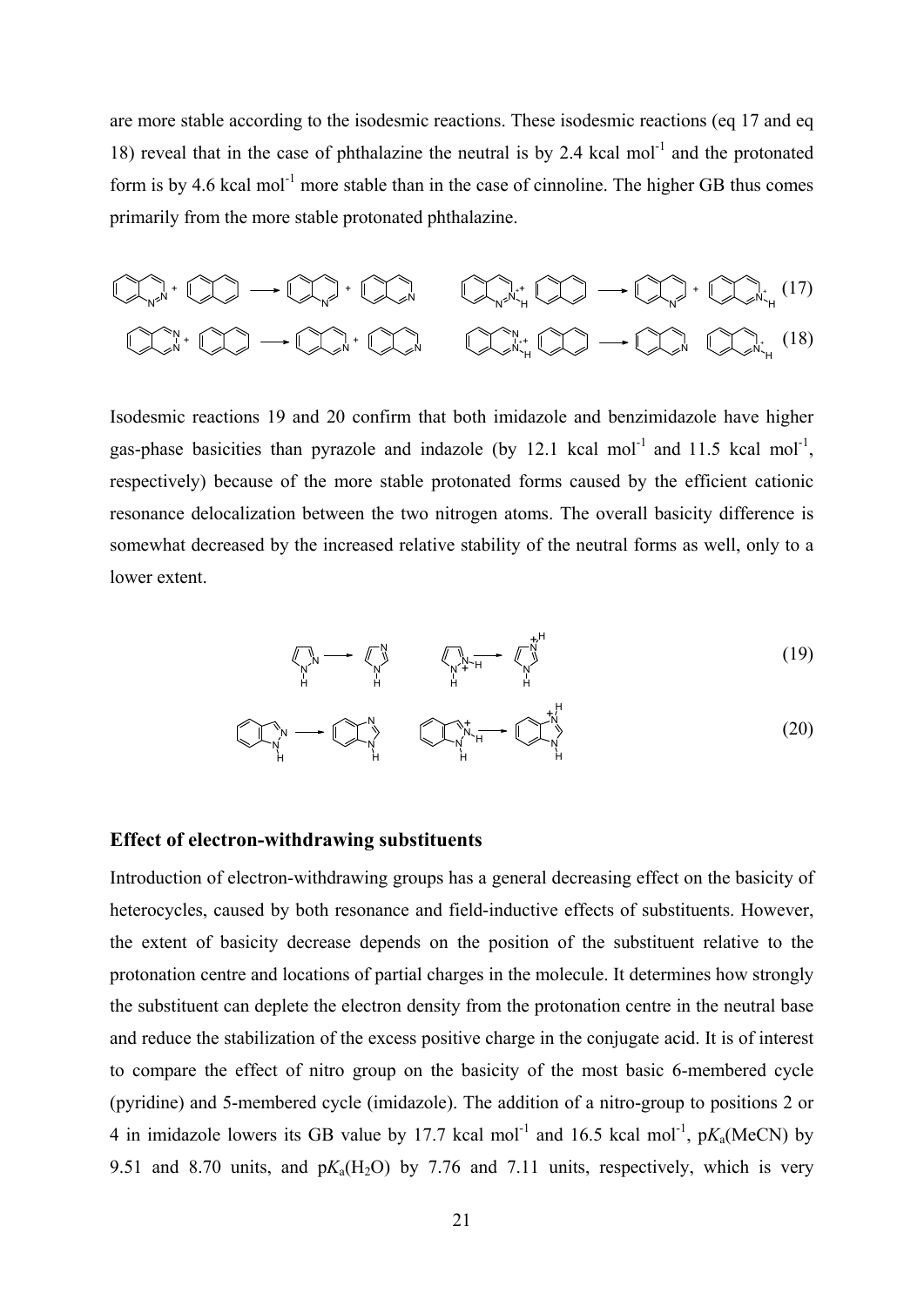significant. Although in the imidazole cation the excess charge is delocalized across the ring, there is still a significant positive charge on the H atoms of the two -NH- groups. The nitro group, when inserted in position 2, is nearer to the positively charged centres than when it is in position 4, so it has a stronger decreasing effect on the basicity in the former case.

In case of pyridine the nitro group lowers the GB value very similarly in all positions: by 14.3, 13.7 and 13.2 kcal mol<sup>-1</sup> in positions 2, 3 and 4, respectively. The effect is notably smaller than in case of imidazole. In MeCN, the nitro group in position 3 or 4 lowers the basicity by 5.4 and 4.7  $pK_a$  units, respectively, while in position 2 the effect is -8.8  $pK_a$  units, being similar to that in imidazole. In  $H_2O$  the nitro group in positions 2, 3 and 4 decreases the basicity of pyridine by 7.7, 4.4 and 3.8  $pK_a$  units, respectively. It must be noted that the quantitative basicity differences are somewhat less reliable in case of pyridines compared to imidazoles, since the literature  $pK_a$  values of pyridines were inconsistent or unavailable and had to be estimated (see details in SI). However, the obtained data is sufficiently reliable to demonstrate the basicity trends.

Generally stronger effect of nitro group on 5-member rings is most probably due to the smaller ring size and its overall higher electron density.

The basicities of 5- and 6-nitro-substituted indazole are very similar in the gas phase and both solvents. It can be assumed that substituents in position 5 and 6 in indazole are located distantly enough from the protonation centre to have almost the same effect on the basicity in all studied media.

Benzimidazole-derived pesticides thiabendazole and carbendazim, as compared to unsubstituted benzimidazole, are more basic in the gas phase (by 3.9 kcal mol<sup>-1</sup> and 2.1 kcal mol<sup>-1</sup>, respectively), but less basic in both MeCN (by 1.10 and 1.28 units) and water (0.92 and 1.03 units) because of the thiazolyl and carbomethoxyamino functional groups. The factors making thiabendazole and carbendazim more basic in the gas phase are larger volume for charge delocalization and IMHB. These factors are weakened (IMHB) or compensated for by solvent molecules in solution (larger volume).

#### **Tautomerism of 1,2,3-triazole and 1,2,3-benzotriazole**

1,2,3-triazole and 1,2,3-benzotriazole have two different prototropic tautomers (eq 21). Our G4MP2 calculations show that in the gas phase 2-*H*-1,2,3-triazole and 1-*H*-1,2,3 benzotriazole, respectively, are the dominant forms. The 2-*H*-1,2,3-triazole tautomer is by 3.6 kcal mol<sup>-1</sup> more stable than the  $1-H-1,2,3$ -triazole tautomer. For the protonated molecules hydrogens in positions 1 and 3 are always preferred for both molecules. This is in agreement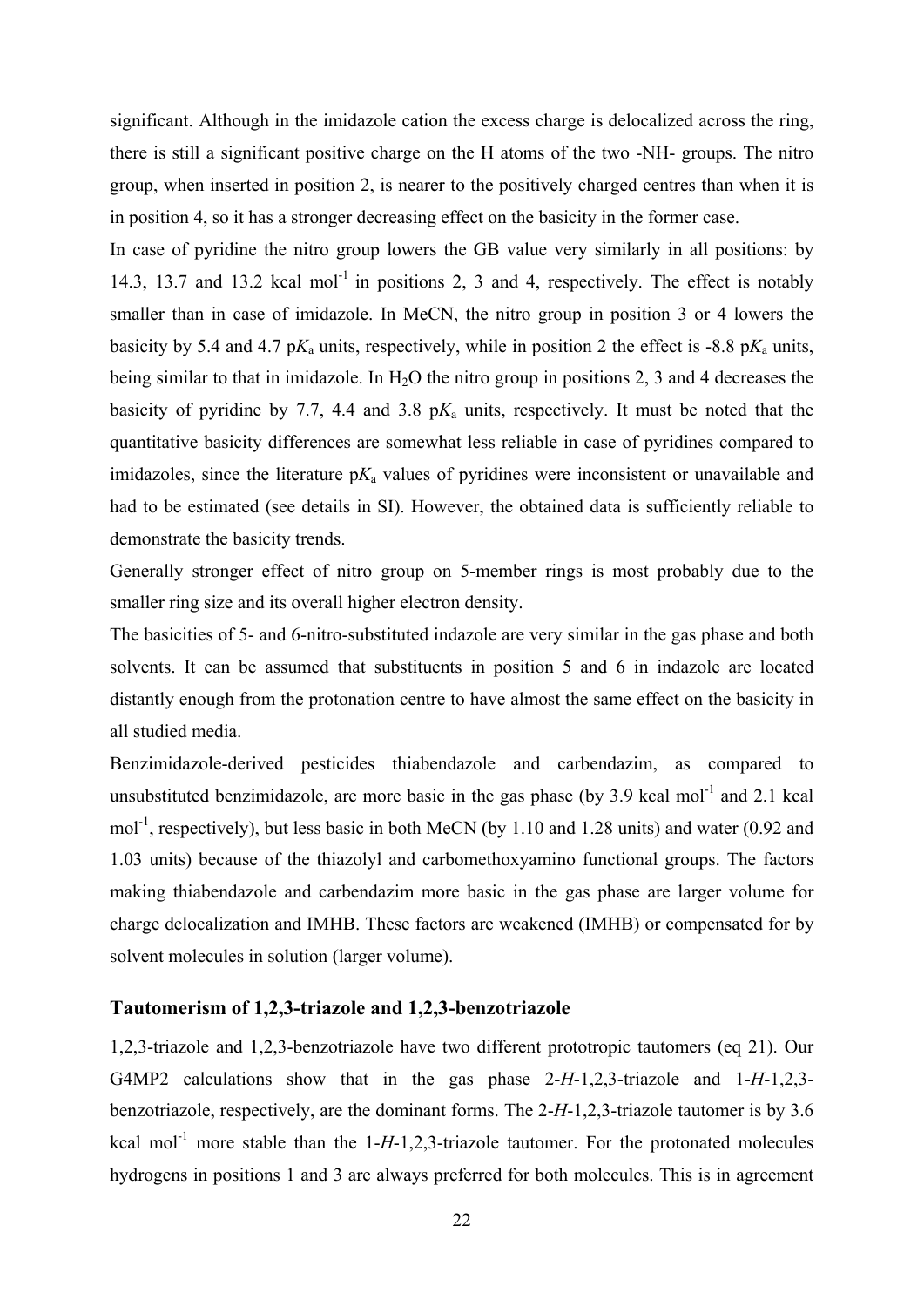with the previously reported large predominance of the 2-*H*-1,2,3-triazole tautomer in the gas phase.[37–39] However, in the aqueous phase both 1-*H* and 2-*H* tautomers are present while the 2-*H* tautomer is still the favored by a factor of 2 to 4.[38–40] The increase of the 1-*H* tautomer content in aqueous solution comes from the relief of the lone pair repulsion by hydrogen bonding (destabilizing the 1-*H* tautomer in the gas phase) and the higher stabilization of the 1- *H* tautomer by solvation because of its higher dipole moment.<sup>[38,40]</sup>

In the gas phase different theoretical methods give contradictory results in terms of the prevalence of the 1-*H* and 2-*H* tautomers, leading to the conclusion that they exist in comparable amounts.[41] Experimental evidence shows that the content of the 1-H tautomer in gas phase increases with temperature, implying that the 2-*H* tautomer is more stable.[42] At the same time, our G4MP2 calculation show that 1-*H*-1,2,3-benzotriazole is more stable than the corresponding 2-*H* tautomer, yet only by 0.5 kcal mol<sup>-1</sup>. In the solution phase 1-*H* tautomer of 1,2,3-benzotriazole significantly predominates.[43,44]



#### **Correlation of basicities in different media**

Figure 3 presents the correlation of  $pK_a$  values in MeCN experimentally determined in this work against aqueous  $pK_a$  values found from literature (where available). The overall correlation is described by the equation:

$$
pK_a(\text{MeCN}) = 1.20pK_a(H_2O) + 6.57
$$
\n
$$
s(\text{intercept}) = 0.15; s(\text{slope}) = 0.04; n = 28; r^2 = 0.97; S = 0.50.
$$
\n(22)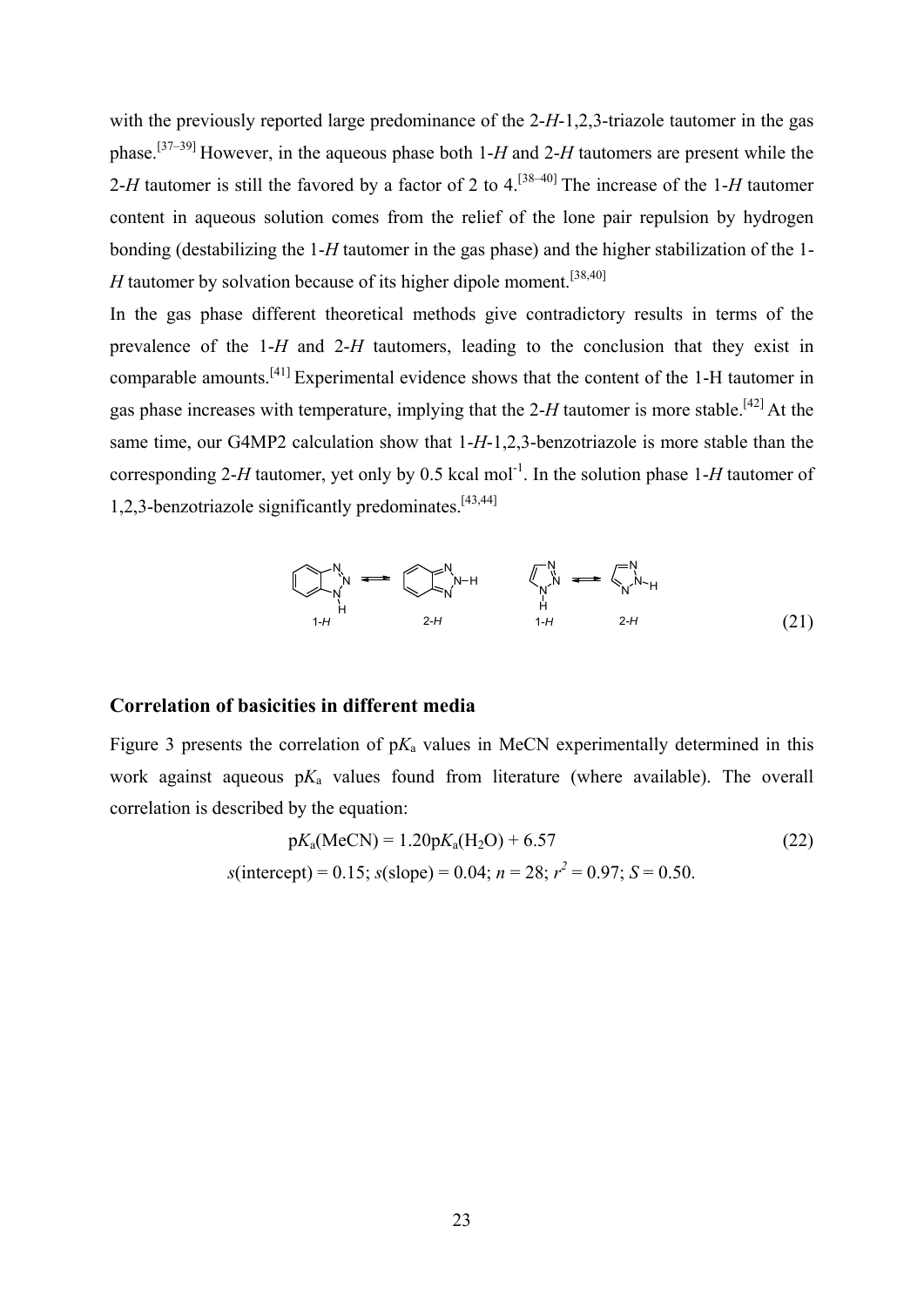

Figure 3. Correlation of the basicities of the studied bases in water and acetonitrile (filled triangles – pyridines, filled circles – indazoles, squares – diazines, filled diamonds – imidazoles, empty squares – benzodiazines, empty triangles – chelating compounds, empty diamonds – other compound types). The  $pK_a$  values of uracil, thymine (different protonation sites) and quino[7,8-*h*]quinoline (no experimental p*K*a in water) were not included.

From Figure 3 it can be seen that there is quite a good correlation between basicities in MeCN and water, which includes all the different classes of heterocyclic compounds. An even better correlation can be obtained for only the different imidazoles (eq 23). The previously published pK<sub>a</sub> values of 5-NO<sub>2</sub>-benzimidazole and 2-NH<sub>2</sub>-benzimidazole are also included in this correlation.<sup>[17]</sup>

$$
pKa(MeCN) = 1.26pK_a(H_2O) + 6.47
$$
\n
$$
s(interept) = 0.13; s(slope) = 0.03; n = 8; r2 = 0.997; S = 0.22.
$$
\n(23)

The correlation between  $pK_a$  values in MeCN and GB values is much poorer. This makes sense because MeCN and the gas phase are more notably different media than MeCN and water are. The equation for this correlation is:

$$
pK_a(MeCN) = 0.29GB - 51.9
$$
 (24)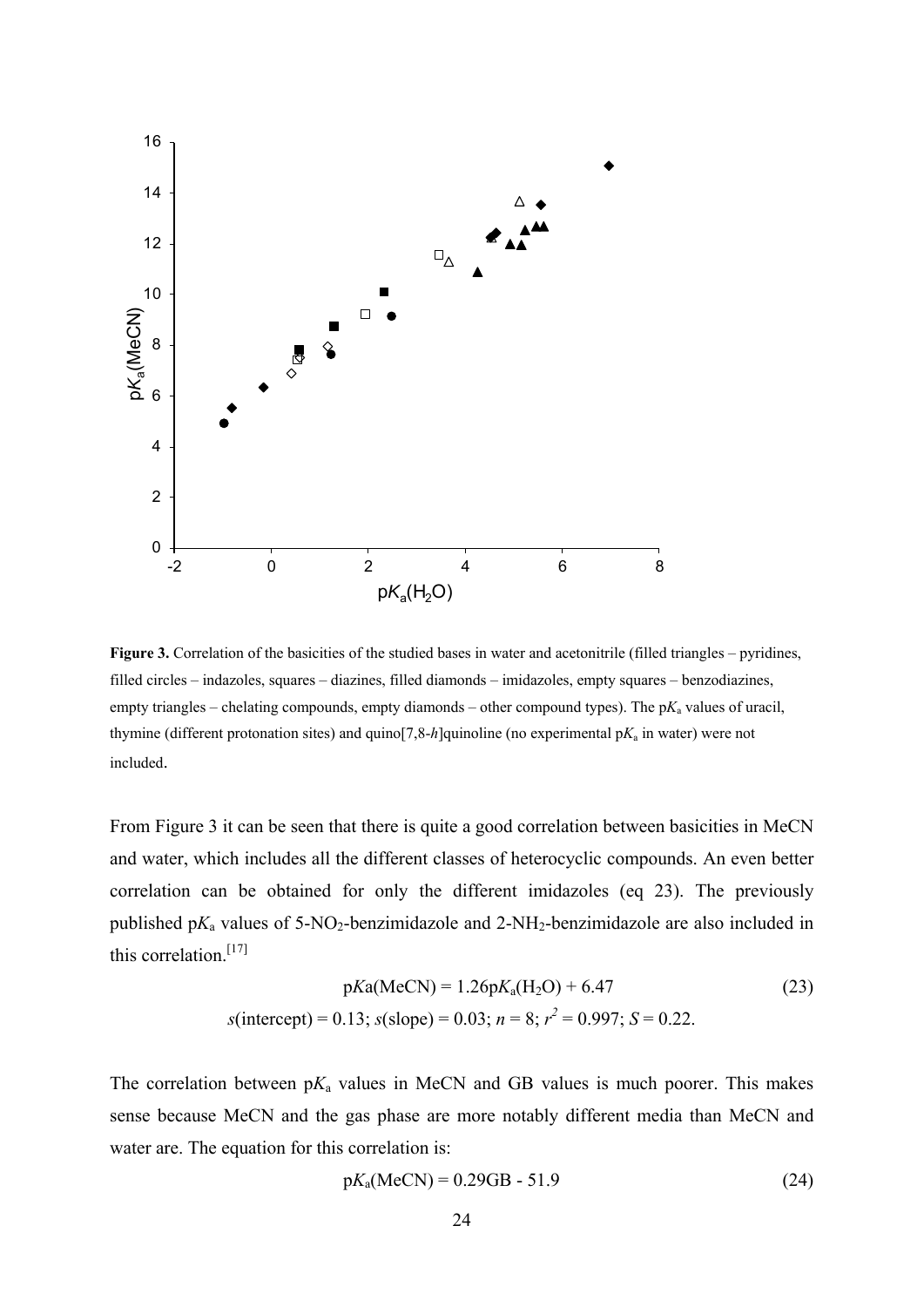$$
s
$$
(intercept) = 5.0;  $s$ (slope) = 0.02;  $n$  = 31;  $r^2$  = 0.84;  $S$  = 1.5.

## **Conclusions**

We presented 58 previously unpublished basicity values including 30 experimental  $pK_a$  values in MeCN, 22 calculated GB values, 4 calculated  $pK_a$  values in MeCN and 2 calculated  $pK_a$ values in H2O for a set of various conjugated nitrogen heterocycles. Analysis of the compiled data reveals that the main factors determining the basicity in the gas phase include: the ability of the molecule to delocalize the resulting positive charge across as large a  $\pi$ -system as possible once protonated, and different steric and stereoelectronic effects (e.g. presence of a peri hydrogen) operating in the neutral and/or protonated forms of the compound. The same factors operate in solution, yet their effect may be eclipsed by solvation phenomena like steric hindrance to solvation. Therefore, in solution, the fusion of an additional benzene ring does not always lead to a basicity increase as it leaves less hotspots with excess charge for an efficient solvation. This effect can be either basicity-increasing or decreasing, depending on the ring size, number and position of nitrogen atoms and medium.

Introduction of a second nitrogen atom into pyridine leads to a basicity decrease as it acts similarly to an electron withdrawing group. The extent of the basicity decrease is lowest in the presence of a -N=N- bond, which increases basicity by the repulsion between nitrogen lone pairs, which destabilizes the neutral molecule. The basicity decreasing effect of a stronger electron withdrawing groups, such as the nitro group, depends on its distance from the protonation centre. This effect of the nitro group on the basicity is especially strong in 5 membered rings because of their intrinsically higher electron density.

We showed that a good correlation between the  $pK_a$  values in MeCN and H<sub>2</sub>O exists for various non-chelating heterocycles with the protonation centre on a N atom, which can be further improved by correlating only basicities of similar groups of compounds (e.g. imidazoles).

# **Experimental Section**

## **Chemicals**

Trifluoromethanesulfonic acid (TfOH, Aldrich 99+%) and *tert*butyliminotris(pyrrolidino)phosphorane (*t*-BuP1(pyrr), Aldrich ≥97%) were used to prepare acidic and basic titrant solutions. Commercial MeCN (Romil 190 SpS far UV/gradient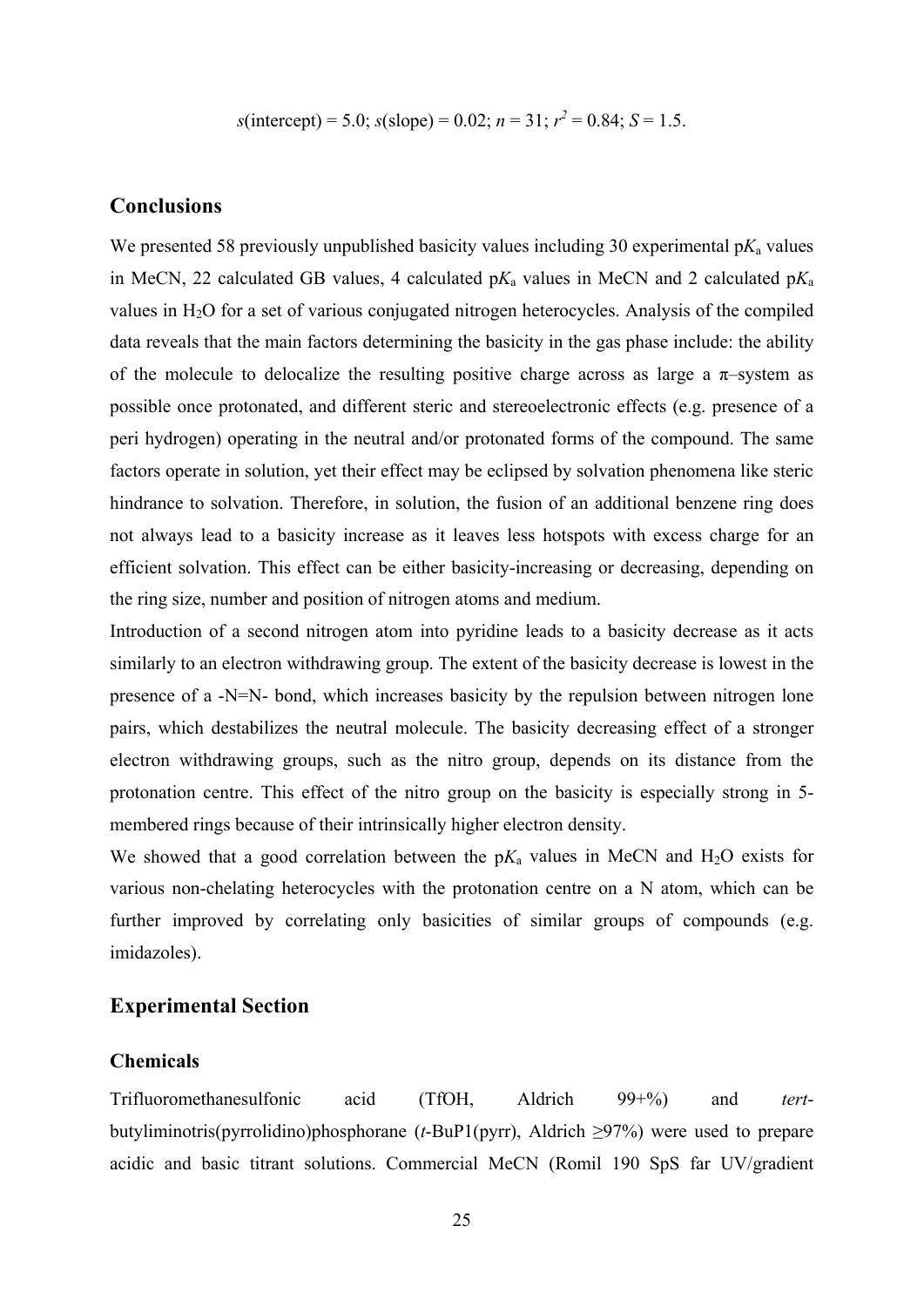quality) was used as the solvent after drying on molecular sieves  $(3 \text{ Å})$ , which was found to lower its water content mostly to the range of 2-4 ppm (never above 6 ppm). The water content was determined by Karl Fischer titration using a Mettler Toledo DL32 coulometer with the Hydranal®-Coulomat AD reagent (Riedel-de Haën). This method has been previously used to determine low water contents in aprotic solvents.[45] Ionic liquid 1-hexyl-3 methylimidazolium bis(trifluoromethylsulfonyl)imide ( $C_6$ mimNTf<sub>2</sub>, Aldrich 98%) was used as salt bridge electrolyte. The origin of the measured bases was the following: quino[7,8 *h*]quinoline was synthesized according to a modification of the procedure of Zirnstein *et al.*[46,47]. Phenanthroline (Chemapol, "pure for analysis"), 2,2´-biquinoline (Trest Soyuzreaktiv, "pure"), 7,8-benzoquinoline (Merck, for GC), quinoline (Aldrich, 98%), pyridine (Fluka, >99.8%), isoquinoline (Fluka, analytical standard), acridine (Fluka, >97%), 2,2´-bipyridine (a kind gift from Prof. M. Mishima, Kyushu University), quinazoline (Aldrich, 99%), pyrimidine (Aldrich, >98%), phthalazine (Aldrich, 98%), pyridazine (Alfa Aesar, 98+%), quinoxaline (Fluka, analytical standard), pyrazine (Fluka, analytical standard), benzimidazole (Aldrich, 98%), thiabendazole (Dr. Ehrenstorfer GmbH, analytical standard), carbendazim (Dr. Ehrenstorfer GmbH, analytical standard),  $2\text{-NO}_2$ -imidazole (Fluka, >98%), 4-NO2-imidazole (Aldrich, 97%), imidazole (Sigma, ≥99%), pyrazole (Aldrich, 98%), indazole (Aldrich, 98%), 6-NO<sub>2</sub>-indazole (Aldrich, 97%), 5-NO<sub>2</sub>-indazole (Aldrich,  $\geq$ 99%), benzotriazole (Reakhim, "pure for analysis"), 1,2,3-triazole (Aldrich, 97%), caffeine (a kind gift from Prof. Tullio Ilomets), uracil (Fluka,  $\geq$ 99%), thymine (Sigma,  $\geq$ 99%). The structures of all these heterocyclic compounds are presented on Figure 1.

# **Measurements of p***K***a values**

*Spectrophotometry.* The experimental setup, methodology and data treatment method of the spectrophotometric  $pK_a$  determination were essentially the same as described in previous works.[17,26,27] A brief description is given here. The determination of p*K*a values in MeCN is based on differences in basicities of two bases where the first substance is a heterocyclic compound of an unknown basicity and the other one is a reference base with a previously known  $pK_a$  value. Both compounds individually and the mixture of these two compounds is spectrophotometrically titrated in order to obtain the spectra of the neutral and fully protonated forms. It is preferred that the spectra of the neutral and protonated forms of the studied compound and reference compound are different and that the absorption maxima of both compounds are at different wavelengths. Using these spectral data it is possible to calculate the dissociation levels  $\alpha = [B] / ([B] + [BH<sup>+</sup>])$  of the conjugate acids of both bases in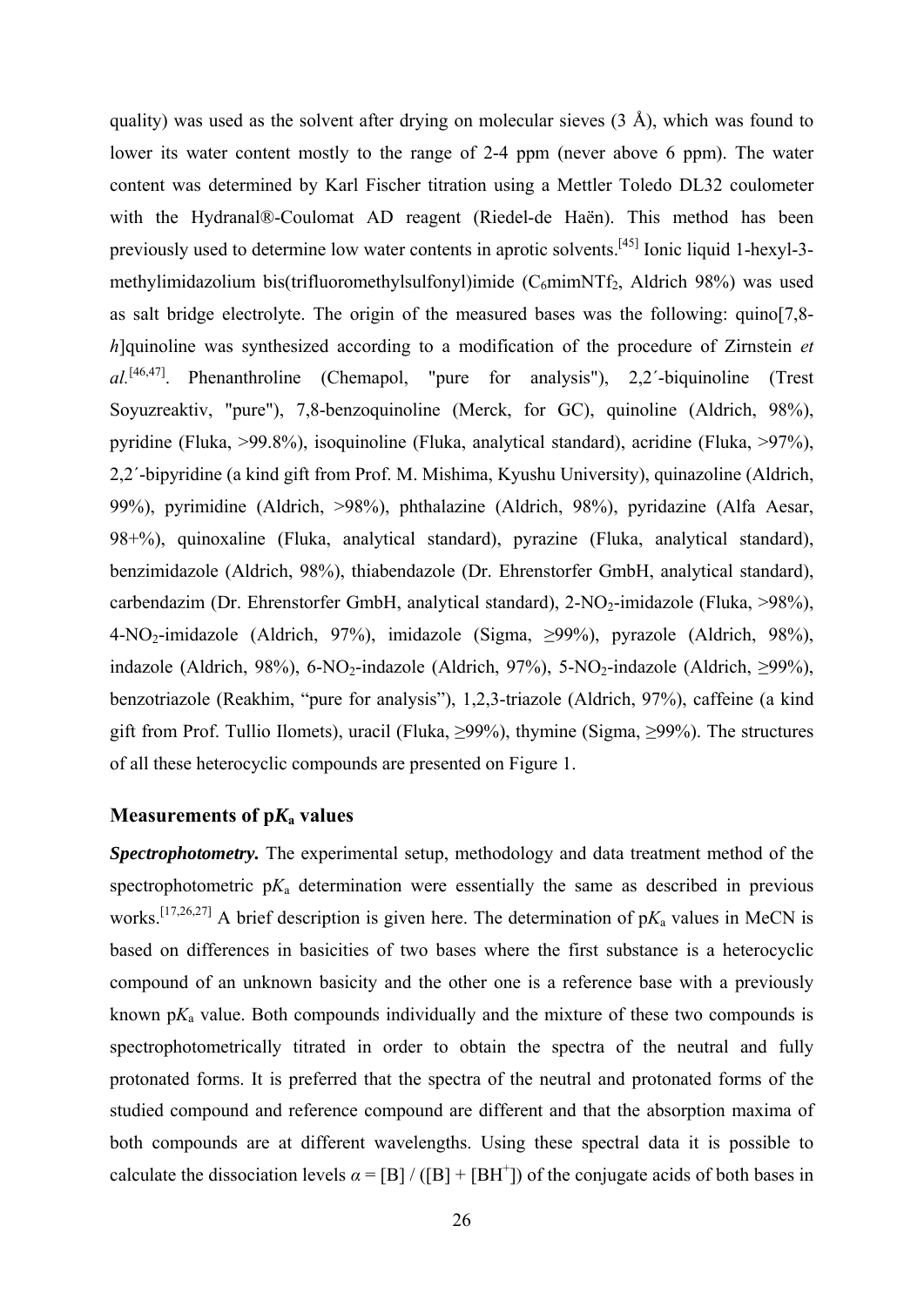all mixtures formed during titration. From these  $\alpha$  values, differences in p $K_a$  values ( $\Delta pK_a$ , eq 25) are calculated.

$$
\Delta pK_a = \log \frac{\alpha_1 (1 - \alpha_2)}{\alpha_2 (1 - \alpha_1)}
$$
\n(25)

TfOH and *t*-BuP1(pyrr) were used as acidic and basic titrants for all the titrations. All spectrophotometric titrations were carried out using a Perkin Elmer Lambda 40 UV-Vis spectrophotometer which was connected to an external compartment inside a MBraun Unilab glovebox with optical fiber cables. The glovebox was filled with 99.999% pure argon; moisture and oxygen contents inside the glovebox were monitored and were always under 10 ppm during the experiments. Bases with previously published  $pK_a$  values were used as reference bases.[17,27] The same p*K*a determination method has already been used for acidity or basicity determinations in different solvents e.g. 1,2-dichloroethane<sup>[20]</sup>, tetrahydrofuran<sup>[19]</sup>, acetonitrile $^{[17]}$ 

*Differential potentiometry.*  $\Delta pK_a$  in MeCN was also measured using differential potentiometry with two metal-coated glass electrodes<sup>[48]</sup> (obtained from the Laboratory of Glass Electrochemistry, St. Petersburg State University) similarly as described in ref [49] with a potentiostat instead of a pH meter. Also the experiment time was changed from 2·15 min to 1·30 min. The ∆p*K*a values were calculated from the measured absolute pH (see ref [50] for details about the absolute pH concept) differences of two partially neutralized base solutions in MeCN with a known ratio of protonated and deprotonated forms (eq 26). The ratio of the neutral and protonated forms was determined by UV-Vis spectrophotometry. Salt bridge electrolyte was  $C_6$ mimNTf<sub>2</sub> and liquid junction potentials cancel out in these experiments. The differential potentiometry measurements of relative basicity were made outside of the glove box because of technical reasons and the water content in the solutions was  $140 - 200$ ppm. However, we have earlier found that water content in the range of 200 ppm does not have marked influence on  $\Delta pK_a$  values of bases.<sup>[51]</sup>

$$
\Delta pK_a = \Delta pH - \log \frac{[B_1]}{[B_1H^+]} + \log \frac{[B_2]}{[B_2H^+]} \tag{26}
$$

## **Quantum chemical calculations**

*Gas phase energies.* The gas-phase basicity ( $GB = -\Delta G_b$ ) of a compound (B) is defined by the following equation:

$$
B + H^{+} \quad \xleftarrow{\Delta G_{b}} \quad BH^{+} \tag{27}
$$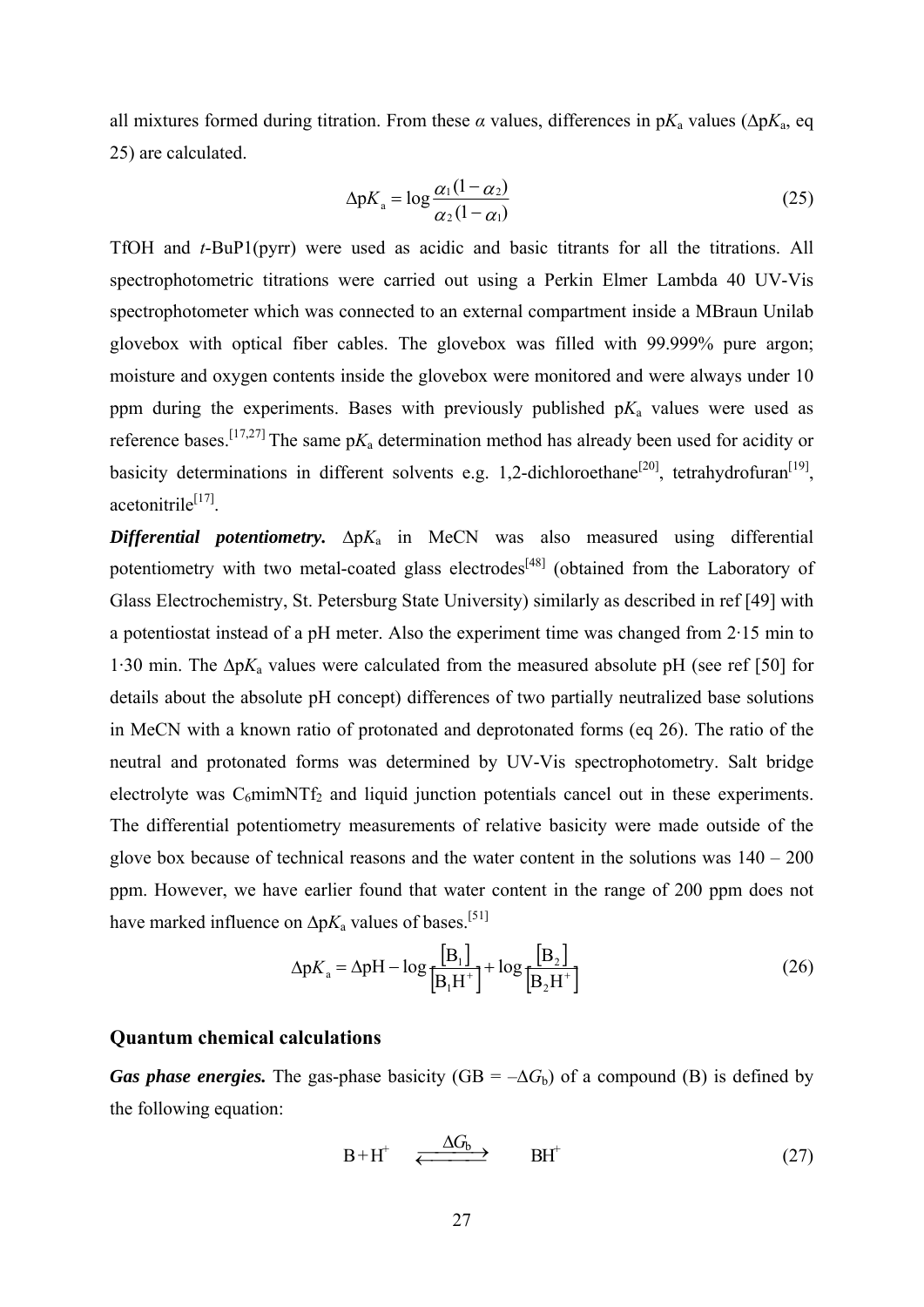All Gibbs free energy values employed in the calculation of the GB values and energies of isodesmic reactions were obtained using the G4MP2 methodology<sup>[52]</sup> implemented in the Gaussian 09 software package<sup>[53]</sup>. The G4MP2 method uses B3LYP/6-31G(2df,p) optimized geometries to calculate vibrational frequencies and thermal corrections. Wherever applicable, different starting geometries of neutral and protonated bases were used in order to ensure that the most stable conformer of each investigated particle has been found. In case of many possible protonation sites within the molecule the most stable protonated forms were identified. The minimum-energy conformers of B and BH<sup>+</sup> were used for GB calculations. All stationary points were found to be true minima, as evidenced by the absence of imaginary frequencies in the corresponding vibrational spectra (NImag  $= 0$ ).

Results from the quantum chemical calculations were also used for the calculations of free energy changes in isodesmic reactions. Isodesmic reactions are chemical reactions (hypothetical or actual) in which both the number and the type of chemical bonds in the reactants and products are the same on both sides of a reaction. This concept can be used to elucidate the effect of molecular structure on basicity.[54,55] In that case the same isodesmic reactions are calculated for both neutral molecules and their protonated forms, which allows to estimate the energetic contributions of structural effects.<sup>[56]</sup> Usually it is preferred to use enthalpies for the calculations of isodesmic reactions but when both sides of the reaction equation have the same number of molecules and no intramolecular cyclization occurs then Gibbs free energies can also be utilized.<sup>[56]</sup> In this work free energies are used for all isodesmic reaction calculations in order to make the obtained values directly comparable with differences in GB values.

*Solvation energies* of neutral and protonated species were computed using SMD<sup>[57]</sup> and  $COSMO-RS^{[58-60]}$  methods.

In case of the SMD implicit solvation model (implemented in Gaussian  $0.9^{[53]}$  software) the geometry optimization and vibrational frequency calculations were carried out in 3 media (water, acetonitrile, gas phase) using M06-2X functional and 6-31G(d) basis set. The vibrational spectra were checked for imaginary frequencies, the absence of which was taken as a proof of the stationary point being a true minimum. The solvation energy of a species was calculated by subtracting its gas-phase energy from its total energy in the solvent. All conformers (including tautomers) of the neutral and protonated bases were calculated, and the lowest energies obtained in every medium were used for the calculation of solvation energy, disregarding of the possible mismatch of the geometries of the lowest-energy species.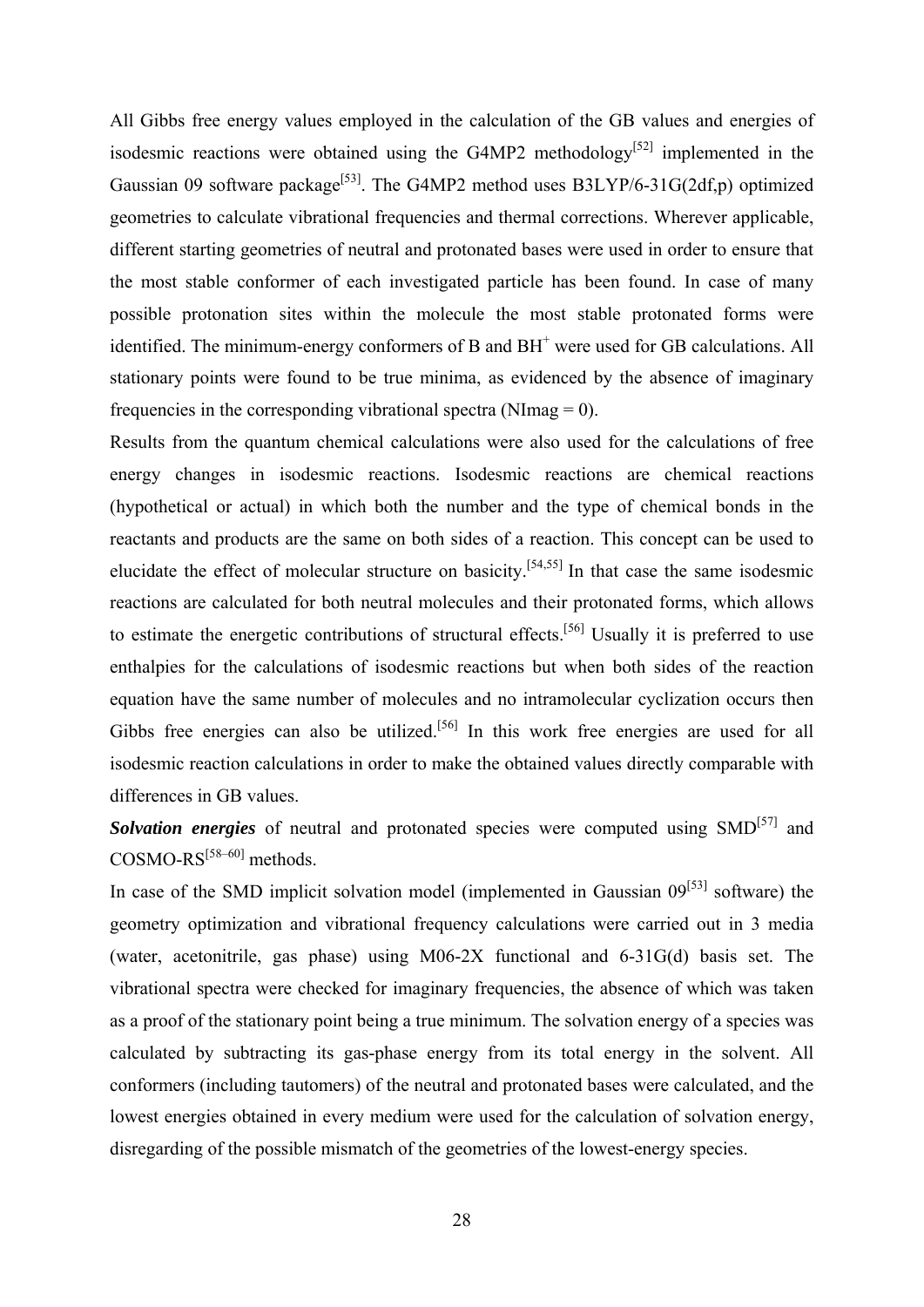In the case of COSMO-RS method the first step (carried out using TURBOMOLE V6.5<sup>[61]</sup> software package) is a quantum chemical calculation yielding the equilibrium geometry and partial charge distribution on the surface of the molecule (so-called sigma-profile). Geometry optimization was performed using DFT method at BP/TZVP level of theory. All stable conformers (including tautomers) of the molecules were found and vibrational analysis was carried out to ensure that the obtained geometries correspond to true energy minima. SCF convergence threshold of  $10^{-7}$  Hartree, gridsize m3/m4 and geometry convergence threshold of  $10^{-6}$ ...10<sup>-8</sup> Hartree were used. In cases where imaginary frequencies were found in the vibrational spectra, the geometries were reoptimized using finer grid (m5), larger basis set (def2-TZVPD), stricter geometry convergence criteria, or the combination of the above. Subsequently a single-point energy calculation with def2-TZVPD basis set and, in case of ideal conductor, *Fine Cavity* parameter was performed. The second step is statistical thermodynamics procedure (carried out using COSMO*thermX* software, Version C3.0 Release 17.01<sup>[60,62]</sup>, with parametrization BP\_TZVPD\_FINE\_C30\_1701) that accounts for the solute-solvent interactions and yields the energies of the species in the solution, from which the desired solute properties are calculated. Gas-phase SCF energies obtained at TZVP//TZVPD level of theory were employed for the calculation of the gas-phase chemical potential instead of the estimates computed by COSMO*thermX* by default. All conformers of the species were taken into account using the inherent conformer-weighing procedure in COSMO*thermX*.

The computations in liquids are considerably more complicated and, as a rule, less precise than the matching computations *in vacuo,* which may put in some doubt the accuracy of absolute values of calculated solvation energies not supported by any experimental counterparts. At the same time, comparing solvation energies of different but structurally related neutrals (or cations) computed by the same approach within the same solvent is meaningful, especially if the solvation energy difference is sufficiently large. In this work we consider that solvation energy differences can be used for supporting discussions if the corresponding difference is at least 5 kcal mol<sup>-1</sup>. This threshold comes from our earlier experience with various correlations of combinations of GB and solvation energy differences with  $pK_a$  values in the same solvent.

*Computational*  $pK_a$  *values in solution.* In the absence of experimental data the corresponding p*K*a values were obtained from correlations involving COSMO-RS results and experimental data of a set of compounds (similar to the compound of interest) with known  $pK_a$  values. Please see the Supporting Information for detailed descriptions of each case. The uncertainties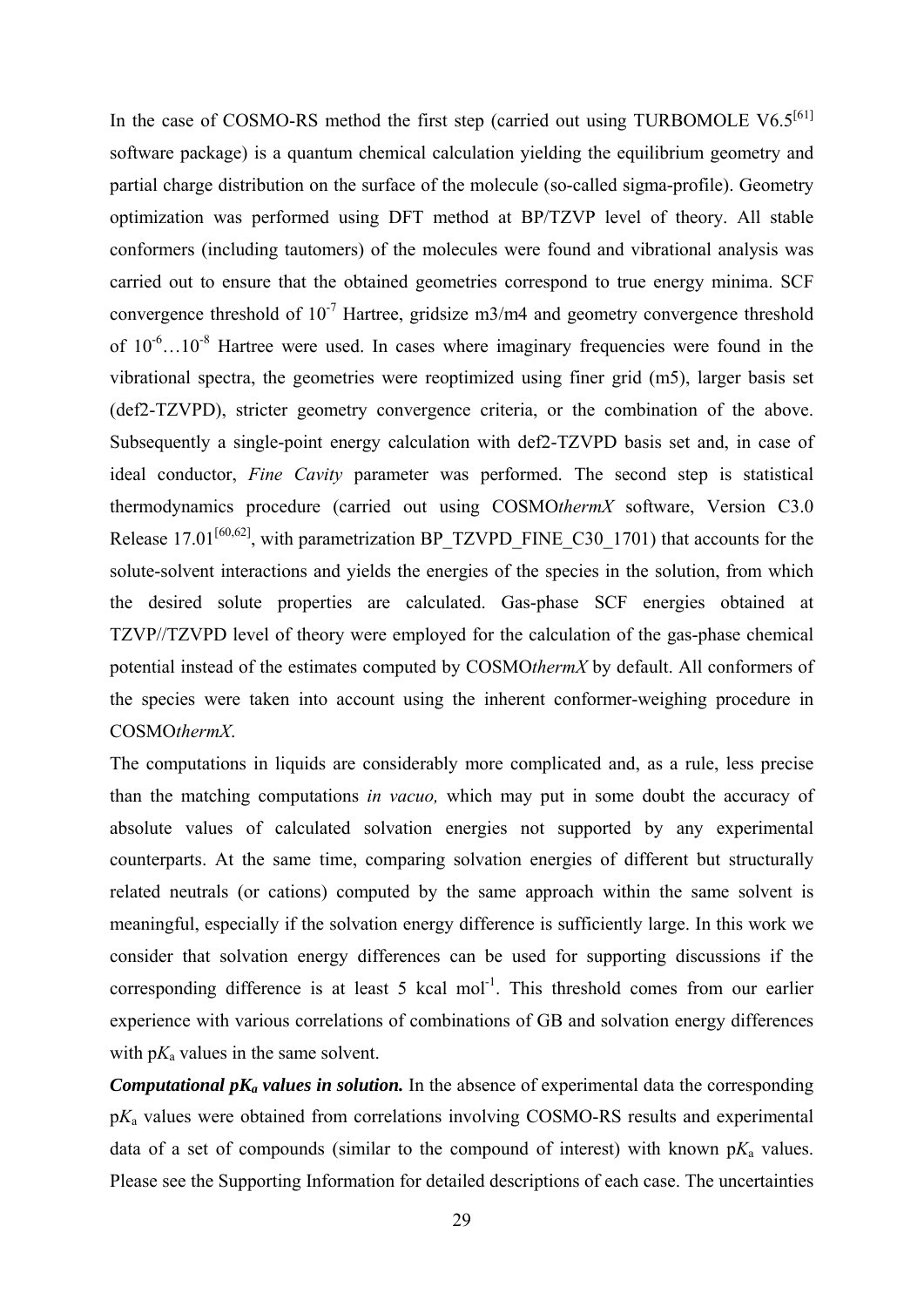of the computational  $pK_a$  values were generally estimated as two times the standard deviation of the regression and we assess their coverage probability as 90%. In the case of aqueous p*K*<sup>a</sup> of quino[7,8-*h*]quinoline the uncertainty estimate is based on pooling the expected reliabilities of the different alternative approaches used to evaluate the  $pK_a$  value and is also expected to have coverage probability of 90%.

# **Acknowledgements**

This research was supported by the EU through the European Regional Development Fund (TK141 "Advanced materials and high-technology devices for energy recuperation systems") and by Ministry of Education and Science of Estonia (the institutional research grant No. IUT20-14). R.V. gratefully acknowledge the Croatian Science Foundation for a financial support through project IP–2014–09–3386. We would also like to thank Nena Radić for useful discussions.

# **Keywords**

Nitrogen heterocycles, basicity, solvent effects, intramolecular hydrogen bond, peri effect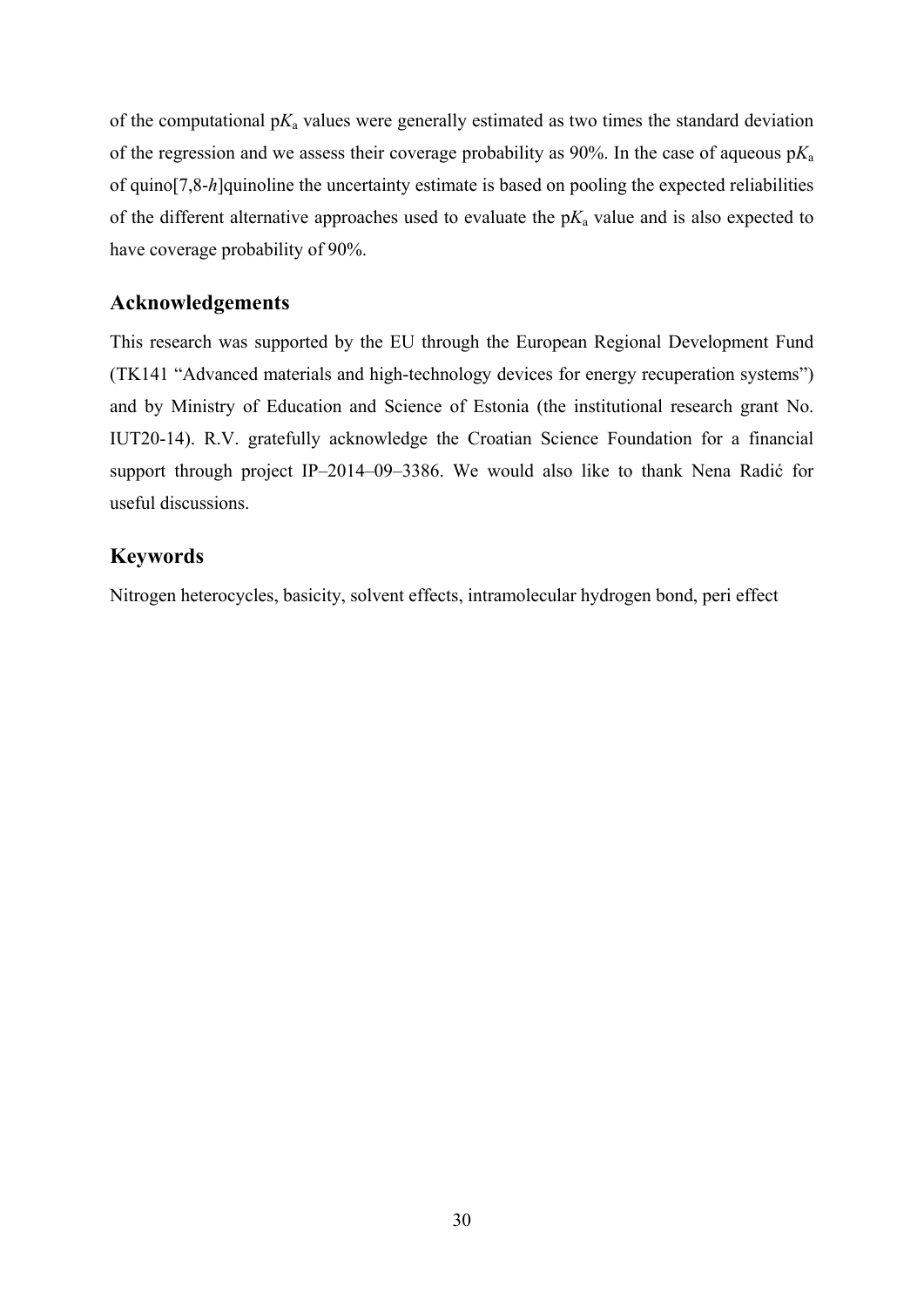# **References**

- [1] J. A. Joule, K. Mills, *Heterocyclic Chemistry*, Wiley, Hoboken, N.J, **2009**.
- [2] P. Gilli, L. Pretto, V. Bertolasi, G. Gilli, *Acc. Chem. Res.* **2009**, *42*, 33–44.
- [3] D. Hörter, J. B. Dressman, *Adv. Drug Delivery Rev.* **2001**, *46*, 75–87.
- [4] G. G. Gallo, C. R. Pasqualucci, P. Radaelli, G. C. Lancini, *J. Org. Chem.* **1964**, *29*, 862– 865.
- [5] V. Lopez, J. Catalan, R. M. Claramunt, C. Lopez, E. Cayon, J. Elguero, *Can. J. Chem.* **1990**, *68*, 958–959.
- [6] A. Albert, J. N. Phillips, *J. Chem. Soc.* **1956**, 1294–1304.
- [7] K. Chamberlain, A. A. Evans, R. H. Bromilow, *Pestic. Sci.* **1996**, *47*, 265–271.
- [8] A. Albert, R. Goldacre, J. Phillips, *J. Chem. Soc.* **1948**, 2240–2249.
- [9] J. Catalan, R. M. Claramunt, J. Elguero, J. Laynez, M. Menendez, F. Anvia, J. H. Quian, M. Taagepera, R. W. Taft, *J. Am. Chem. Soc.* **1988**, *110*, 4105–4111.
- [10] A. Avdeef, *Absorption and Drug Development: Solubility, Permeability, and Charge State*, John Wiley & Sons, Inc., Hoboken, NJ, USA, **2003**.
- [11] H. Wang, C. Burda, G. Persy, J. Wirz, *J. Am. Chem. Soc.* **2000**, *122*, 5849–5855.
- [12] A. C. M. Paiva, L. Juliano, P. Boschcov, *J. Am. Chem. Soc.* **1976**, *98*, 7645–7648.
- [13] V. Palm, Ed. , *Tables of Rate and Equilibrium Constants of Heterolytic Organic Reactions*, VINITI, Moscow-Tartu, **1975**.
- [14] G. Bellér, M. Szabó, G. Lente, I. Fábián, *J. Org. Chem.* **2016**, *81*, 5345–5353.
- [15] J. Catalan, J. Elguero, *Adv. Heterocycl. Chem.* **1987**, *41*, 187–274.
- [16] J. W. Bunting, D. D. Perrin, *J. Chem. Soc. B* **1966**, 436–438.
- [17] I. Kaljurand, A. Kütt, L. Sooväli, T. Rodima, V. Mäemets, I. Leito, I. A. Koppel, *J. Org. Chem.* **2005**, *70*, 1019–1028.
- [18] K. Izutsu, *Acid-Base Dissociation Constants in Dipolar Aprotic Solvents*, IUPAC Chemical Data Series No. 35, Blackwell Scientific Publication, Oxford, **1990**.
- [19] I. Kaljurand, T. Rodima, A. Pihl, V. Mäemets, I. Leito, I. A. Koppel, M. Mishima, *J. Org. Chem.* **2003**, *68*, 9988–9993.
- [20] K. Kaupmees, R. Järviste, I. Leito, *Chem. Eur. J.* **2016**, *22*, 17445–17449.
- [21] I. Kaljurand, I. A. Koppel, A. Kütt, E.-I. Rõõm, T. Rodima, I. Koppel, M. Mishima, I. Leito, *J. Phys. Chem. A* **2007**, *111*, 1245–1250.
- [22] P. J. Linstrom, W. G. Mallard, Eds. , *NIST Chemistry WebBook, NIST Standard Reference Database 69*, National Institute Of Standards And Technology, Gaithersburg MD, 20899, Doi:10.18434/T4D303, Retrieved April 28, **2017**.
- [23] As is customary among organic chemists, the term "pKa of base X" is used in this paper with the actual meaning of pKa of the conjugate acid of base X.
- [24] J.-L. M. Abboud, R. Notari, *Pure Appl. Chem., PAC* **1999**, *71*, 645–718.
- [25] C. Reichardt, *Solvents and Solvent Effects in Organic Chemistry*, Wiley-VCH, Weinheim, **2003**.
- [26] I. Kaljurand, T. Rodima, I. Leito, I. A. Koppel, R. Schwesinger, *J. Org. Chem.* **2000**, *65*, 6202–6208.
- [27] K. Haav, J. Saame, A. Kütt, I. Leito, *Eur. J. Org. Chem.* **2012**, *2012*, 2167–2172.
- [28] R. M. C. Dawson, D. C. Elliott, W. H. Elliott, K. M. Jones, *Data for Biochemical Research (3rd Edition)*, Oxford Science Publications, OUP, Oxford, **1986**.
- [29] W. L. F. Armarego, *Fused Pyrimidines, Part 1 Quinazolines*, Interscience Publishers, New York, **1967**.
- [30] F. Hibbert, *J. Chem. Soc., Perkin Trans. 2* **1974**, 1862–1866.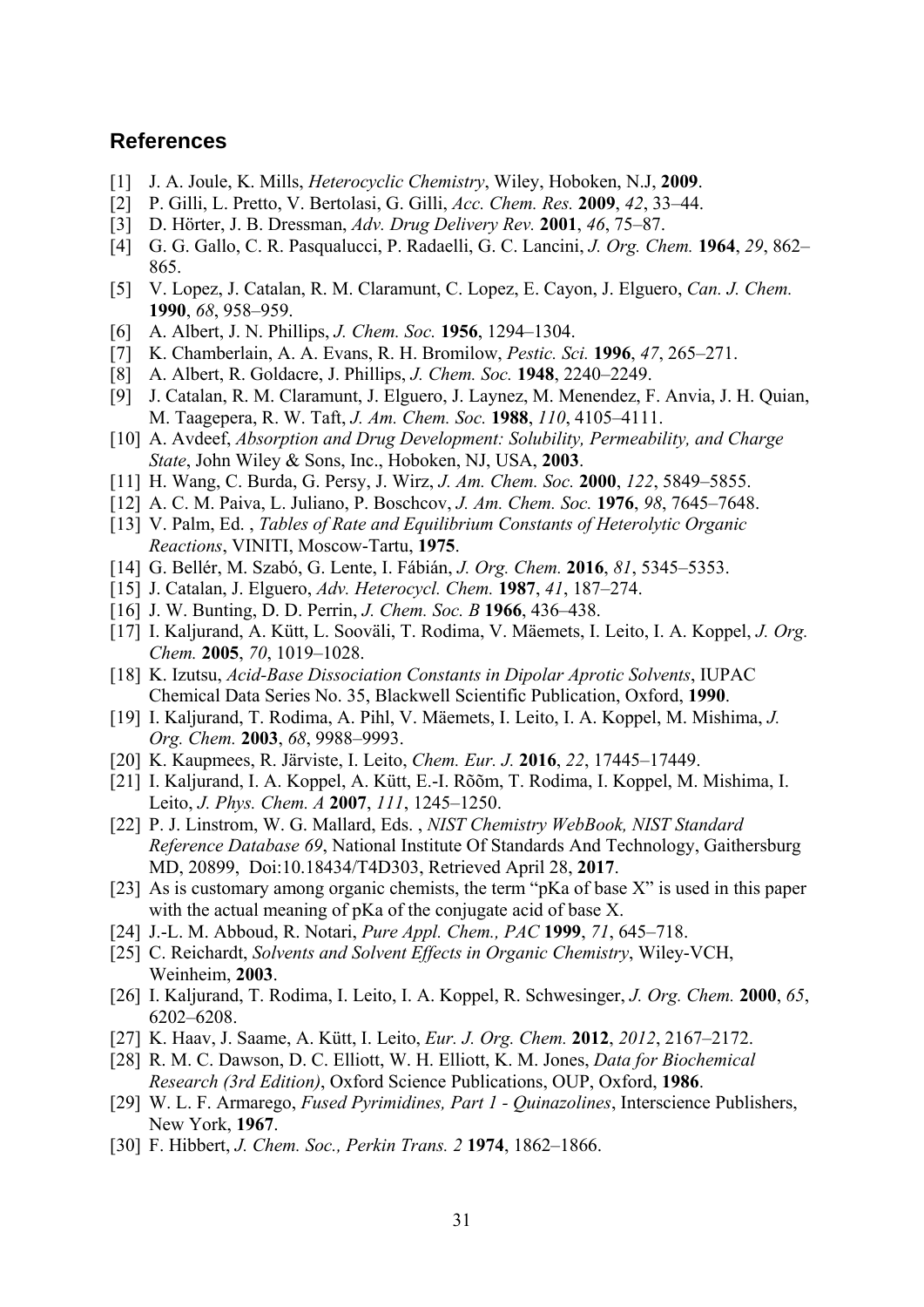- [31] R. J. Schwamm, R. Vianello, A. Maršavelski, M. Á. García, R. M. Claramunt, I. Alkorta, J. Saame, I. Leito, C. M. Fitchett, A. J. Edwards, et al., *J. Org. Chem.* **2016**, *81*, 7612– 7625.
- [32] I. Leito, I. A. Koppel, I. Koppel, K. Kaupmees, S. Tshepelevitsh, J. Saame, *Angew. Chem. Int. Ed.* **2015**, *54*, 9262–9265.
- [33] R. S. Hosmane, J. F. Liebman, *Struct. Chem.* **2009**, *20*, 693–697.
- [34] H. Irving, D. H. Mellor, *J. Chem. Soc.* **1962**, 5222–5237.
- [35] K. J. Shaffer, M. Wenzel, P. G. Plieger, *Polyhedron* **2013**, *52*, 1399–1402.
- [36] A. Bencini, V. Lippolis, *Coord. Chem. Rev.* **2010**, *254*, 2096–2180.
- [37] F. Tomas, J. Catalan, P. Perez, J. Elguero, *J. Org. Chem.* **1994**, *59*, 2799–2802.
- [38] J. R. Cox, S. Woodcock, I. H. Hillier, M. A. Vincent, *J. Phys. Chem.* **1990**, *94*, 5499– 5501.
- [39] J.-L. M. Abboud, C. Foces-Foces, R. Notario, R. E. Trifonov, A. P. Volovodenko, V. A. Ostrovskii, I. Alkorta, J. Elguero, *Eur. J. Org. Chem.* **2001**, *2001*, 3013–3024.
- [40] A. Albert, P. J. Taylor, *J. Chem. Soc., Perkin Trans. 2* **1989**, 1903–1905.
- [41] L. T. Ueno, R. O. Ribeiro, M. S. Rocha, M. E. V. Suárez-Iha, K. Iha, F. B. C. Machado, *J. Mol. Struct.: THEOCHEM* **2003**, *664*–*665*, 207–215.
- [42] J. Catalan, P. Perez, J. Elguero, *J. Org. Chem.* **1993**, *58*, 5276–5277.
- [43] N. Jagerovic, M. Luisa Jimeno, I. Alkorta, J. Elguero, R. Marı́ a Claramunt, *Tetrahedron* **2002**, *58*, 9089–9094.
- [44] J. Poznański, A. Najda, M. Bretner, D. Shugar, *J. Phys. Chem. A* **2007**, *111*, 6501–6509.
- [45] J. Saame, T. Rodima, S. Tshepelevitsh, A. Kütt, I. Kaljurand, T. Haljasorg, I. A. Koppel, I. Leito, *J. Org. Chem.* **2016**, *81*, 7349–7361.
- [46] K. J. Shaffer, T. M. McLean, M. R. Waterland, M. Wenzel, P. G. Plieger, *Inorg. Chim. Acta* **2012**, *380*, 278–283.
- [47] M. A. Zirnstein, H. A. Staab, *Angew. Chem. Int. Ed. Engl.* **1987**, *26*, 460–461.
- [48] W. Vonau, U. Guth, *J. Solid State Electrochem.* **2006**, *10*, 746–752.
- [49] A. Suu, L. Jalukse, J. Liigand, A. Kruve, D. Himmel, I. Krossing, M. Rosés, I. Leito, *Anal. Chem.* **2015**, *87*, 2623–2630.
- [50] D. Himmel, S. K. Goll, I. Leito, I. Krossing, *Angew. Chem. Int. Ed.* **2010**, *49*, 6885– 6888.
- [51] K. Kaupmees, I. Kaljurand, I. Leito, *J. Solution Chem.* **2014**, *43*, 1270–1281.
- [52] L. A. Curtiss, P. C. Redfern, K. Raghavachari, *J. Chem. Phys.* **2007**, *127*, 124105.
- [53] M. Frisch, G. Trucks, H. Schlegel, G. Scuseria, M. Robb, J. Cheeseman, G. Scalmani, V. Barone, B. Mennucci, G. Petersson, et al., *Gaussian 09, Revision B.01, Gaussian, Inc., Wallingford CT* **2010**.
- [54] S. T. Howard, *J. Am. Chem. Soc.* **2000**, *122*, 8238–8244.
- [55] E.-I. Rõõm, A. Kütt, I. Kaljurand, I. Koppel, I. Leito, I. A. Koppel, M. Mishima, K. Goto, Y. Miyahara, *Chem. - Eur. J.* **2007**, *13*, 7631–7643.
- [56] A. Kütt, V. Movchun, T. Rodima, T. Dansauer, E. B. Rusanov, I. Leito, I. Kaljurand, J. Koppel, V. Pihl, I. Koppel, et al., *J. Org. Chem.* **2008**, *73*, 2607–2620.
- [57] A. V. Marenich, C. J. Cramer, D. G. Truhlar, *J. Phys. Chem. B* **2009**, *113*, 6378–6396.
- [58] A. Klamt, *J. Phys. Chem.* **1995**, *99*, 2224–2235.
- [59] A. Klamt, V. Jonas, T. Bürger, J. C. W. Lohrenz, *J. Phys. Chem. A* **1998**, *102*, 5074– 5085.
- [60] F. Eckert, A. Klamt, *AIChE J.* **2002**, *48*, 369–385.
- [61] TURBOMOLE V6.5 2013, a development of University of Karlsruhe and Forschungszentrum Karlsruhe GmbH, 1989-2007, TURBOMOLE GmbH, since 2007; available from http://www.turbomole.com.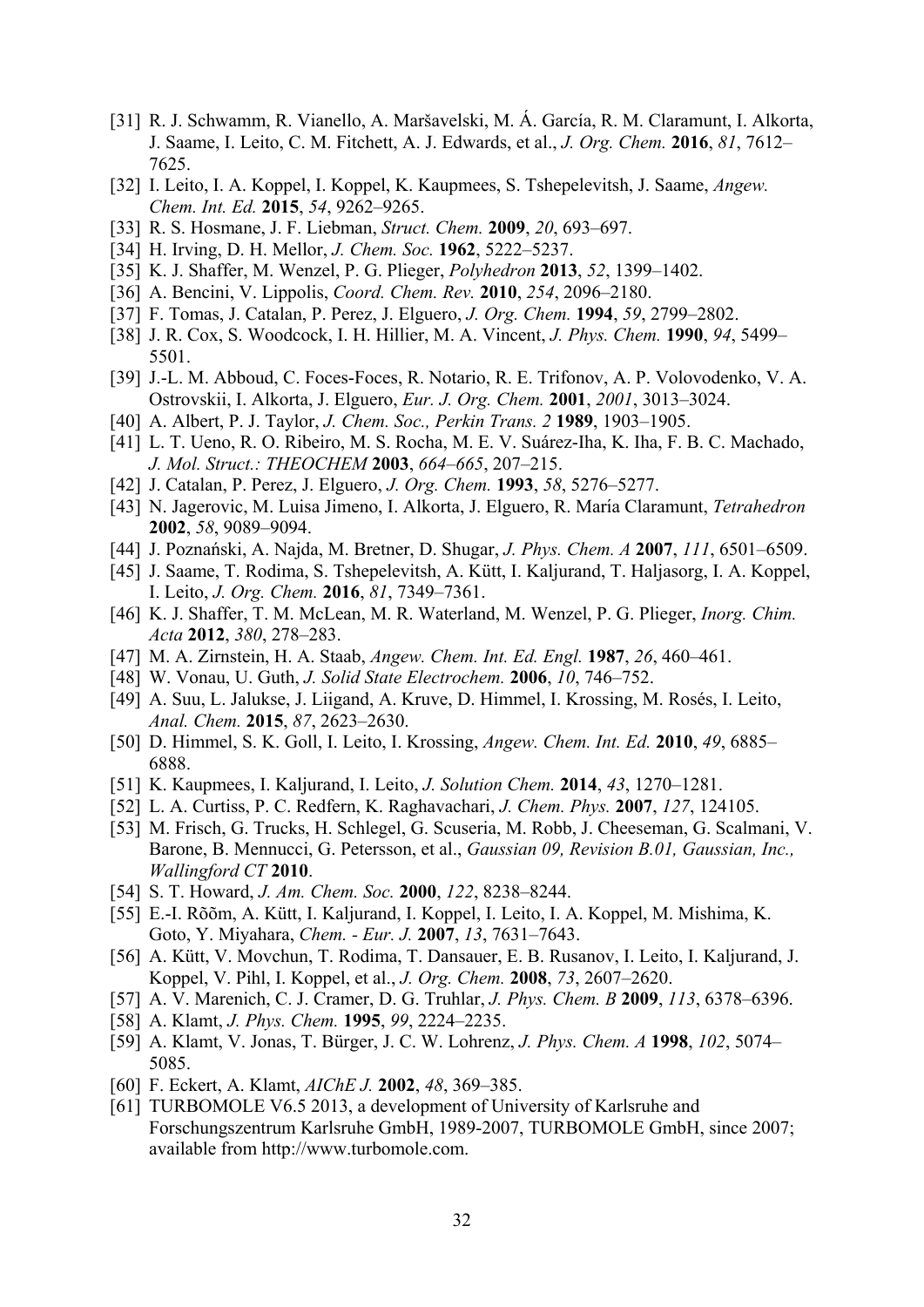[62] F. Eckert and A. Klamt, COSMOtherm, Version C3.0, Release 17.01; COSMOlogic GmbH & Co. KG. http://www.cosmologic.de.